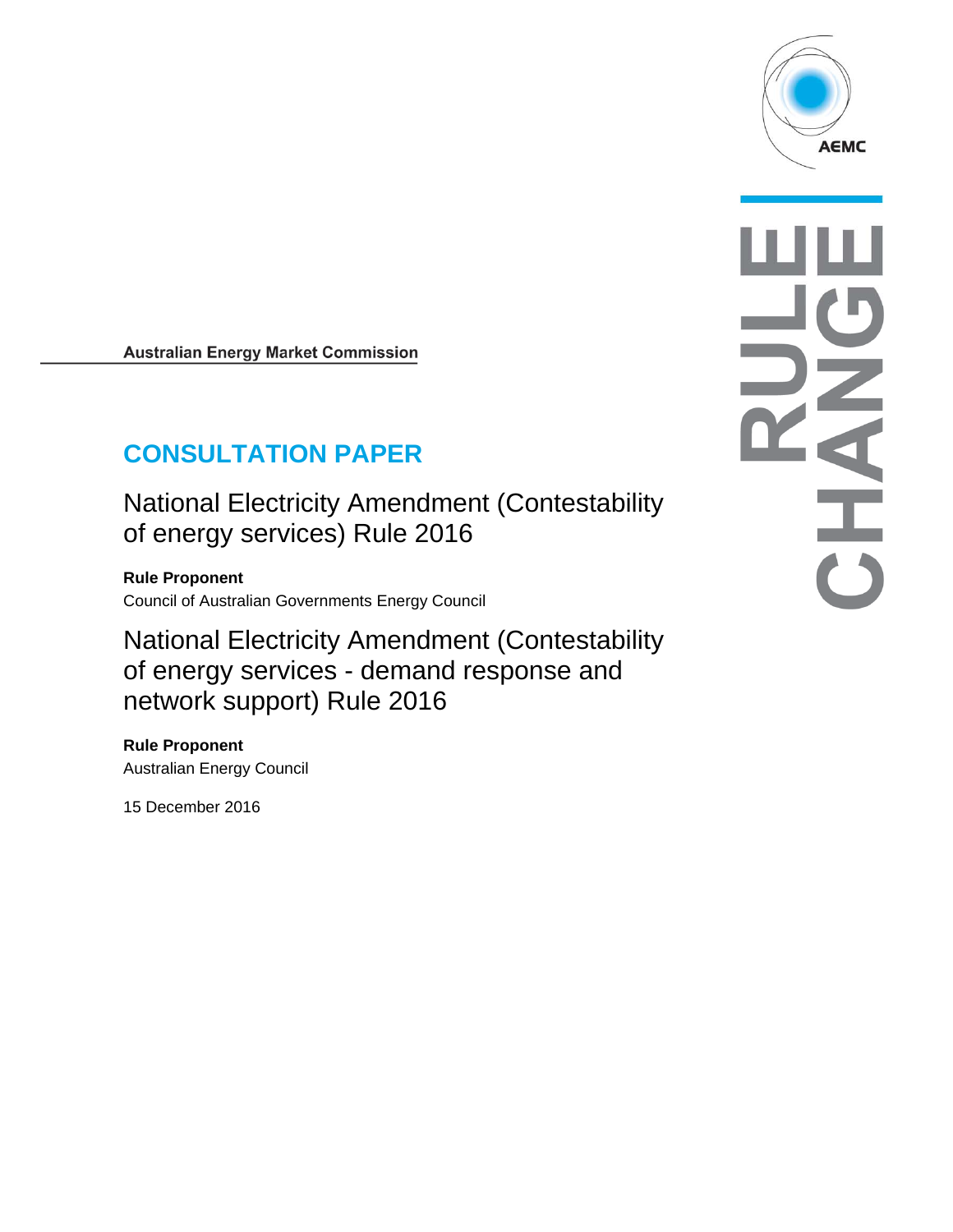#### **Inquiries**

Australian Energy Market Commission PO Box A2449 Sydney South NSW 1235

**E**: aemc@aemc.gov.au **T**: (02) 8296 7800 **F**: (02) 8296 7899

Reference: ERC0206, ERC0218

#### **Citation**

AEMC, Contestability of energy services, Consultation paper, 15 December 2016.

#### **About the AEMC**

The AEMC reports to the Council of Australian Governments (COAG) through the COAG Energy Council. We have two functions. We make and amend the national electricity, gas and energy retail rules and conduct independent reviews for the COAG Energy Council.

This work is copyright. The Copyright Act 1968 permits fair dealing for study, research, news reporting, criticism and review. Selected passages, tables or diagrams may be reproduced for such purposes provided acknowledgement of the source is included.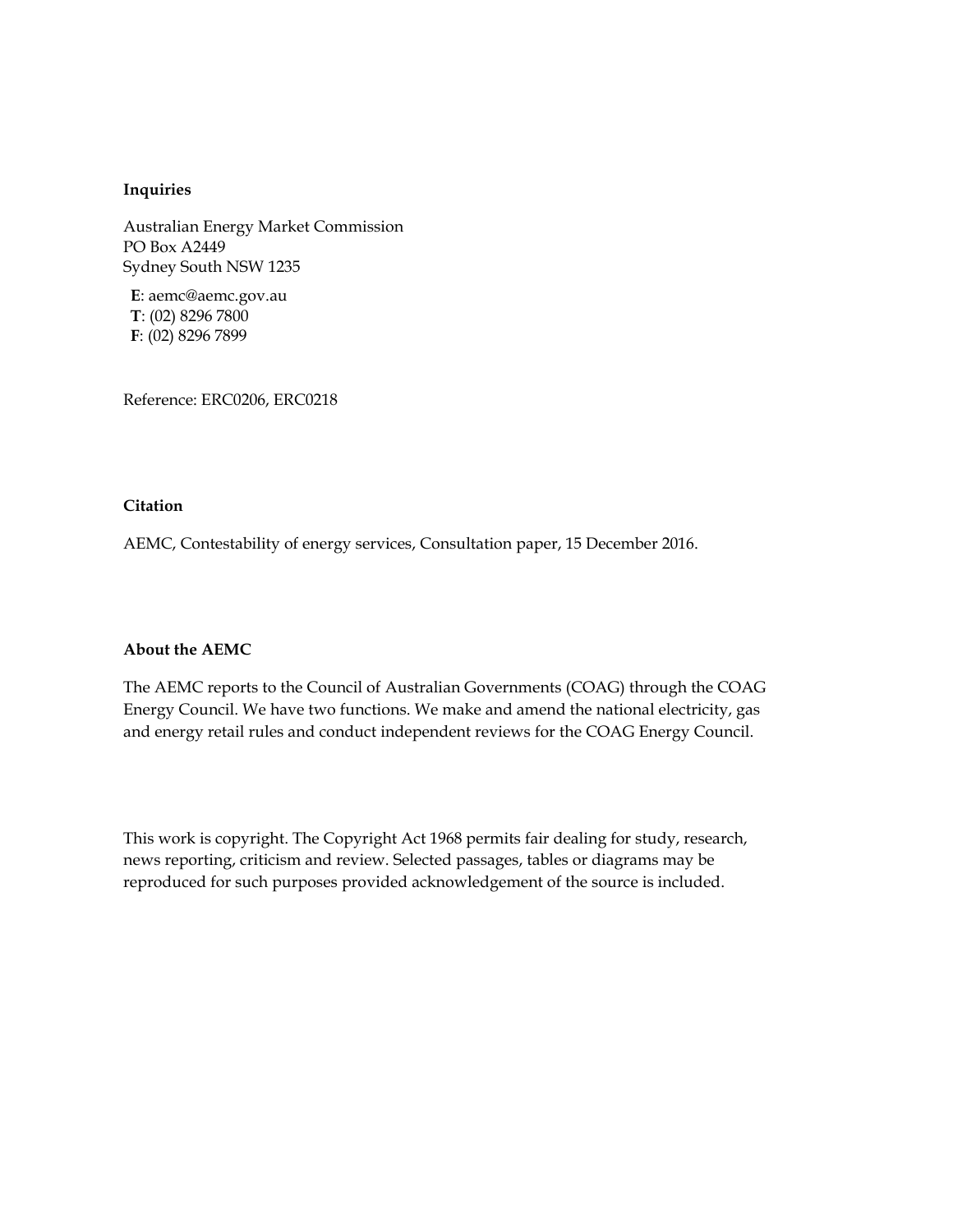## **Summary**

 $\overline{a}$ 

Technology, and the increased choices it offers consumers, is changing the energy sector. In particular, technologies such as battery storage – which are able to provide multiple services – make it more difficult to draw the line between what is economically regulated and what is provided by the competitive market.

The Australian Energy Market Commission (AEMC or Commission) has been proactive in identifying these challenges, making changes to the regulatory arrangements to support these changes, and highlighting the need for additional reforms. A year ago, our report on the integration of energy storage highlighted the need to review the National Electricity Rules (NER) and regulatory arrangements so that they do not prevent efficient investment and competition in storage services.1

The Council of Australian Governments (COAG) Energy Council has submitted a rule change request to the AEMC partly in response to the AEMC's recommendations in the storage report. The COAG Energy Council's rule change is not restricted to storage issues, and identifies broader issues related to the competitive provision of services. It proposes changes to the classification of distribution services under the NER as a way of promoting the development of competitive markets for new technologies in the energy sector.

The Australian Energy Council (AEC) – an industry body representing generators and retailers – also submitted a rule change request relating to the contestability of a range of services that can be provided by new technologies. The AEC also seeks changes to the framework for classification of distribution services. But it goes a step further and also seeks to restrict distribution network businesses' ability to earn a regulated rate of return on assets that provide network support, demand response or are located on the customer's side of the meter. The AEC also proposes that the threshold for the regulatory investment test be reduced so that it applies more extensively to distribution businesses' decisions.

The questions raised by technological change, which are reflected in both rule change requests, are complex. For example, much of the focus is on the regulation of assets such as battery storage. But it is the services provided by an asset that are classified under the existing economic regulatory framework, not the assets themselves. An asset could provide multiple services, some of which are regulated and others that are competitive. As such, introducing restrictions on the ownership of assets (or the ability of network businesses to earn a regulated return in relation to an asset) into the regulatory framework would need to be considered carefully in order not to create any unintended outcomes and may not be the best approach.

With that in mind, the AEMC's consultation approach is designed to develop a common understanding of issues relating to the two rule change requests. This approach will lead to a focused analysis of issues and will likely reduce the time needed to develop solutions and result in a more efficient rule making process.

<sup>1</sup> AEMC, Integration of Storage: Regulatory Implications, Final report, 3 December 2015.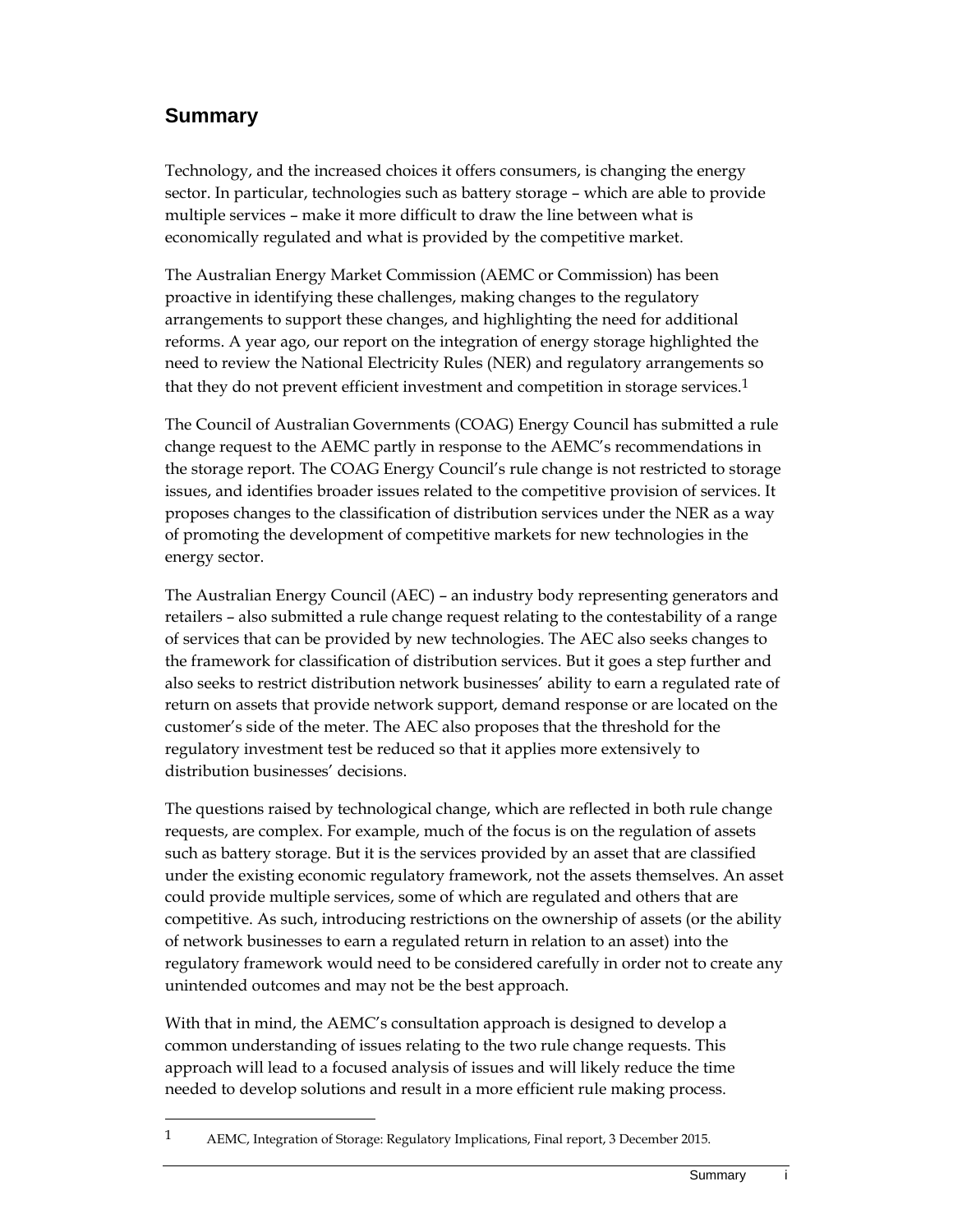This paper is the starting point of our consultation process, which seeks to provide a clear overview of the existing arrangements. It asks stakeholders to comment on how these arrangements affect their ability to use new technologies to provide services. This will help us identify the key issues in the current regulatory arrangements. The next stage will be extensive stakeholder engagement during 2017 to assess potential solutions and how they can be implemented.

The consultation paper covers both rule change requests since they relate to similar issues and offer somewhat overlapping solutions. As our understanding of the issues and potential solutions develops over the course of these projects, it may be appropriate to consolidate the two rule change requests. However, it is also possible that separate solutions would be needed and, as such, they will continue as two separate rule changes.

We are also conscious that changes to service classification should, ideally, be implemented in time for incorporation into the next set of the Australian Energy Regulator's (AER) regulatory determinations. In contrast, more fundamental changes to the regulatory framework – such as some of the changes proposed by the AEC – are likely to require longer consultation and implementation timeframes. This consideration has influenced our decision to not consolidate the rule change requests at this stage.

These rule changes also interact with a number of other rule changes and reviews that the AEMC is currently undertaking. All of the projects listed in the figure below deal with the ways in which new technologies are changing the way electricity is supplied to consumers, and the changing role of distribution and transmission businesses. To the extent possible, we assess and consult on these various projects in a coordinated manner. We encourage stakeholders to engage with us on this and other projects, to help us develop a framework that will continue to meet the long-term interests of consumers.



#### **Figure 1 The future of electricity networks - AEMC work program**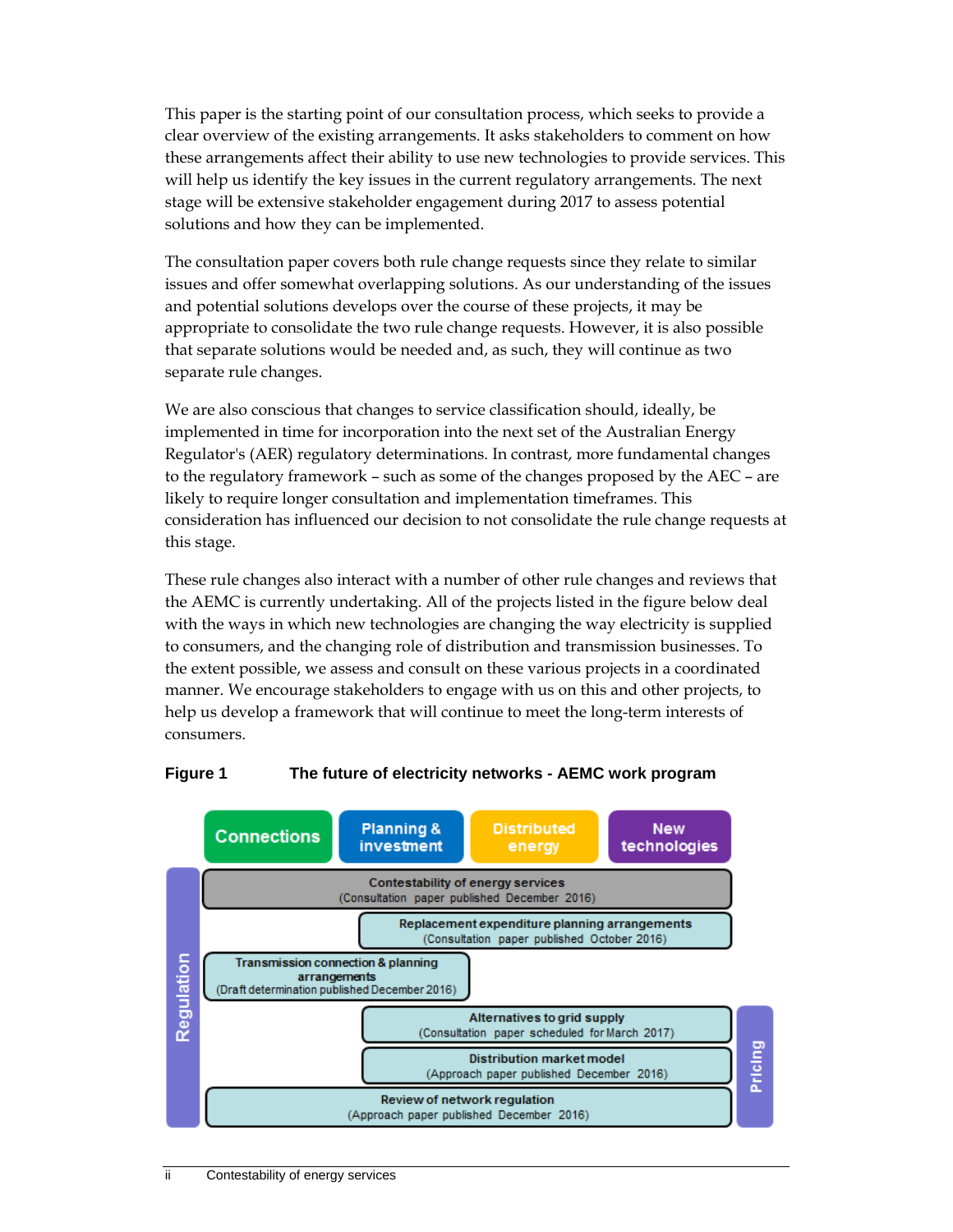## **Contents**

| 1              |                                                                         |                                                                            |  |  |  |
|----------------|-------------------------------------------------------------------------|----------------------------------------------------------------------------|--|--|--|
|                | 1.1                                                                     |                                                                            |  |  |  |
|                | 1.2                                                                     |                                                                            |  |  |  |
| $\overline{2}$ |                                                                         |                                                                            |  |  |  |
|                | 2.1                                                                     |                                                                            |  |  |  |
|                | 2.2                                                                     |                                                                            |  |  |  |
|                | 2.3                                                                     |                                                                            |  |  |  |
| 3              |                                                                         |                                                                            |  |  |  |
|                | 3.1                                                                     |                                                                            |  |  |  |
|                | 3.2                                                                     |                                                                            |  |  |  |
| 4              | Current arrangements and issues for consultation - distribution service |                                                                            |  |  |  |
|                | 4.1                                                                     |                                                                            |  |  |  |
|                | 4.2                                                                     | Clarifying the purpose and scope of distribution service classification 15 |  |  |  |
|                | 4.3                                                                     |                                                                            |  |  |  |
|                | 4.4                                                                     |                                                                            |  |  |  |
|                | 4.5                                                                     | Distribution service classification - examples and observations 26         |  |  |  |
|                | 4.6                                                                     |                                                                            |  |  |  |
| 5              |                                                                         |                                                                            |  |  |  |
|                | 5.1                                                                     |                                                                            |  |  |  |
|                | 5.2                                                                     |                                                                            |  |  |  |
|                | 5.3                                                                     |                                                                            |  |  |  |
|                | 5.4                                                                     |                                                                            |  |  |  |
| 6              |                                                                         |                                                                            |  |  |  |
|                | 6.1                                                                     |                                                                            |  |  |  |
|                | 6.2                                                                     |                                                                            |  |  |  |
|                | 6.3                                                                     |                                                                            |  |  |  |
|                | 6.4                                                                     |                                                                            |  |  |  |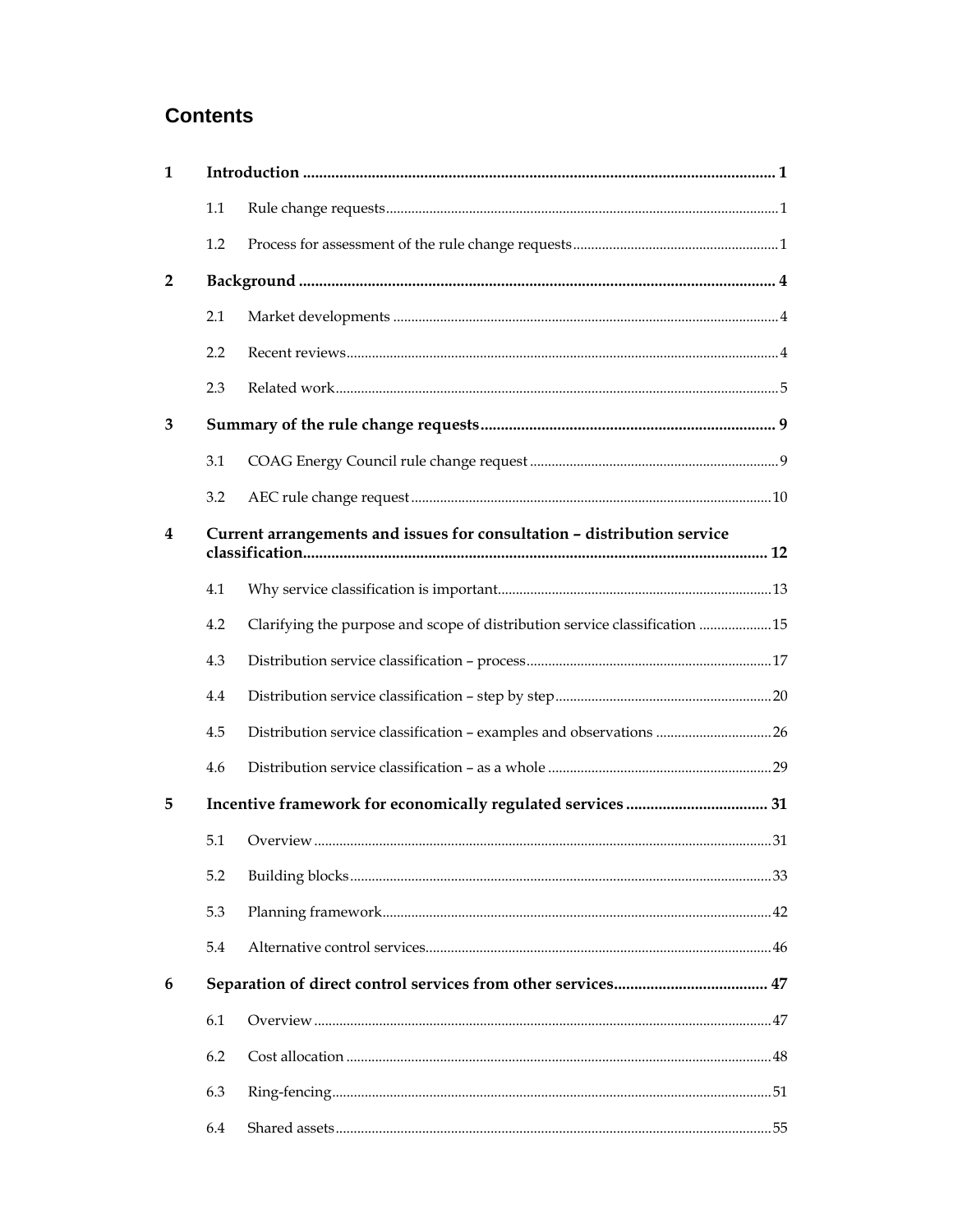| 7            |     |  |  |  |
|--------------|-----|--|--|--|
|              | 7.1 |  |  |  |
|              | 7.2 |  |  |  |
| 8            |     |  |  |  |
|              | 8.1 |  |  |  |
|              | 8.2 |  |  |  |
|              |     |  |  |  |
| $\mathbf{A}$ |     |  |  |  |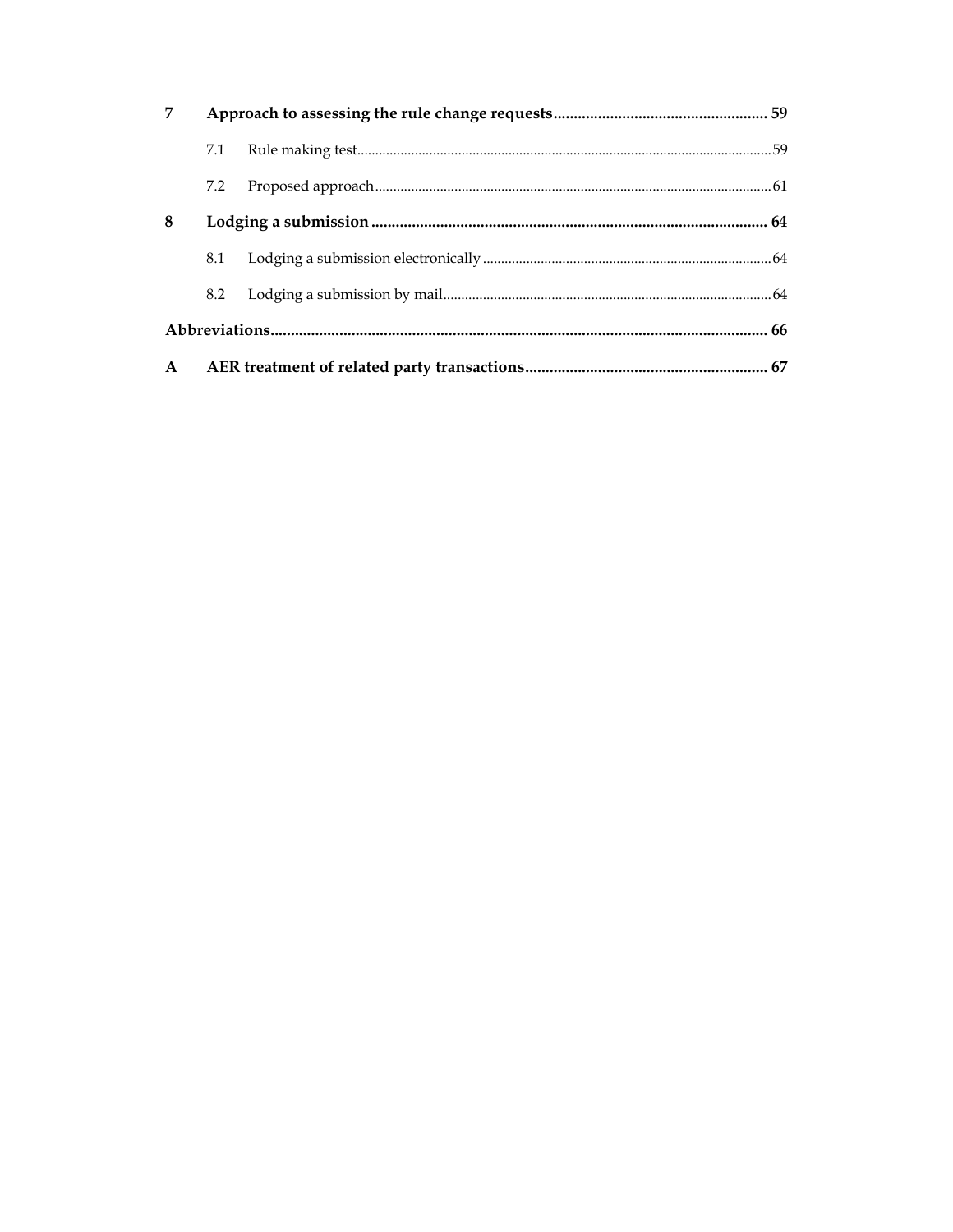## **1 Introduction**

## **1.1 Rule change requests**

This consultation paper has been prepared to facilitate public consultation and seek stakeholder submissions on related rule change requests from the COAG Energy Council and the AEC.

On 2 September 2016 the COAG Energy Council submitted a rule change request to the AEMC. This request seeks to promote the development of competitive markets for new technologies that are capable of providing services in both contestable and regulated markets. To achieve this goal, the COAG Energy Council proposes to change the provisions and processes within Chapter 6 of the National Electricity Rules (NER) that relate to the classification of distribution services.

On 20 October 2016 the AEC - an industry body representing generators and retailers submitted a rule change request to the AEMC. The request seeks to require distribution network service providers (DNSPs) to procure certain services, such as demand response and network support, from third parties instead of owning assets that provide such services. To achieve this, the AEC proposes to change the provisions in the NER relating to distribution service classification. The AEC also proposes a number of changes to Chapters 5 and 6 of the NER to require DNSPs to procure such services from third parties or ring-fenced affiliates where they are more efficient than investing in network assets.

The rule change requests focus on the regulation of DNSPs. However, both the COAG Energy Council and the AEC requested that the Commission also consider equivalent issues for transmission network service providers (TNSPs).

## **1.2 Process for assessment of the rule change requests**

The issues raised in the rule change requests are closely related and the Commission may choose to formally consolidate the two requests at a future date.2 The Commission has not done so at this time because there may be benefit in progressing the issues related to distribution service classification that are the primary focus of the COAG Energy Council rule change request on an earlier time frame. This is because changes to service classification should, ideally, be implemented in time to be incorporated into the Australian Energy Regulator's (AER) next set of regulatory determinations.<sup>3</sup> More fundamental changes to the regulatory framework – such as

<sup>2</sup> Under section 93 of the National Electricity Law, the AEMC may consolidate two or more rule changes if it considers it necessary or desirable that they should be dealt with together, for example in order to allow grouping of related issues.

<sup>&</sup>lt;sup>3</sup> The next set of regulatory determinations for electricity distribution networks is for New South Wales, Tasmania and the Northern Territory. It is scheduled for final framework and approach papers in July 2017 and draft distribution determinations in September 2018.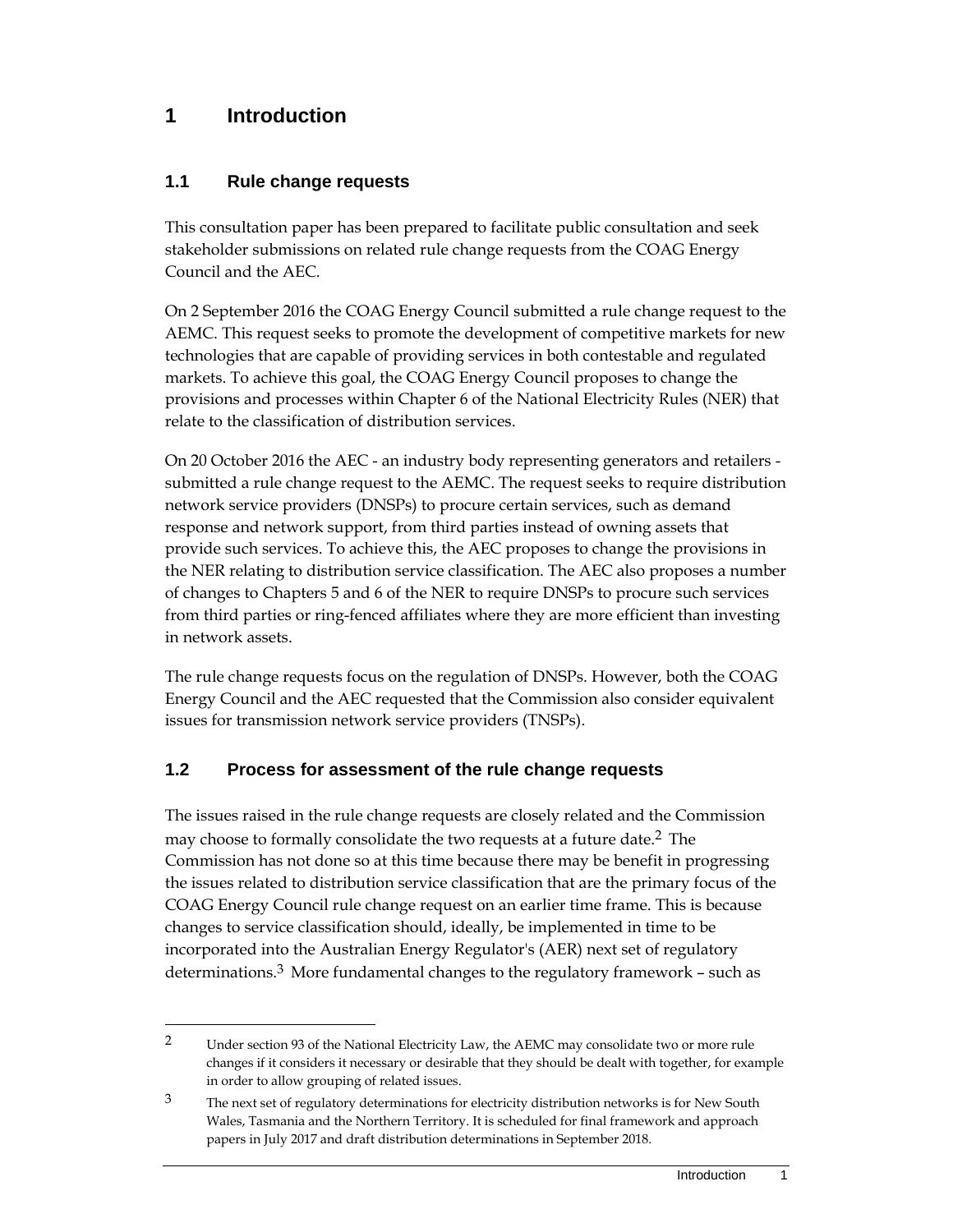those proposed by the AEC – are likely to require longer consultation and implementation periods.

Given the complexity and breadth of the issues raised in the requests, the Commission has extended the time for making draft determination(s). This provides time to engage with stakeholders thoroughly on the issues raised. Stakeholder views on the issues discussed in this paper will inform the timetables and processes for further considering the rule change requests. For example, the Commission may choose to publish an options paper regarding one or both of the rule change requests. If this occurs the draft determination(s) will be extended further.

This consultation paper will be followed by a combination of public forums and stakeholder workshops to discuss the relevant current regulatory arrangements and the proposals in more detail, as well as matters raised in submissions. Table 1.1 sets out an indicative timeframe for this project.

| <b>Milestone</b>                                         | Date              |
|----------------------------------------------------------|-------------------|
| Rule change request received from COAG Energy<br>Council | 2 September 2016  |
| Rule change request received from AEC                    | 20 October 2016   |
| Consultation paper published                             | 15 December 2016  |
| Public forum on the consultation paper                   | 25 January 2017   |
| Deadline for submissions to the consultation paper       | 9 February 2017   |
| Stakeholder workshops                                    | March - June 2017 |
| Options paper/draft determination published              | 1 September 2017  |

#### **Table 1.1 Indicative project timeline**

The remainder of this paper is structured as follows:

- Chapter 2 sets out the background to the rule change requests;
- Chapter 3 summarises the rule change requests;
- Chapter 4 outlines the current arrangements regarding distribution service classification, and poses a number of questions for consultation;
- Chapter 5 summarises the arrangements that apply to services that are economically regulated, and poses a number of questions for consultation;
- Chapter 6 summarises the arrangements that apply to services that are not economically regulated, and poses a number of questions for consultation;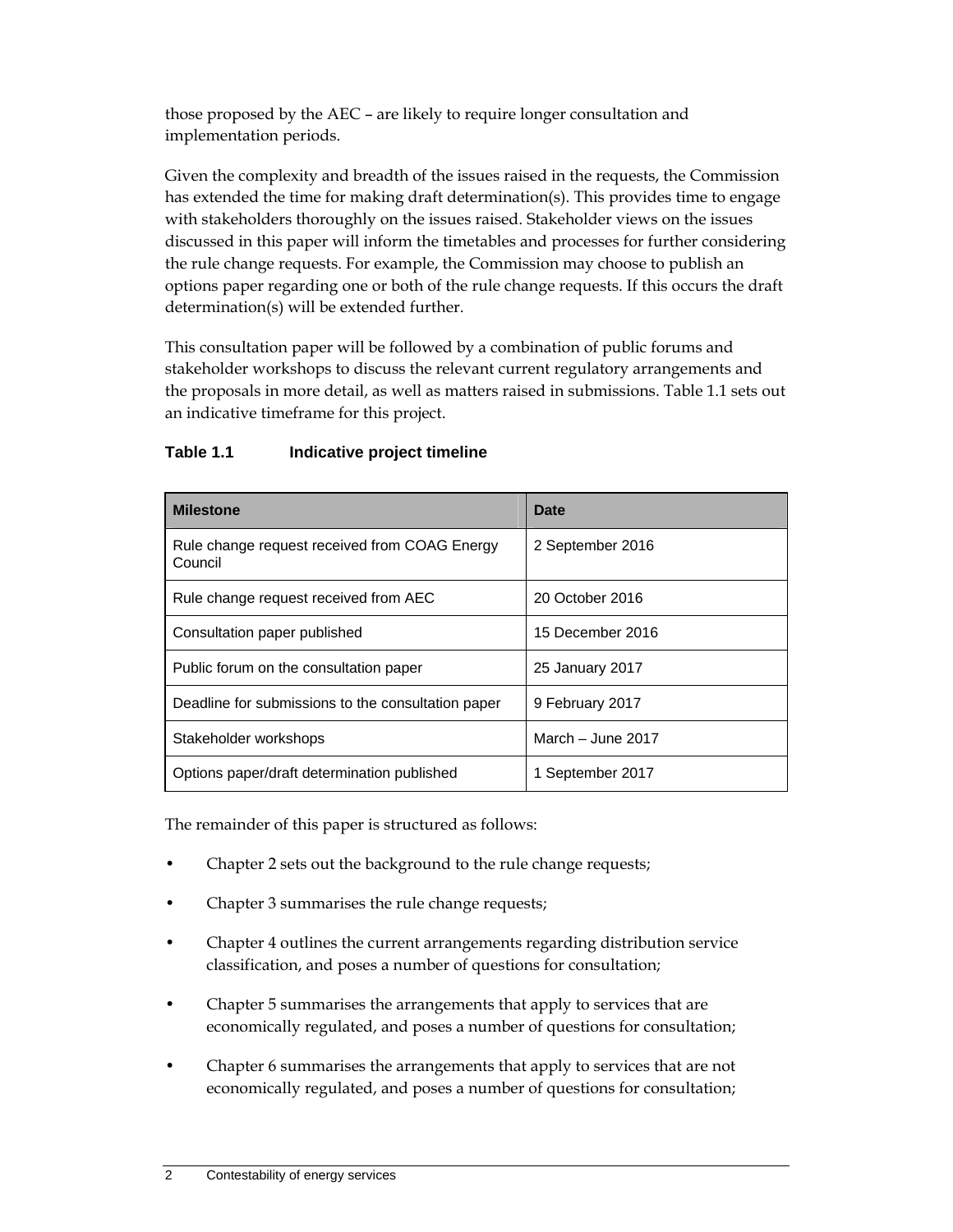- Chapter 7 sets out a proposed assessment framework and approach to assessing the rule change requests; and
- Chapter 8 outlines the process for making submissions.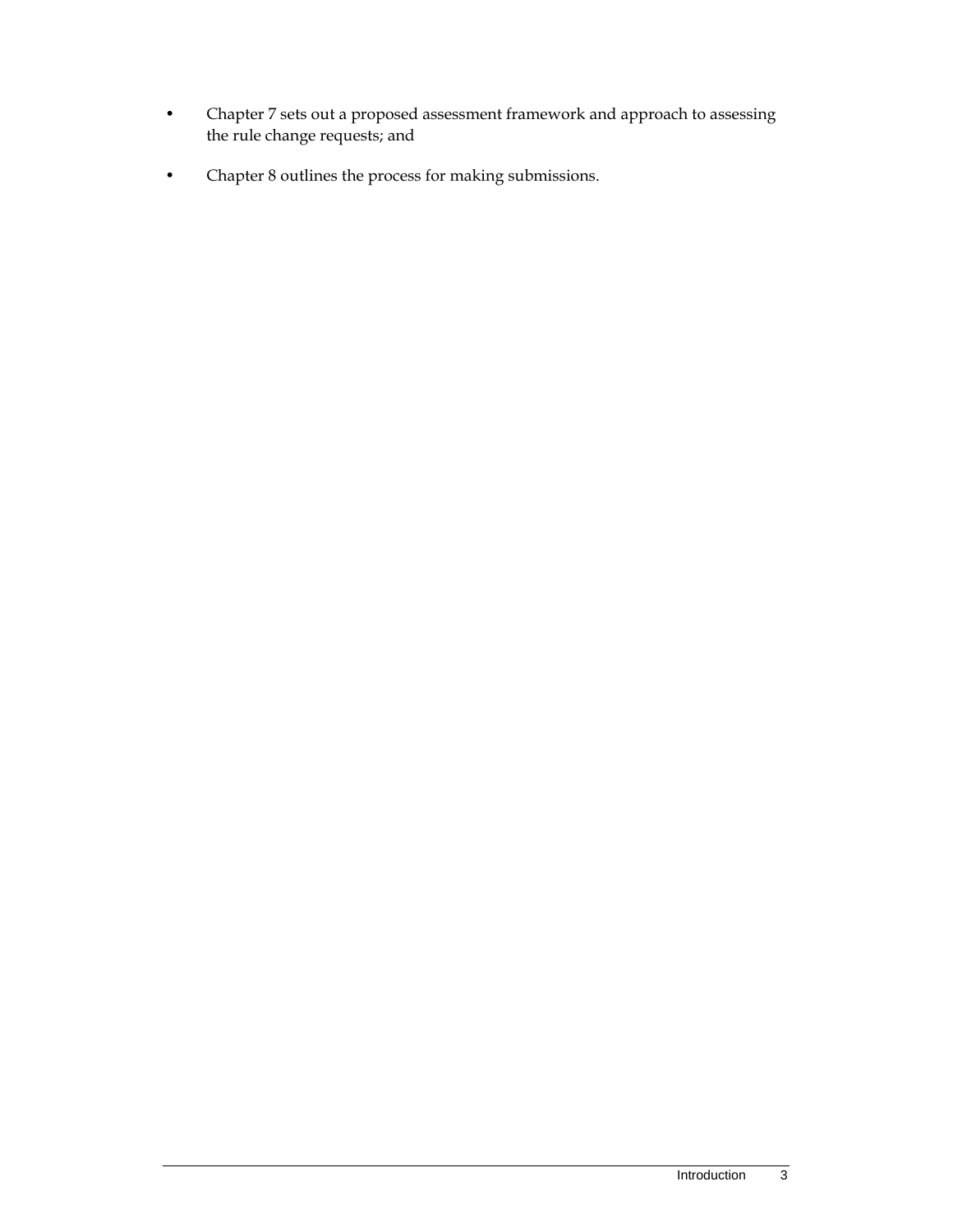## **2 Background**

This chapter outlines the context for the two rule change requests in terms of:

- changes in the energy sector; and
- changes to the rules and regulations that govern the sector.

## **2.1 Market developments**

The electricity supply chain has changed substantially in recent years and is continuing to change. The previous supply model of one-way flows from large generators through transmission and distribution networks to customers is changing to a model of bi-directional flows. Customers have increasing opportunity to change their electricity demand, and to supply electricity, in response to price signals.

This changing environment is a key reason for the AEC and COAG Energy Council rule change requests. In particular, the requests highlight a lack of clarity of the regulatory treatment of an increasing number of assets located on customers' premises that are capable of providing value in both regulated and unregulated markets.

## **2.2 Recent reviews**

The above changes to the energy sector have been considered in recent reviews by both COAG Energy Council and the AEMC.

## **2.2.1 Scenario analysis**

In 2015, the COAG Energy Council commissioned Synergies to undertake scenario analysis of how the economic regulatory framework would deal with different potential technology changes in the future. The scenario analysis identified a number of potential barriers to development of competition in unregulated markets, where those services would act as an alternative to investment in the network. In particular, the analysis questioned whether the current arrangements would be able to reclassify services from regulated to contestable fast enough to keep pace with market developments.4

## **2.2.2 Integration of storage**

The AEMC is conducting a work program focused on new technologies. The program explores whether the existing regulatory framework is flexible and resilient enough to respond to changes in the availability and cost of new energy technologies. As part of

<sup>&</sup>lt;sup>4</sup> Policy Advice to the COAG Energy Council, Electricity Network Economic Regulation: Scenario Analysis, June 2015.

<sup>4</sup> Contestability of energy services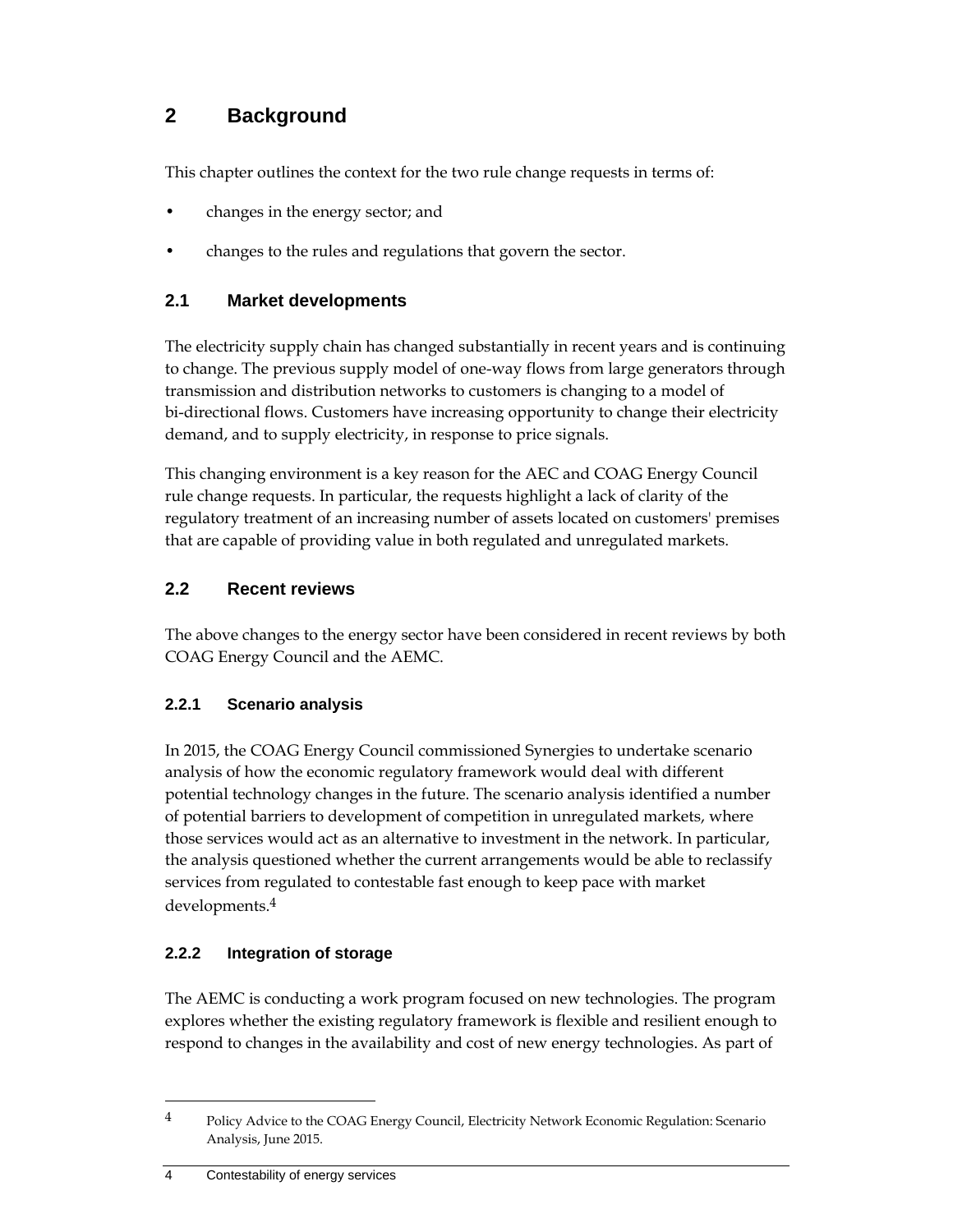this work program, the AEMC investigated the regulatory implications of the growing take-up of energy storage in Australia's energy markets.

On 3 December 2015 the AEMC published its final report on the integration of energy storage, which recommended that:<sup>5</sup>

- Storage devices located 'behind the meter' that a DNSP seeks to use for network support should generally be sourced from the contestable market (i.e. contracted from a third party or ring-fenced business).
- DNSPs should only be allowed to own storage 'behind the meter' through an effectively ring-fenced affiliate that separates contestable market activities from the provision of the regulated service.
- The same prohibition on DNSPs investing in storage technology 'on their network' (as part of the regulated service) should not apply because the existing incentives in the framework should lead DNSPs to select the most efficient service delivery option for the provision of network services.

The Commission recommended that the COAG Energy Council task the AEMC with reviewing what changes to the NER would be required to give effect to these recommendations.

## **2.3 Related work**

There are a number of rule changes and reviews that are ongoing that are closely related to the two rule change requests. Figure 2.1 displays these projects, the topics they cover and their timing.



**Figure 2.1 Ongoing related AEMC rule changes and reviews** 

<sup>5</sup> AEMC, Integration of Energy Storage, Regulatory Implications, Final Report, 3 December 2015, p.iv.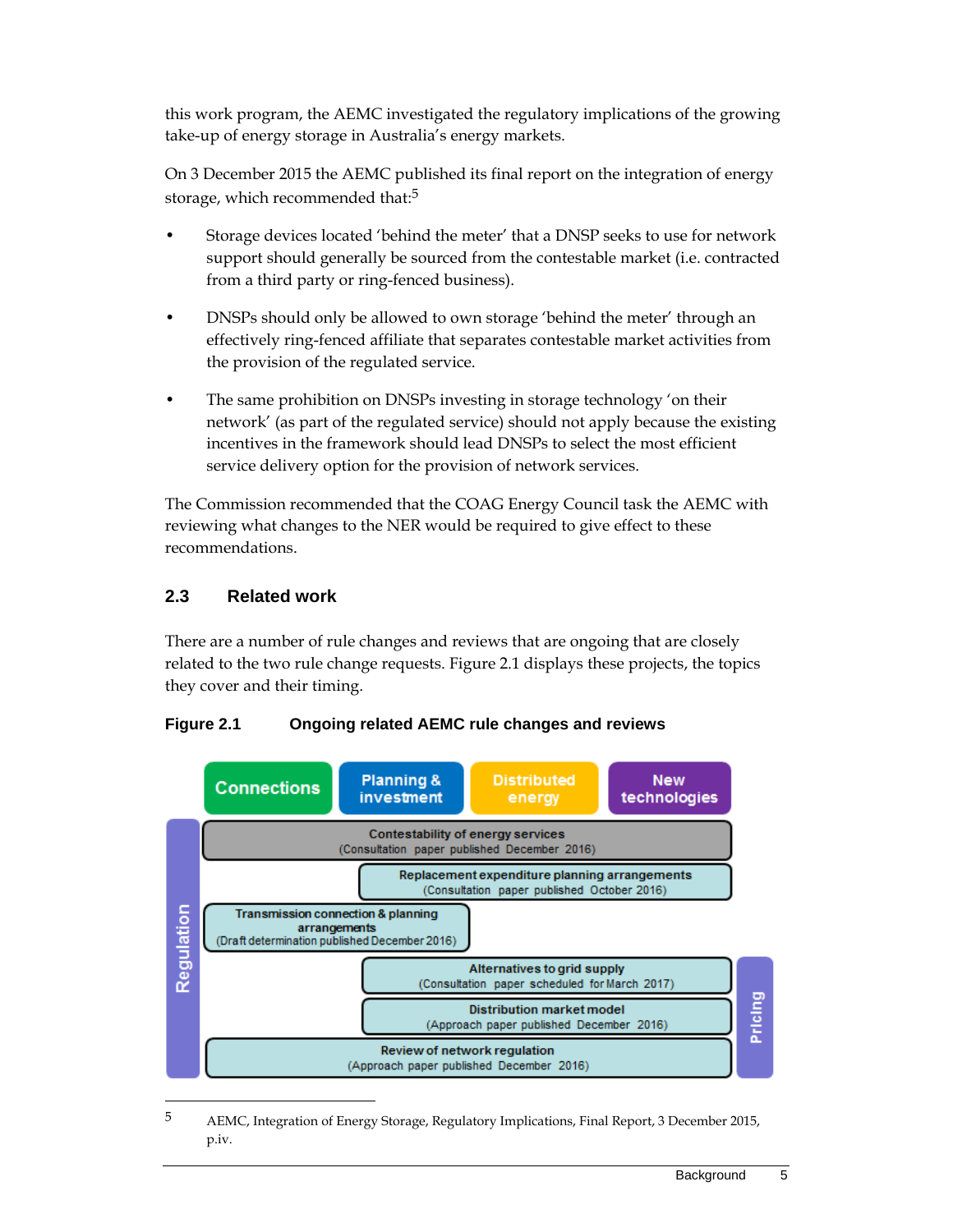The Commission is closely coordinating and considering linked policy and legal issues across these projects. A summary of each of the projects is set out below. Where a project is directly relevant to an issue raised by the requests, this is discussed in this consultation paper.

#### **Electricity network economic regulatory framework review**6

In August 2016, the COAG Energy Council tasked the Commission with monitoring developments in the energy market, including the increased uptake of decentralised energy services. The Commission is to advise on whether the economic regulatory framework for electricity networks is sufficiently robust and flexible to continue to achieve the national electricity objective (NEO) in light of these developments. The Commission is required to publish its findings annually, with the first report due on 1 July 2017.

The Commission published an approach paper on 1 December 2016, which set out how it intends to conduct the task and its proposed information sources. The paper also sets out the Commission's preliminary views on the areas that will be the focus of the 2017 report, which are:

- continued implementation of network pricing reform;
- the ability of networks to utilise increasingly diverse supply options; and
- different network operating models.

#### **Transmission connection and planning arrangements rule change**7

In July 2015, the COAG Energy Council submitted a rule change request to amend the NER with regard to the arrangements by which parties connect to the transmission network, and how transmission network businesses plan to invest in and operate their networks.

The Commission published a draft rule determination on the rule change request on 24 November 2016. The draft rule seeks to improve transparency, contestability and clarity in the transmission connections framework, while maintaining clear accountability for outcomes on the shared transmission network. This includes promoting contestability for a new range of services through changes to transmission service classification within the NER. It also seeks to enhance the efficiency of existing transmission planning arrangements and promote a more coordinated approach to transmission planning.

 $6$  See the project page on the AEMC website: http://www.aemc.gov.au/Markets-Reviews-Advice/Electricity-Network-Economic-Regulatory-Fr amework.

<sup>7</sup> See the project page on the AEMC website: http://www.aemc.gov.au/Rule-Changes/Transmission-Connection-and-Planning-Arrangements.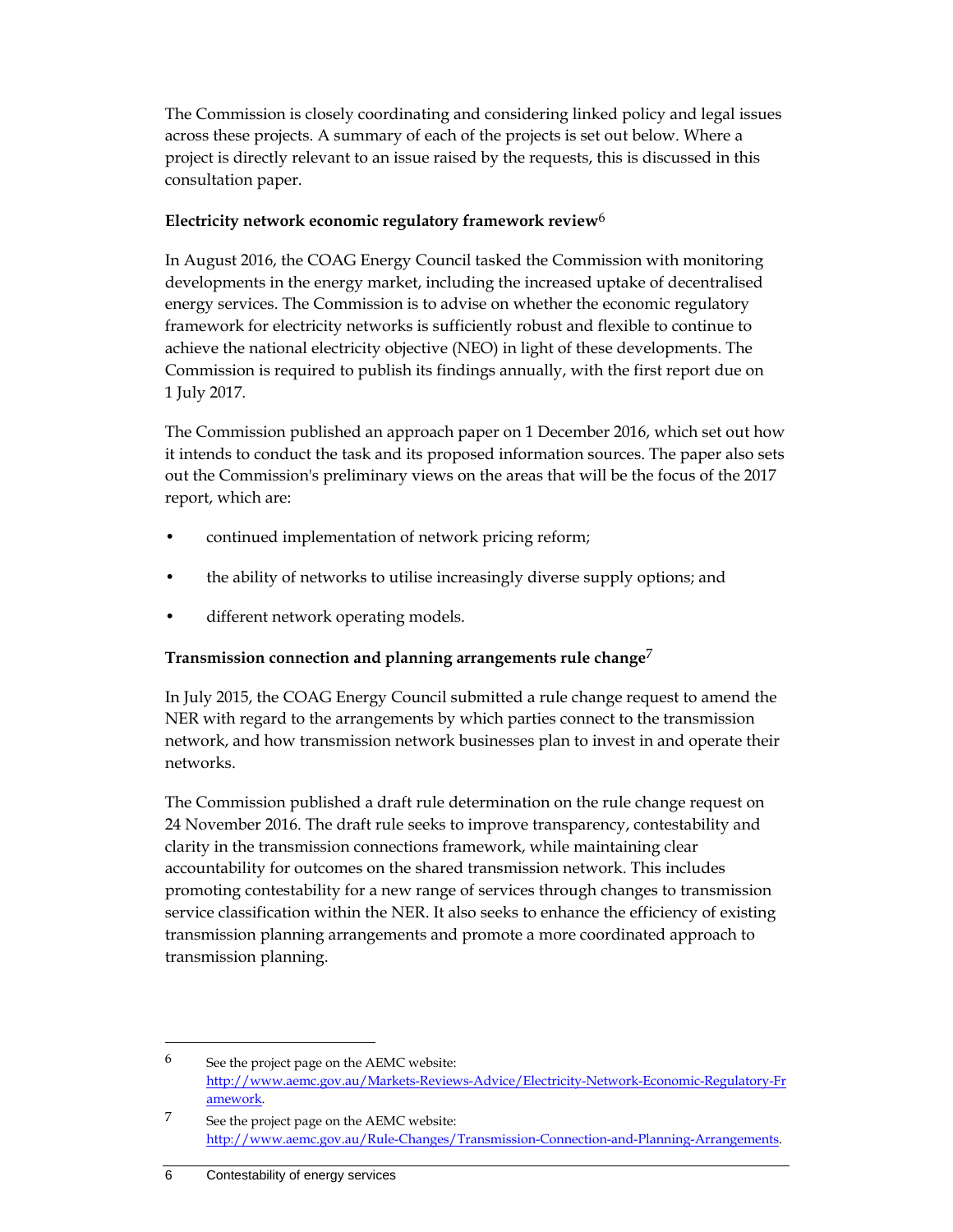#### **Distribution market model project**8

As part of its new technologies work program, the Commission is undertaking a project to examine how a market for electricity services at the distribution level might develop. The project considers how current arrangements might incentivise or disincentivise the emergence of different business models. On the back of this, it considers whether the regulatory framework and distribution market design more broadly, need to change to accommodate this potential evolution.

The Commission published an approach paper for this project on 1 December 2016. The paper sets out the scope and context for the project, and the proposed framework for assessing regulatory arrangements in light of the opportunities and challenges presented by distributed energy resources.

#### **Replacement expenditure planning arrangements rule change**9

In July 2016, the AER submitted a rule change request that seeks to increase the transparency of asset replacement decisions by electricity TNSPs and DNSPs. The rule change request also seeks to extend the application of the regulatory investment tests for transmission and distribution businesses to replacement projects. The AEMC published a consultation paper on this rule change request on 27 October 2016.

#### **Alternatives to grid-supplied network services rule change**10

In September 2016, Western Power submitted a rule change request that seeks to allow DNSPs to provide electricity services that are not physically connected to the network, and to receive regulated revenue for these services. The request relates primarily to 'stand-alone power systems' and proposes amendments to the definition of 'distribution services' which will affect how services are classified. The AEMC has started considering this rule change request and plans to publish a consultation paper in 2017.

The Commission also made a submission to the COAG Energy Council's consultation on the regulatory implications of stand-alone energy systems in the national electricity market (NEM).<sup>11</sup>

#### **Projects in implementation phase**

 $\overline{a}$ 

The AER and the Australian Energy Market Operator (AEMO) are also implementing a number of rule changes that were made by the Commission, and which are closely linked to this rule change. These are set out in Figure 2.2 below.

<sup>8</sup> See the project page on the AEMC website: http://www.aemc.gov.au/Major-Pages/Technology-impacts.

<sup>9</sup> See the project page on the AEMC website: http://www.aemc.gov.au/Rule-Changes/Replacement-Expenditure-Planning-Arrangements#.

<sup>10</sup> See the project page on the AEMC website: http://www.aemc.gov.au/Rule-Changes/Alternatives-to-grid-supplied-network-services.

<sup>11</sup> The submission can be accessed on the AEMC website at: http://www.aemc.gov.au/Major-Pages/Market-transformation.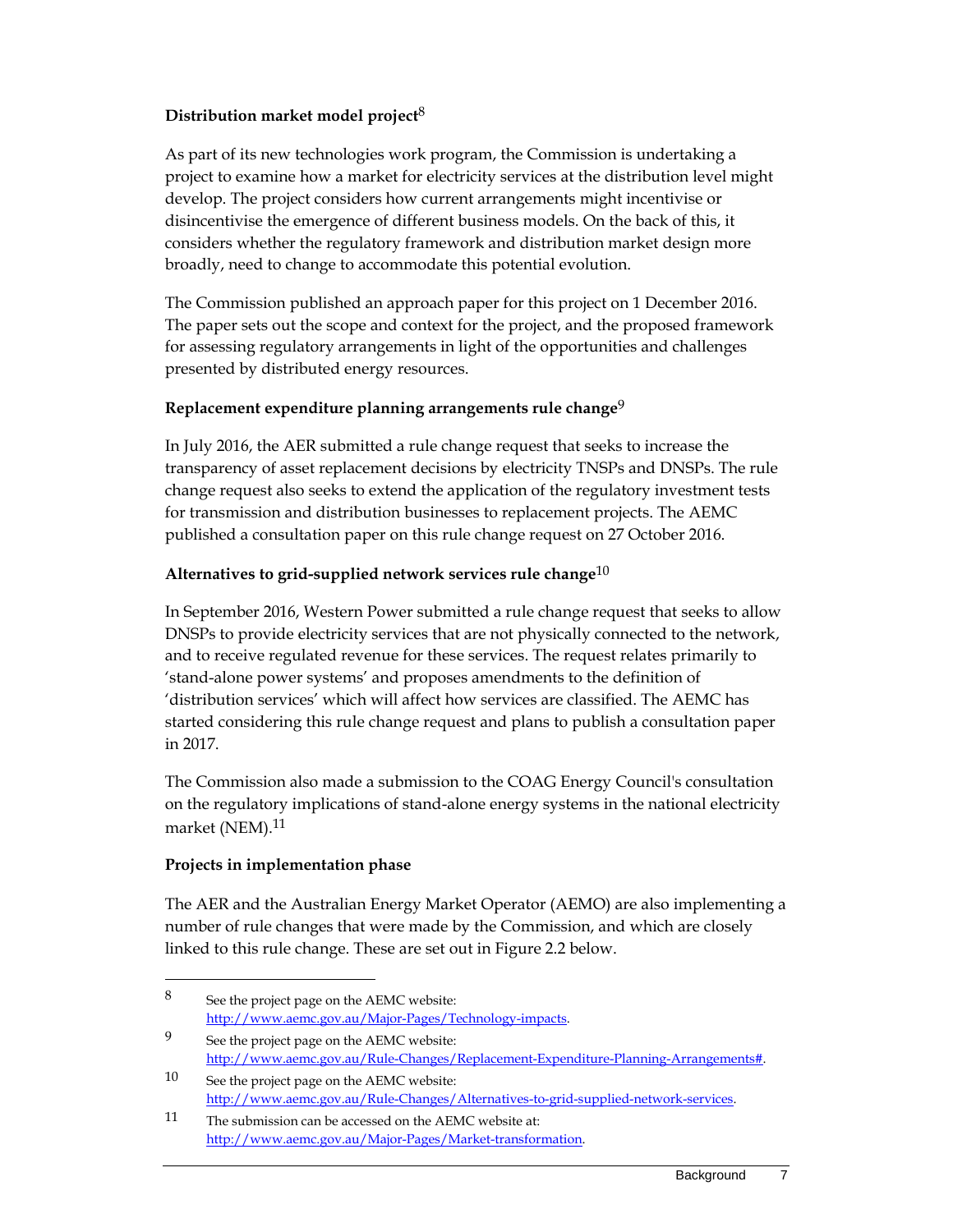#### **Figure 2.2 Related AEMC rule change in implementation phase**



Information on these completed rule changes is available on our website.12 Of particular relevance to this rule change is the AER's final distribution ring-fencing guideline, which was published on 30 November 2016 and is being implemented throughout 2017. The ring-fencing arrangements and their interactions with this rule change request are discussed in section 6.3.

<sup>12</sup> See the relevant project pages on the AEMC website for: http://www.aemc.gov.au/Rule-Changes/Local-Generation-Network-Credits, http://www.aemc.gov.au/Rule-Changes/Demand-Management-Embedded-Generation-Connecti on-I, http://www.aemc.gov.au/Rule-Changes/Distribution-Network-Pricing-Arrangements, http://www.aemc.gov.au/Rule-Changes/Expanding-competition-in-metering-and-related-serv.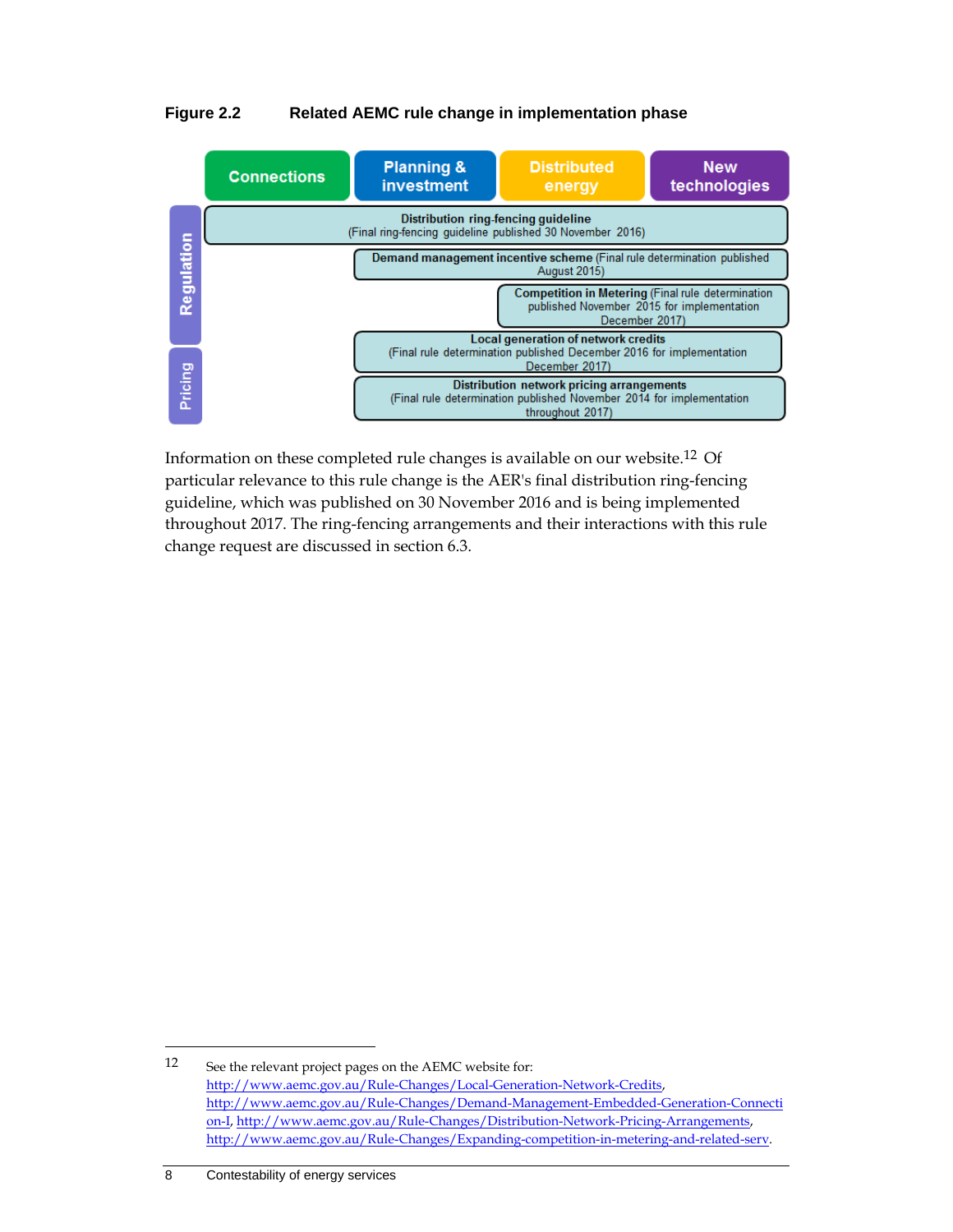## **3 Summary of the rule change requests**

This chapter provides a summary of the rule change requests. The requests are available on the AEMC's website.<sup>13</sup> The rule change requests are summarised here as written by their respective proponents. This chapter does not attempt to interpret their practical implications.

## **3.1 COAG Energy Council rule change request**

COAG Energy Council's rule change request seeks to reinforce a number of principles within the NER, including:<sup>14</sup>

- technologies that are capable of providing services in regulated and unregulated markets should be contestable under the regulatory framework, unless it can be established that the competitive market is unlikely to efficiently and effectively deliver the service; and
- the processes and NER provisions for distribution service classification should be clear, transparent, result in predictable outcomes and allow for timely reclassification of services.

COAG Energy Council's rule change request does not include a proposed rule or specific changes to the NER. Instead, COAG Energy Council considers that its policy positions may be achieved through changes to distribution service classification. More specifically:<sup>15</sup>

- Making services provided by technologies that provide value streams in contestable and regulated markets unclassified, unless it can be established that the competitive market is unlikely to efficiently and effectively deliver the service.
- Changes to the distribution services classification process:
	- requiring the AER to produce a service classification guideline;
	- allowing for the possibility of reclassifying a service within a regulatory period; and
	- providing an easier path to changes in service classification over time.

<sup>13</sup> For the COAG Energy Council rule change request see: http://www.aemc.gov.au/Rule-Changes/Contestability-of-energy-services. For the AEC rule change request see: http://www.aemc.gov.au/Rule-Changes/Contestability-of-energy-services-demand-response.

<sup>14</sup> COAG Energy Council, Contestability of energy services, rule change request, August 2016, p. 3.

<sup>15</sup> ibid. p. 4.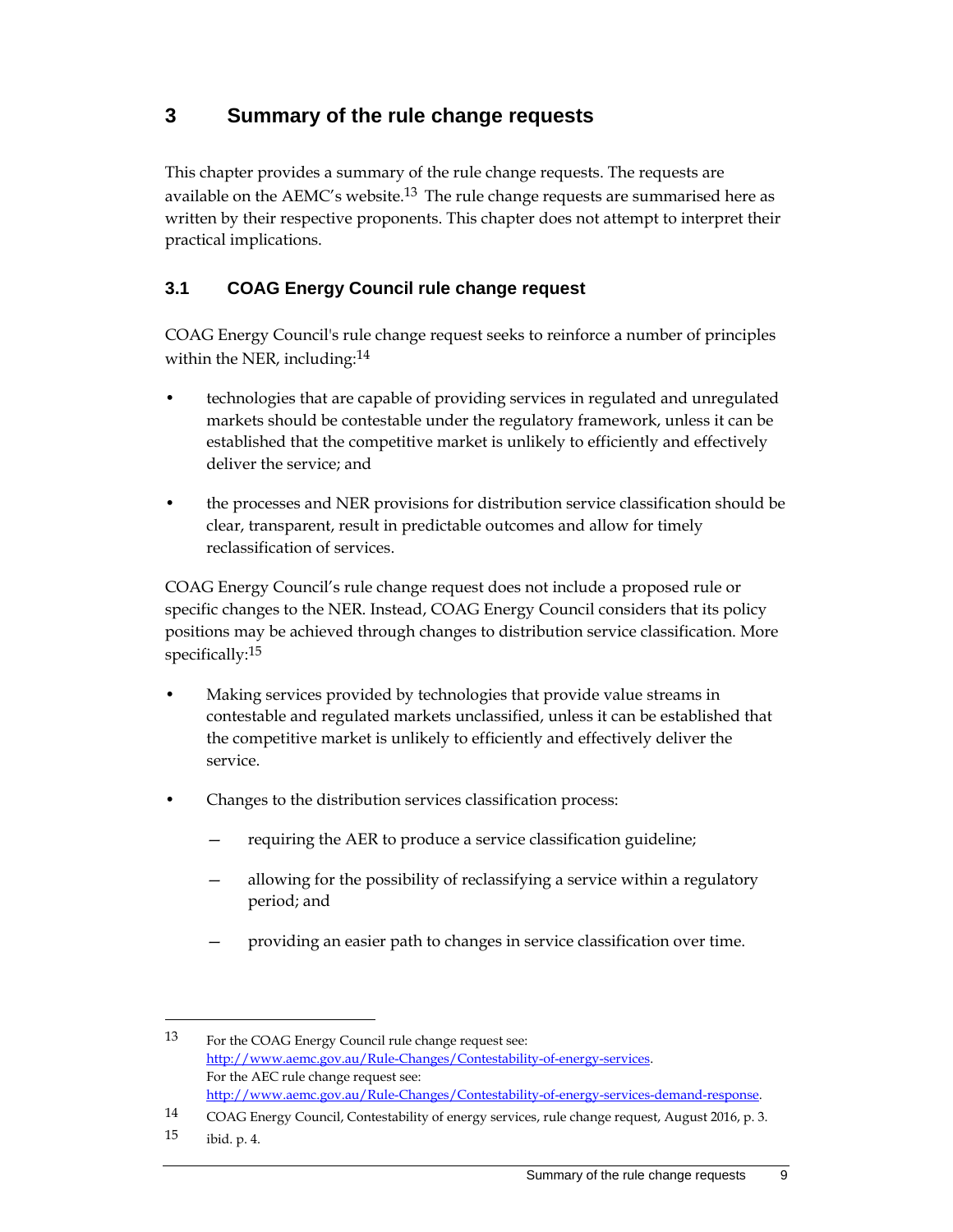The COAG Energy Council also requests the AEMC to consider changes to the NER outside of service classification, if it considers these are necessary to reflect its proposed principles.16

## **3.2 AEC rule change request**

The AEC rule change request starts from the position that competition, where practical, is the best mechanism for providing services to customers at an efficient cost. It does so by offering them a choice of service and encouraging innovation to continuously improve services. Regulation is seen as a second-best approach.<sup>17</sup>

The AEC considers the NER do not reflect this principle because it is not clear that the NER provide for the competitive delivery of an emerging class of energy services. The AEC characterises these services as those that typically operate 'behind the meter'. They benefit the customers on whose premises they are located, but can also offer benefits to the network (e.g. peak demand reduction, voltage support). The AEC identifies embedded generation, storage and demand management tools as such services.18

The AEC considers that the NER are unclear as to whether DNSPs and TNSPs can directly supply and/or own the assets that deliver these services. It seeks to clarify the issue by requiring that such assets must be procured from third parties or (properly) ring-fenced affiliates.19

In addition to addressing this core principle, the AEC highlights a number of other issues that it considers exist within the current network regulatory framework, including:

- DNSPs are biased towards capital expenditure approaches over operating expenditure approaches;<sup>20</sup>
- DNSPs are biased towards in-house approaches over outsourced approaches;<sup>21</sup> and
- DNSPs are biased towards their own ring-fenced affiliates over third party providers.22

The AEC rule change request takes a three-step approach to solving the issues identified.

- 18 ibid, p. 1.
- 19 ibid.

- 20 ibid, p. 4.
- 21 ibid.
- 22 ibid, p. 10.

<sup>16</sup> ibid, p. 17.

<sup>17</sup> AEC, Contestability of energy services - demand response and network support, October 2016, p. 1.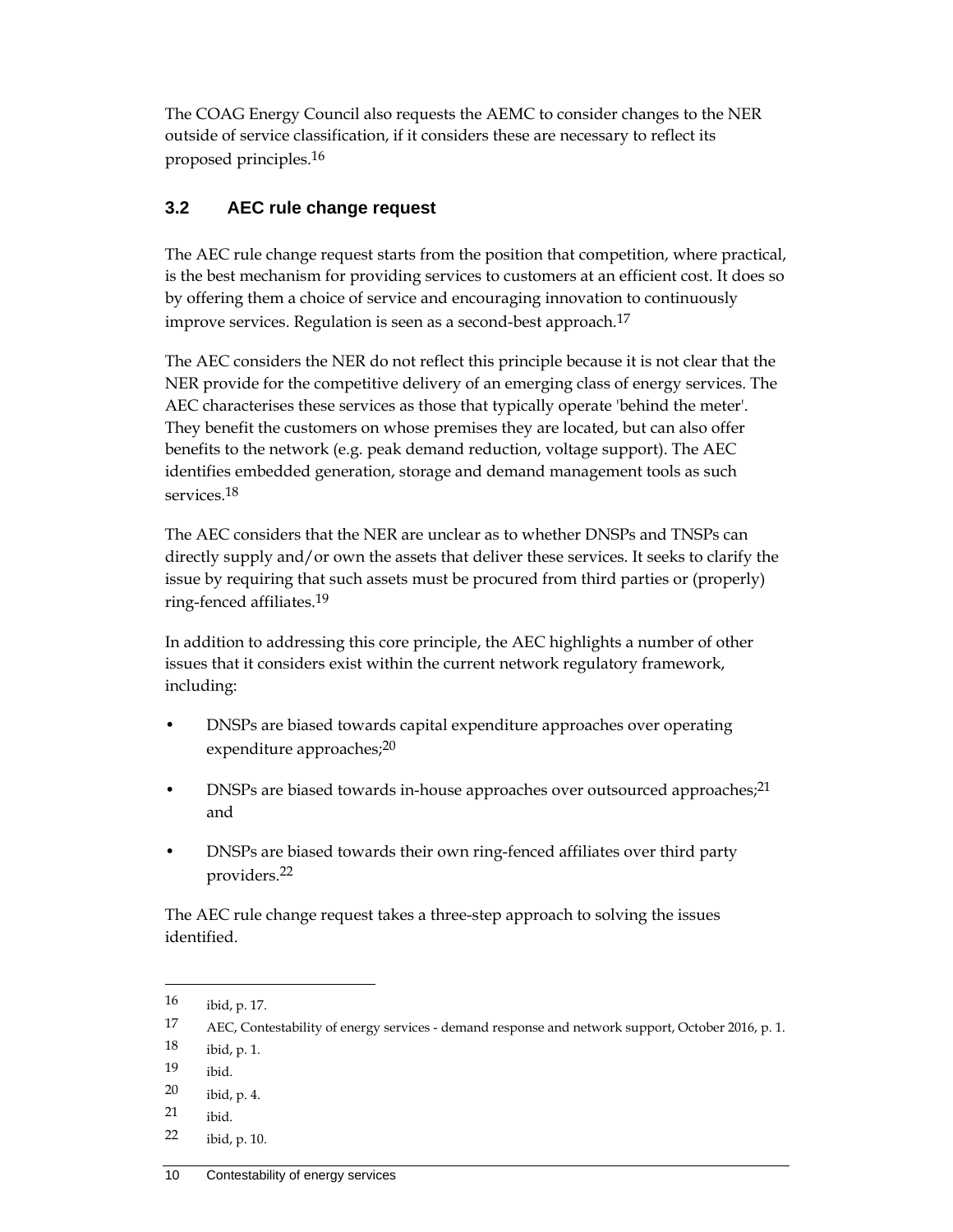**Step 1:** To achieve the primary focus, restrict networks from using capital expenditure to provide certain services:23

- these services would include, but not be restricted to 'behind the meter' services, for example network support and demand management;
- implement this restriction through creation of a new service classification type named 'contestable services'; and
- require contestable services to only be procured through operating expenditure.

The AEC has not proposed how the contestable services classification would operate within the distribution service classification framework.

**Step 2:** To address the secondary issues identified, which the AEC considers would likely result in DNSPs using traditional network solutions instead of procuring 'behind the meter' services:24

- lower the regulatory investment test for distribution (RIT-D) threshold to \$50,000, with some form of shortened RIT-D process applying to these investments; and
- make the outcome of the RIT-D binding on DNSPs through prohibition of capital expenditure not approved under a RIT-D being rolled into the regulatory asset base.

**Step 3:** Require DNSPs to publish all relevant information, so that third parties can compete for contestable services on an equal basis with DNSPs' ring fenced affiliates.25

<sup>23</sup> ibid, p. 1.

<sup>24</sup> ibid, p. 6.

 $25$  ibid, p. 9.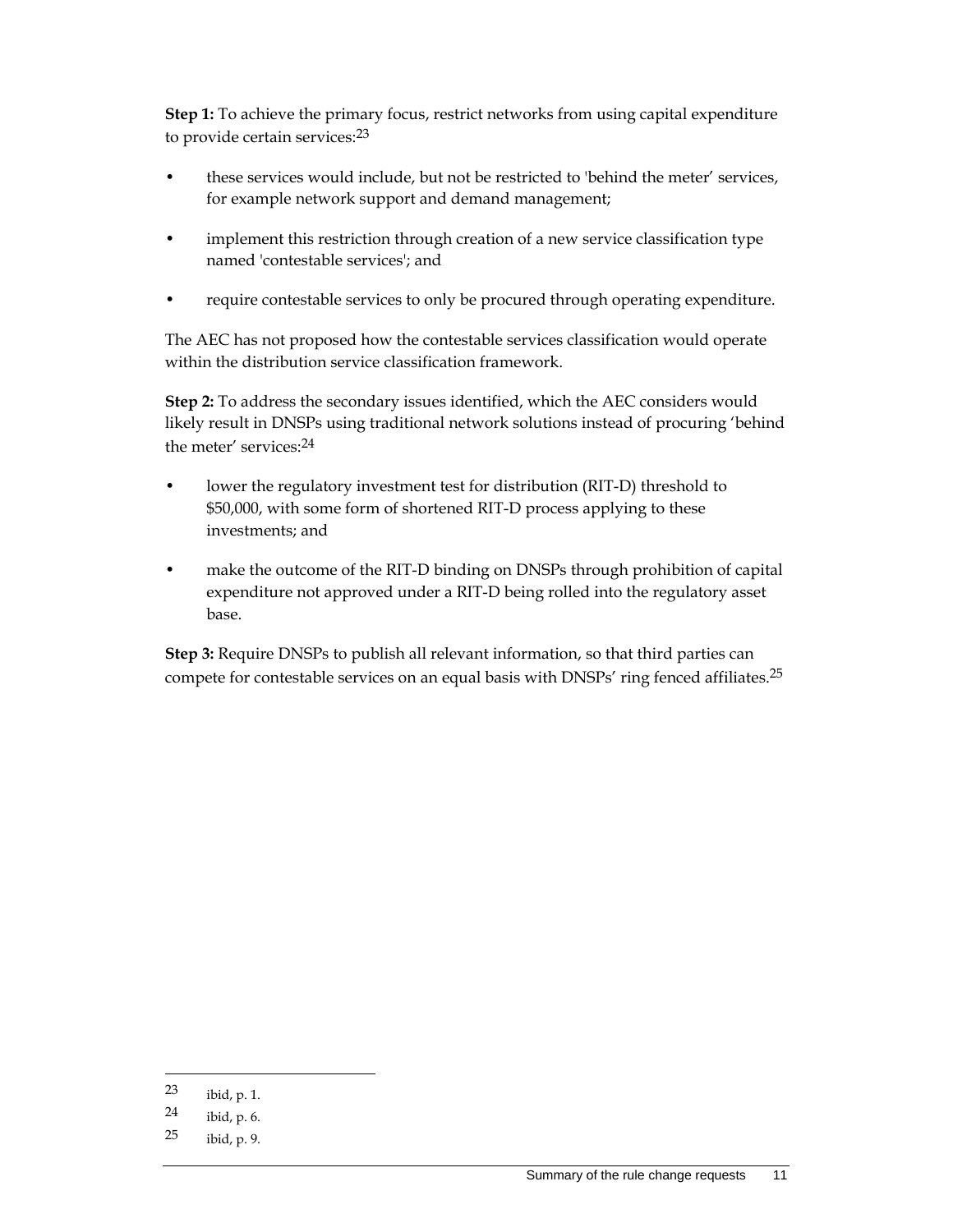## **4 Current arrangements and issues for consultation – distribution service classification**

## **Summary**

- Distribution service classification is important. It:
	- determines which services provided by DNSPs are economically regulated and in what form;
	- has implications for what, if any, separation applies between services which are economically regulated and those that are not;<sup>26</sup> and
	- has an impact on the potential for contestable service provision.
- Distribution service classification involves the classification of services DNSPs supply customers rather than the classification of:
	- the assets used to provide such services;
	- the inputs/delivery methods DNSPs use to provide such services to customers; or
	- services that consumers or other parties provide to DNSPs.
- Both rule change requests have raised issues with respect to a lack of clarity, strategic direction and flexibility in the NER regarding distribution service classification. This is the key focus of this Chapter.
- Both rule change requests seek to require DNSPs to procure certain inputs to economically regulated services from contestable markets, rather than having the discretion to invest in the assets that provide such inputs and recover a regulated return in connection with such investments. The requests propose that this be achieved through changes to the framework for distribution service classification. This chapter explains that this is unlikely to be possible, because these are not services that can be classified within distribution service classification.
- Instead, implementing this policy position may require changing the discretion DNSPs have in providing economically regulated services. This is discussed further in Chapter 5.

This Chapter explains the current arrangements for distribution service classification. It also seeks stakeholders' views regarding these arrangements and the issues raised in the rule change requests.

<sup>&</sup>lt;sup>26</sup> The separation of economically regulated services (direct control services) from other services is achieved through the cost allocation, distribution ring-fencing and asset sharing regulations.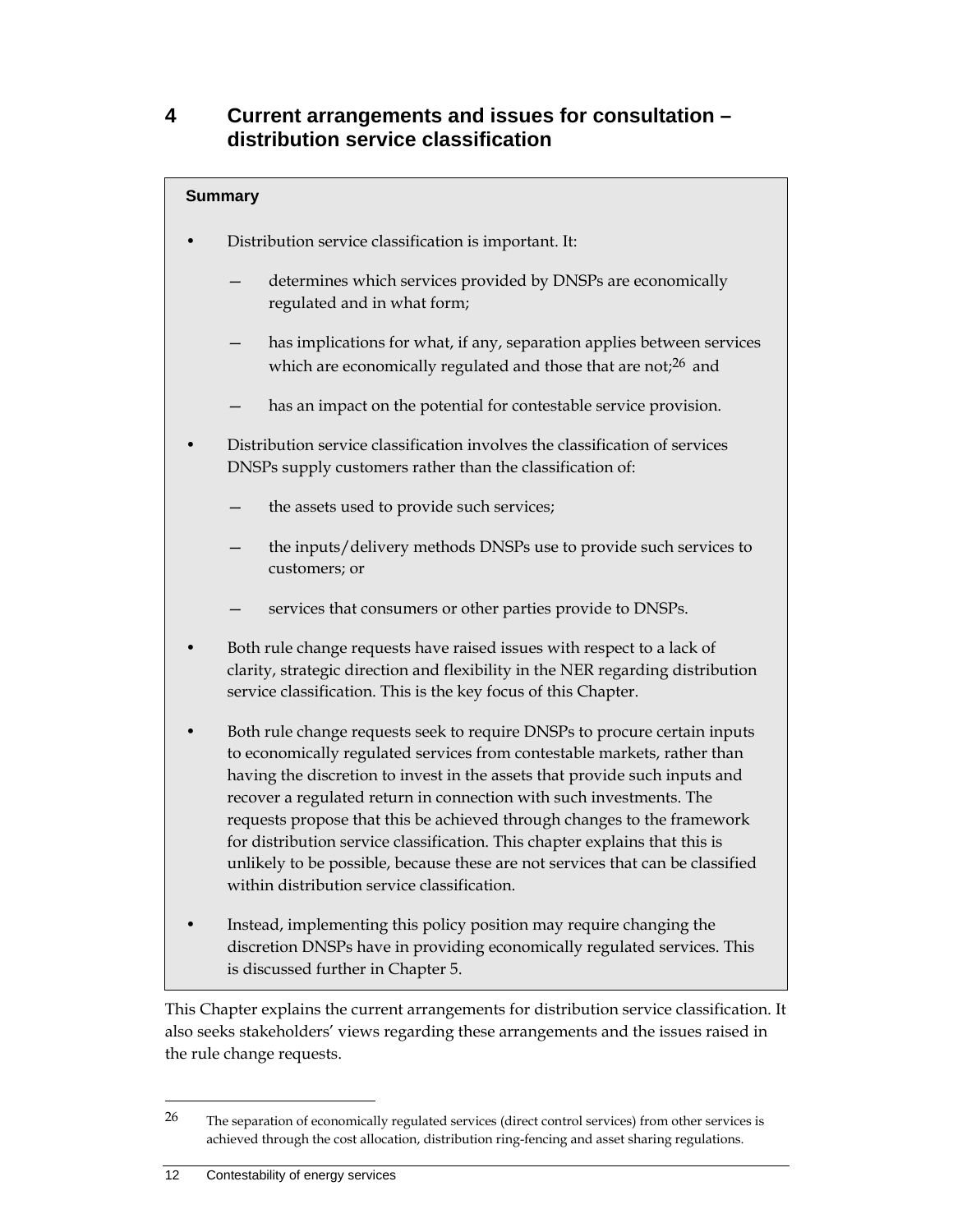Service classification is the foundation of the economic regulatory framework. The AER may only classify distribution services.<sup>27</sup> The AER may:

- classify distribution services as direct control services and, therefore, subject to economic regulation; or
- classify distribution services as a negotiated distribution service; or
- not classify a distribution service at all.

## **4.1 Why service classification is important**

Service classification has significant implications for how services are regulated, and also for the potential for effective contestable provision of services.

#### **4.1.1 Regulatory implications**

Services that are classified as direct control services are economically regulated under the incentive based framework. This framework, set out in detail in Chapter 5 of this paper, provides DNSPs with the opportunity to recover the efficient costs of providing these services through regulated revenues.

The regulatory framework incentivises DNSPs to provide direct control services efficiently. Generally speaking, it affords DNSPs discretion over the method they choose to deliver these services. For example, generally speaking, the framework provides DNSPs with discretion to provide these services by using any combination of:

- network or non-network options;<sup>28</sup>
- operating or capital expenditure;
- a variety of technologies;

- assets that are positioned behind or in-front of the meter; and/or
- providing the services "in-house" or procuring the services from third parties or appropriately ring-fenced related entities.

In comparison, DNSPs cannot recover the costs of services that are not classified as direct control services through regulated revenues, regardless of the service delivery

<sup>27</sup> Under Chapter 10 of the NER a distribution service is defined as "a service provided by means of, or in connection with, a distribution system". A distribution system is defined as "a distribution network, together with the connection assets associated with the distribution network, which is connected to another transmission or distribution system".

<sup>28</sup> DNSPs discretion in using non-network options is limited to those non-network options which fall within the definition of distribution service - see section 4.4, level one.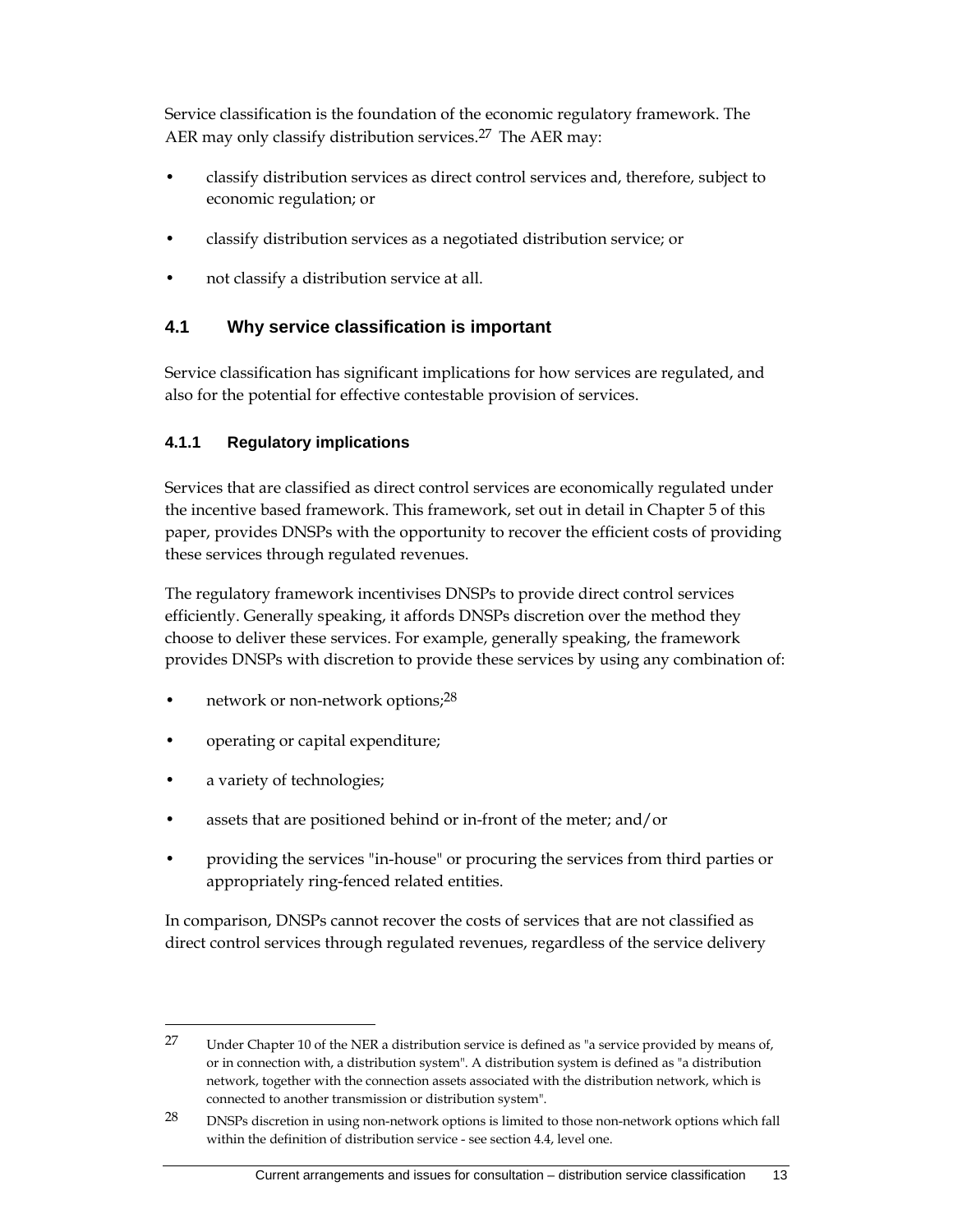method. This means that, if a service is not classified as a direct control service, DNSPs cannot use regulated revenues to:29

- recover the costs of investing in assets that provide such a service; nor
- recover the costs of procuring such a service from the contestable market.

This importance of whether services are classified as direct control services or not is displayed in figure 4.1.

#### **Figure 4.1 Importance of classification of distribution services as direct control services**



There are also regulatory implications for whether:

- a direct control service is classified as a standard or alternative control service;
- a distribution service is classified as a negotiated distribution service or remains unclassified; and
- a service is a distribution service.

For example, requirements in the AER's distribution ring-fencing guidelines, the shared asset guideline and cost allocation may apply differently depending on whether the service is classified, how it is classified or whether it is a distribution service. These implications are set out in Chapters 5 and 6.

#### 14 Contestability of energy services

<sup>29</sup> Direct control services are further classified by the AER into two subclasses: standard control services and alternative control services. A distribution determination imposes controls over the prices of direct control, the revenues to be derived from direct control services or both. See Rule 6.2 of the NER.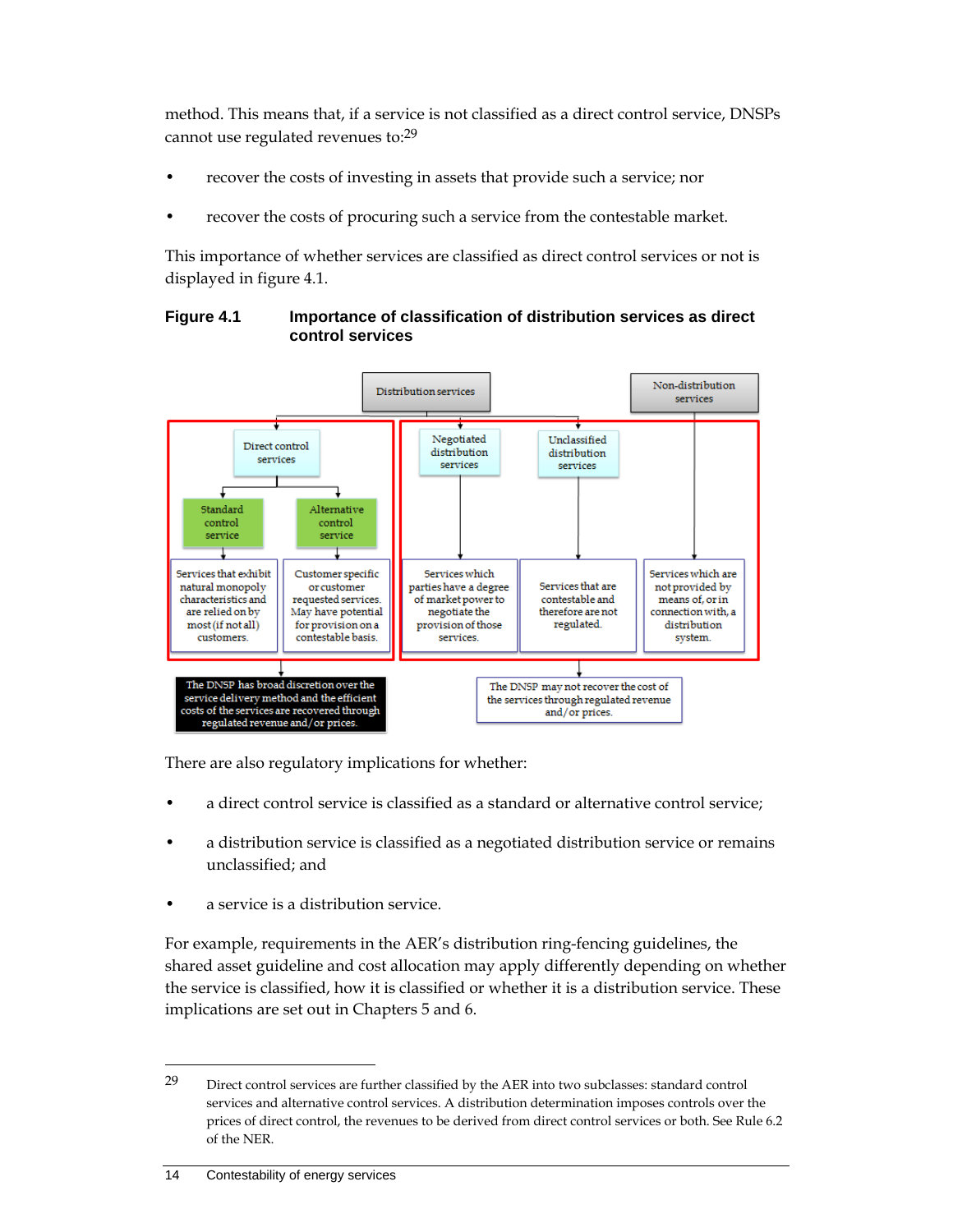#### **4.1.2 Contestable service provision**

Service classification also has a significant impact on the ability for other parties to compete with DNSPs in providing services. Broadly:

- A service is typically only classified as a standard control service if it exhibits natural monopoly characteristics and, therefore, could not be efficiently provided by another supplier. DNSPs recover the costs of providing standard control services from all customers who use the shared network. This restricts the ability of other parties to compete with the DNSP to provide these services. As such, the lack of competition for such services is not usually detrimental to customers.
- A service is typically classified as alternative control where there is, or is a potential for, a contestable market for provision of the service. Classification as alternative control services allows for contestable service provision because such services are generally only paid for by the users of the service. This allows customers to see the price of the service offered by the DNSP and compare it to offers from other providers. However, contestable service provision may be limited to some extent for alternative control services, because DNSPs may have advantages in providing the services. For example, distribution ring-fencing arrangements do not require ring-fencing between alternative and standard control services, so a DNSP may be able to use information it has gained in the provision of standard control services to gain an advantage in providing alternative control services. The classification of alternative control services is often viewed as a first step in allowing services that were previously provided on a monopoly basis to be, over time, fully opened up to contestable provision.
- Non-direct control services which include negotiated services, unclassified distribution services and non-distribution services – are all open to contestable service provision. Provisions regarding cost allocation, shared assets and ring-fencing under chapter 6 of the NER are designed to provide an even playing field for other parties to compete with DNSPs in supplying these services.

#### **4.2 Clarifying the purpose and scope of distribution service classification**

Assessment of the rule change requests, and discussions with some stakeholders, have highlighted common misunderstandings regarding a number of important elements of the service classification framework under the NER. The Commission also considers that there may be a lack of clarity in respect of certain aspects of the service classification framework. This section seeks to clarify these misunderstandings in order to assist stakeholders in making submissions to the rule change requests.

It is the services provided by DNSPs that may be classified under Chapter 6 of the NER, not the specific assets that DNSPs use to provide those services. This has a number of relevant implications: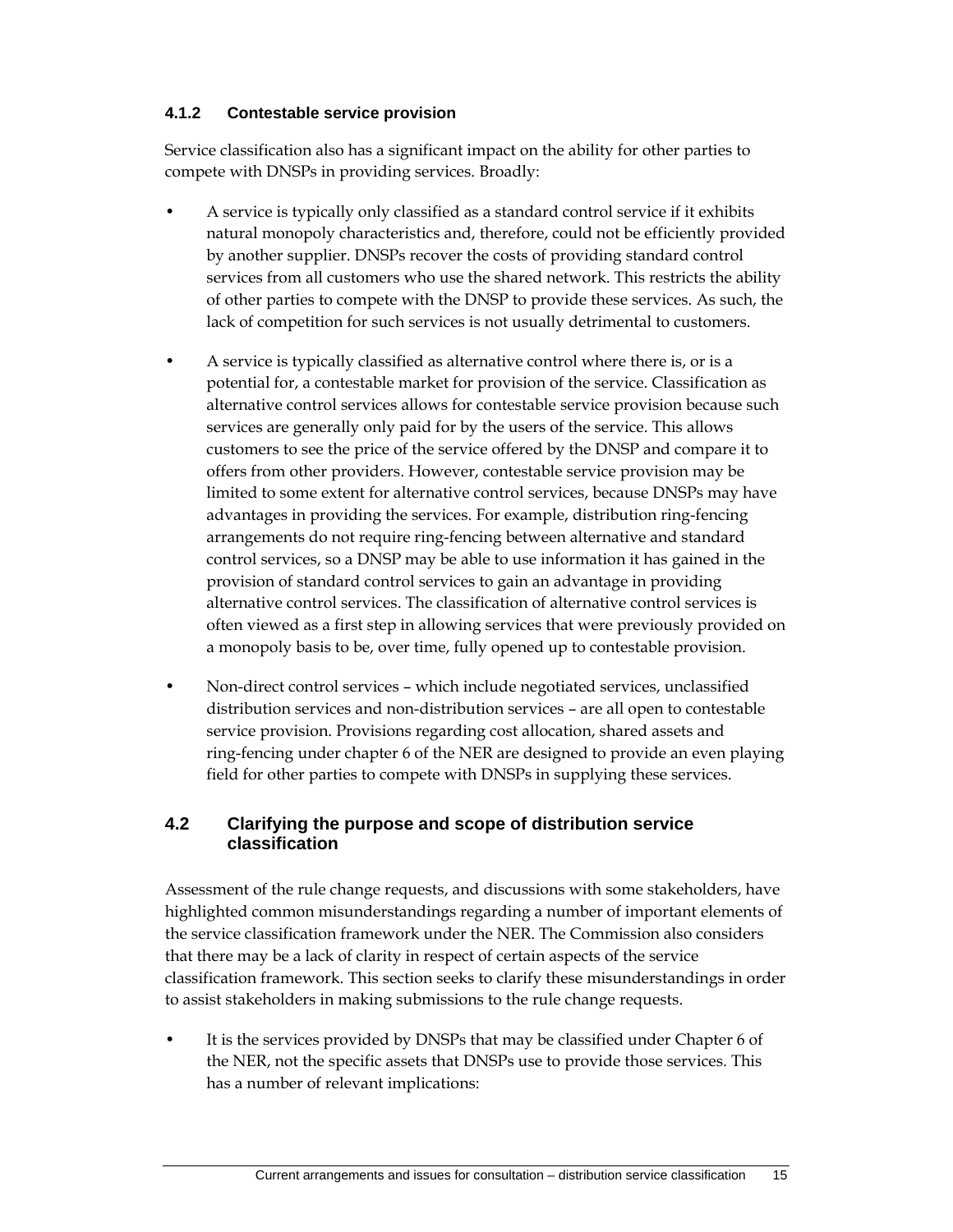- Assets can, and often are, used to provide multiple services with different service classifications. For example, a truck that a DNSP purchases is an asset that may be used to provide:
	- 1. standard control services, for example, network services;
	- 2. alternative control services, for example, public lighting services; and
	- 3. a number of negotiated or unclassified distribution services.
- As long as DNSPs do so in accordance with their cost allocation methodology, shared asset guideline and distribution ring-fencing guidelines, such multiple use of an asset is permissible under the NER.
- It is the services provided by DNSPs **to customers** that are classified within distribution service classification. The inputs that a DNSP uses in providing distribution services to customers are not classified. Equivalently, services that are provided **to the DNSP** as inputs to providing services to customers are not classified. For example:
	- To provide network services, a DNSP will usually need to trim trees surrounding its network. The DNSP may procure a third party or related entity to trim the trees, or use its own staff and assets to trim the trees. Regardless of which approach is taken, tree trimming for the purpose of maintaining the network is not a separate service that can be classified. This is because it is not a service being provided to a customer, it is an input to providing network services to customers.
	- If a customer owns a storage device and uses it to provide a DNSP with network support, this cannot be classified because the customer is providing the DNSP with a service, not the other way around. Similarly, if a DNSP invests in storage assets and uses them to provide network support, this is not a service that can be classified, because it is an input to network services and not a separate service provided to a customer.
- Whilst inputs to services are not classified under the service classification framework, the distinction between an input to a distribution service and the distribution service itself can be unclear at times. Several examples of certain elements of network services that may be considered inputs have been split off from the core network service and classified separately include;
	- Connection services connecting customers to the network could be viewed as an input to providing network services, because customers cannot receive electricity through a distribution network without first being connected to it. However, connection services are separately classified.
	- Metering services metering is another element of network services that could be viewed as an input to network services. Similar to connections, metering services are separately classified.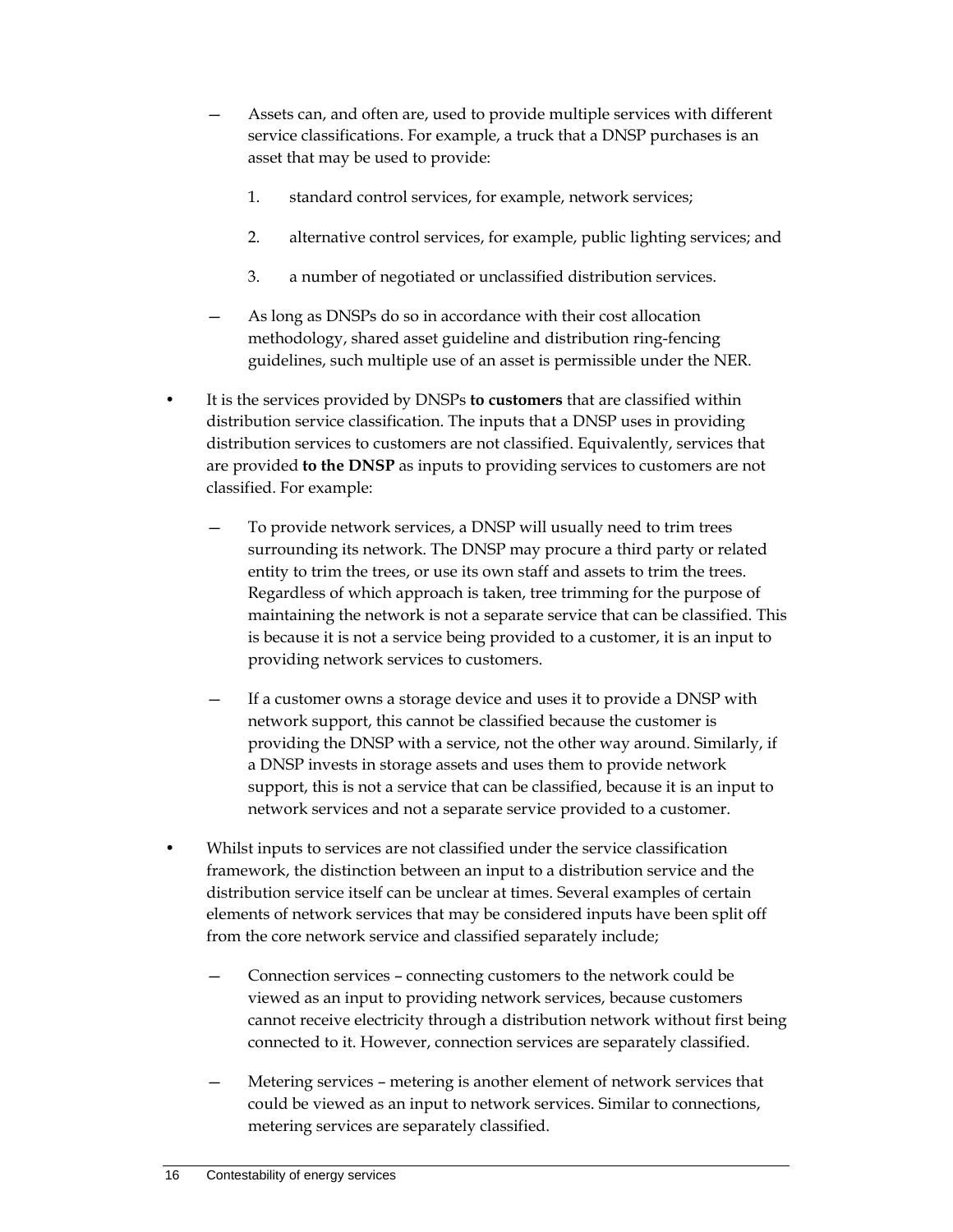• Notably, inputs that are able to be classified separately tend to exhibit two key features. First, they are provided by the DNSP to the customer, not the other way around. Second they are provided to an individual customer. These features mean that the customer is able to be charged individually for provision of the service.

#### **Box 4.1 Application of clarifications to the rule change requests**

Both of the rule change requests seek to require DNSPs to procure certain inputs to standard control services from third parties or related entities, rather than investing in assets that provide such inputs. To achieve this aim, the requests focus on changes to the service classification framework to introduce new categories of classified services (e.g. a new "contestable service" classification) or otherwise clarifying what types of services can be classified as direct control services.

However, the above sections demonstrate that certain services identified by the proponents as being services that should be classified in a particular way may not actually be able to be classified because they are not distribution services provided by DNSPs to customers. Rather, they may be one of many inputs DNSPs use in providing services to customers (e.g. network support from a battery is one input into providing network services).

Furthermore, section 4.1.1 demonstrates that even if these services were distribution services and were not classified as direct control services, this would achieve the opposite of what the rule change requests are seeking to achieve. That is, it would inhibit DNSPs from procuring these services from other parties, not promote such procurement. This is because DNSPs are not able to receive forecast operating expenditure allowances for services which are not classified as direct control services.

That is not to say that a procurement-only approach of such services could not be achieved within the economic regulatory framework. Instead, the mechanism to achieve a procurement only approach would be different to those proposed by the proponents. For example, by potentially limiting the discretion DNSPs have over how they provide direct control services. This is discussed in Chapter 5.

## **4.3 Distribution service classification – process**

Service classification is the first step in network regulation because it determines which services will be economically regulated and in what form. That is a key input into DNSPs' regulatory proposals and the AER's distribution determinations.

Distribution services may be assigned a specific service classification in the NER or may otherwise be classified by the AER.<sup>30</sup> Typically the NER have not classified

<sup>30</sup> NER, clause 6.2.1(e).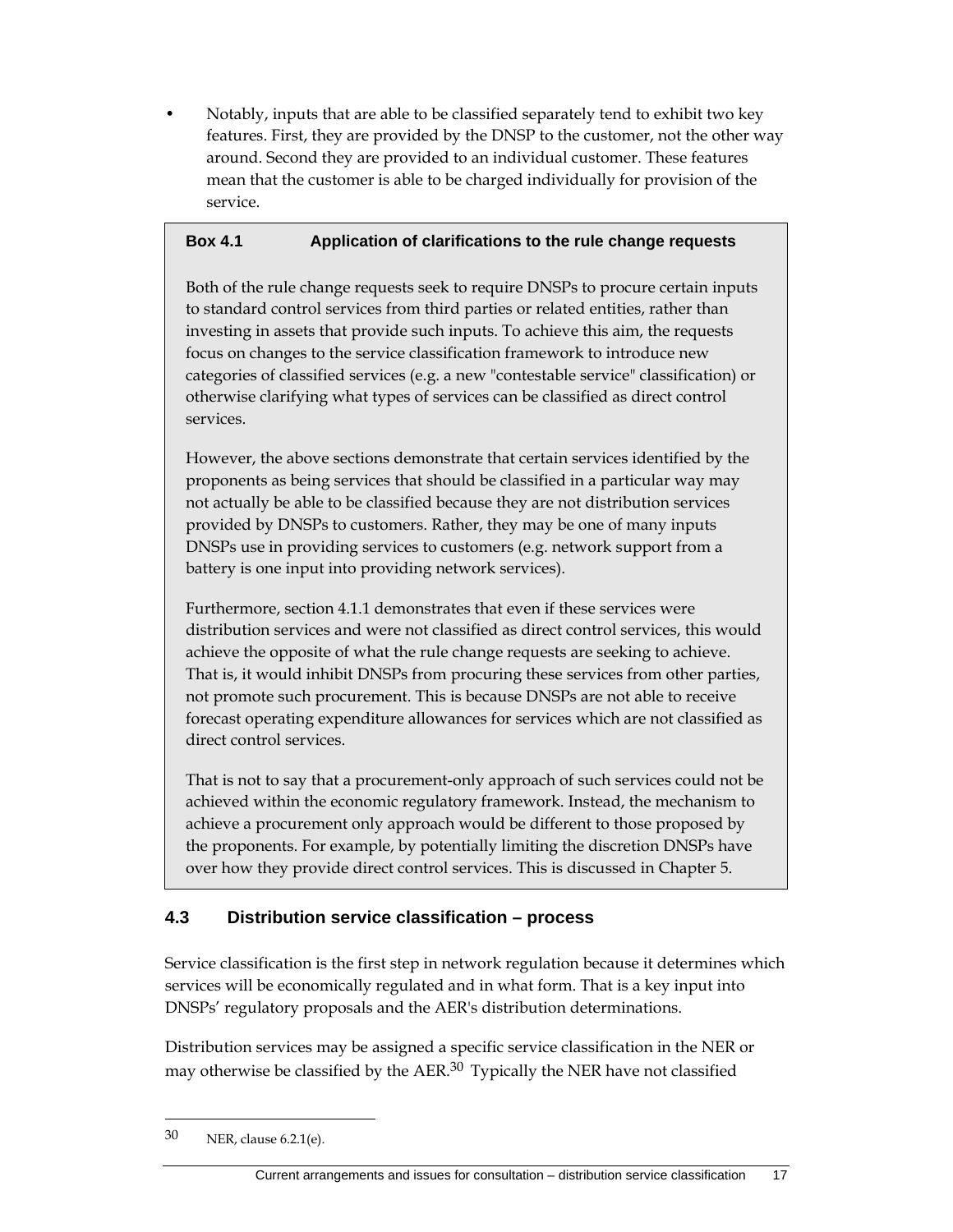distribution services and, therefore, the AER has had to consider which distribution services provided by DNSPs should be classified.

The AER undertakes distribution service classification during the framework and approach stage of each DNSP's regulatory determination.<sup>31</sup> The AER typically publishes a draft framework and approach paper for consultation and then issues a final framework and approach paper. The AER has also undertaken additional consultation on the classification of specific services it considers are contentious or require further stakeholder engagement, for example, the classification of public lighting in New South Wales in the framework and approach for the 2014-19 distribution determination.32

Distribution determinations and framework and approach processes occur on different timelines in different jurisdictions in the NEM. This means that service classification occurs at different times across jurisdictions.33

The AER may also alter its service classification from the framework and approach in the distribution determination, if it considers unforeseen circumstances arise after the framework and approach process.<sup>34</sup> For example, the Commission's recent competition in metering rule change altered the way that metering services are provided in the NEM. In response, the AER reviewed and reclassified metering services for the NSW DNSPs in the 2014-19 distribution determinations.<sup>35</sup>

<sup>31</sup> NER, clause 6.8.1(b)(2)(i).

<sup>32</sup> AER, Discussion paper, Matters relevant to the framework and approach New South Wales (NSW) DNSPs 2014-19, Public lighting services, April 2012.

<sup>33</sup> The current regulatory determination calendar is available on the AER's website at: https://www.aer.gov.au/networks-pipelines/determinations-access-arrangements.

<sup>34</sup> NER, clause 6.12.3.

<sup>35</sup> AER, Draft decision, Ausgrid distribution determination 2014-15 - 2018-19, Attachment 13 Classification of distribution services, p. 12.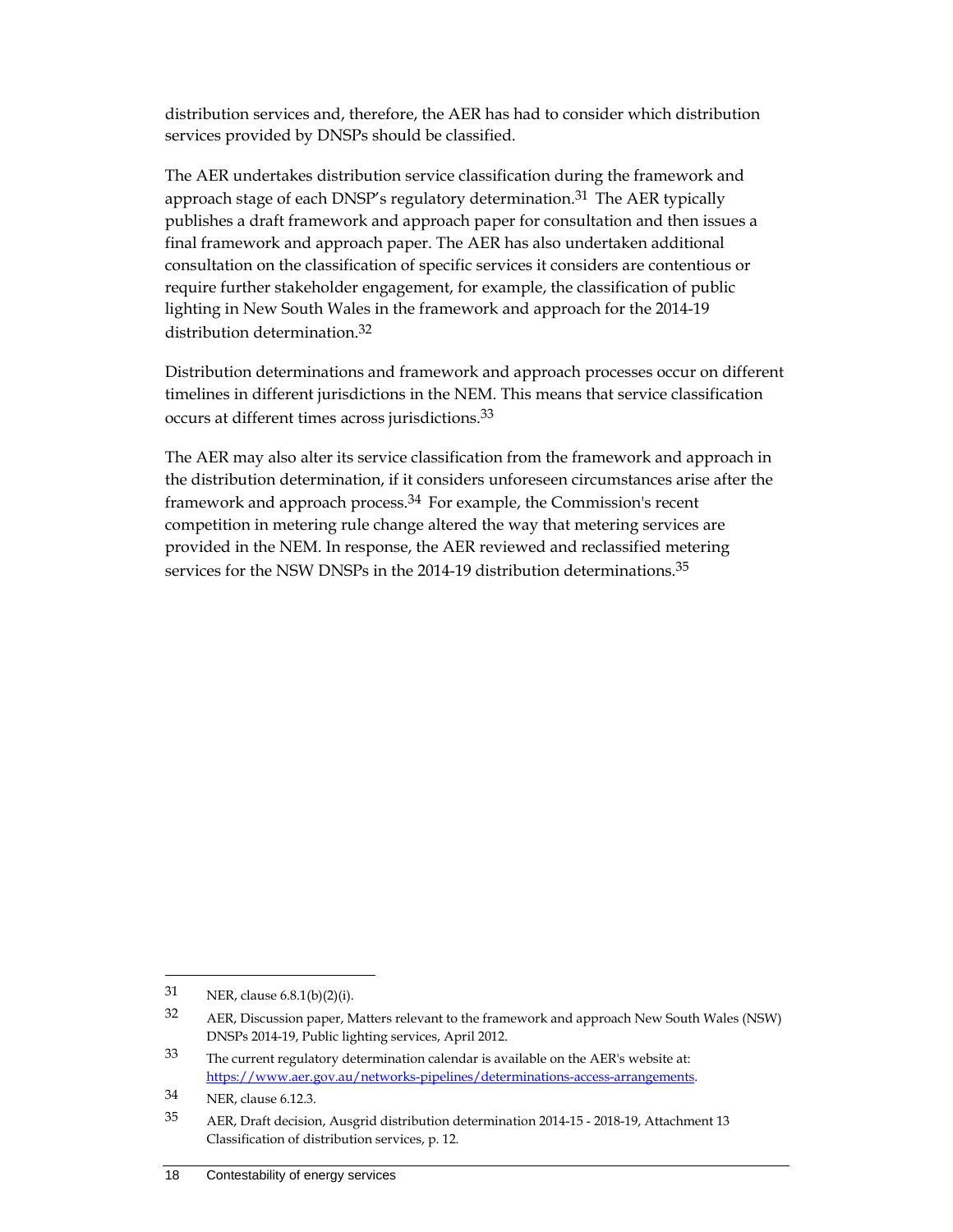### **Box 4.2 COAG Energy Council consideration of service classification process36**

COAG Energy Council considers that the current process for distribution service classification does not provide for clear, engaging or predictable distribution service classification decisions. COAG Energy Council highlights that:

- Since the framework and approach process is conducted far in advance of the distribution determination, it often attracts little engagement from stakeholders. This is because stakeholders have little time to prepare and lack an understanding of the significance of service classification decisions.
- Locking in service classifications for regulatory control periods creates a lag in the ability of the AER to reclassify services. With the pace of technological change there may now be a need to allow for quicker service re-classification.

COAG Energy Council proposes the Commission consider changing the NER to:

- require the AER to publish a distribution service classification guideline; and
- allow the AER to re-classify services within regulatory control periods.

The NER do not currently allow for a change in service classifications within a regulatory control period. If service classifications were able to be changed within a regulatory control period it would likely require significant adjustments to the framework. For example, if a service was reclassified from standard control to alternative control within a period, it may require:

- recalculation of the regulatory asset base for standard control services;
- adjustments to the total revenue requirement for standard control services;
- changes to targets within the capital expenditure sharing scheme and efficiency benefit sharing scheme; and
- establishment of a new control mechanism and revenue or price limits for the new alternative control service.

There may also be significant implications for DNSPs planning, business decisions and the risks that they face, which would need to be considered carefully. For example, DNSPs are currently able to make investments with confidence on the basis of being the monopoly supplier of standard control services over the entire regulatory control period.

<sup>&</sup>lt;sup>36</sup> COAG Energy Council, Contestability of energy services, rule change request, August 2016, p. 11.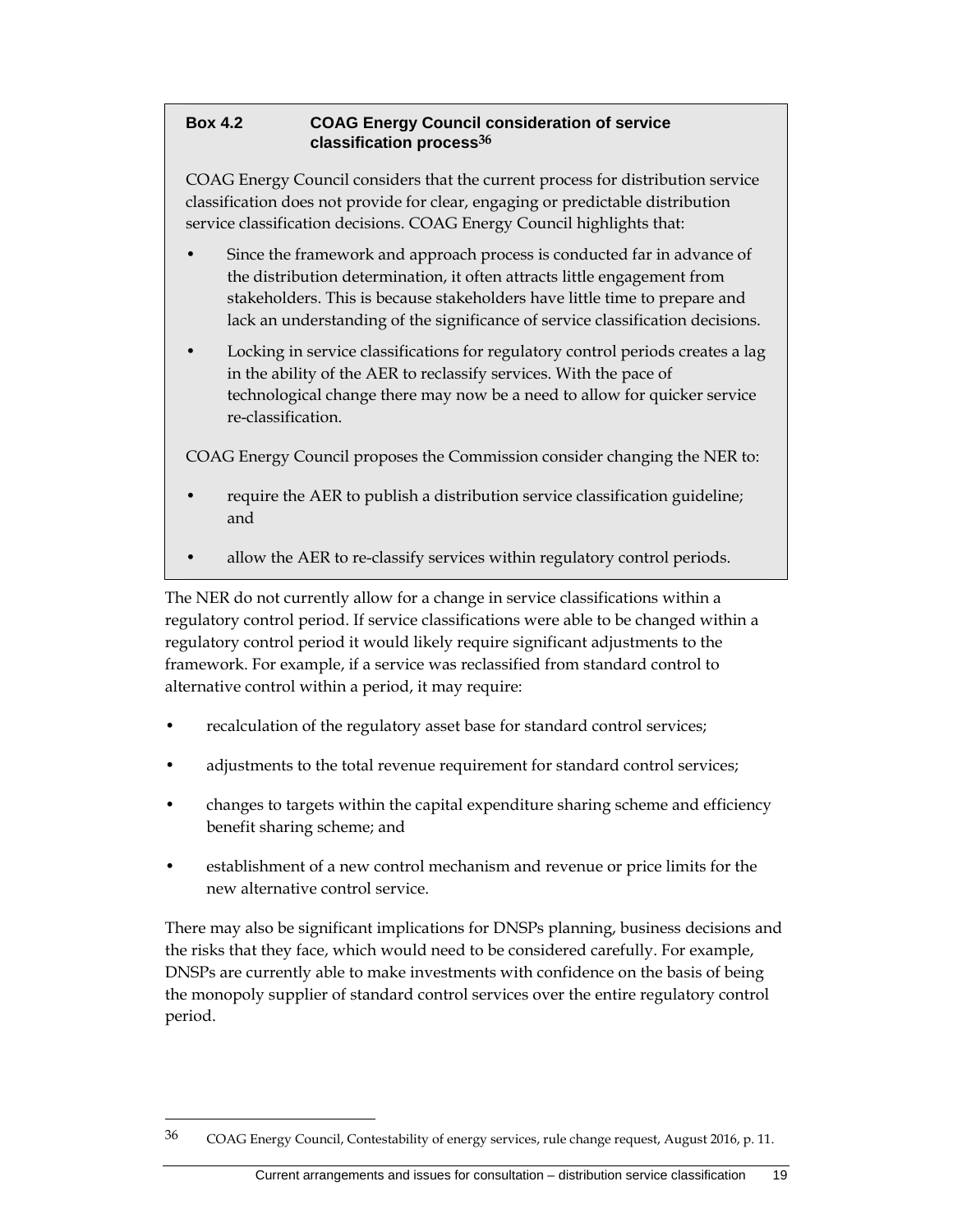

## **4.4 Distribution service classification – step by step**

Figure 4.2 sets out the three levels of service classification, the service classifications within each level, core characteristics of services within each classification and examples of which services the AER has typically classified within each classification.

#### **Figure 4.2 Distribution service classification – step by step**

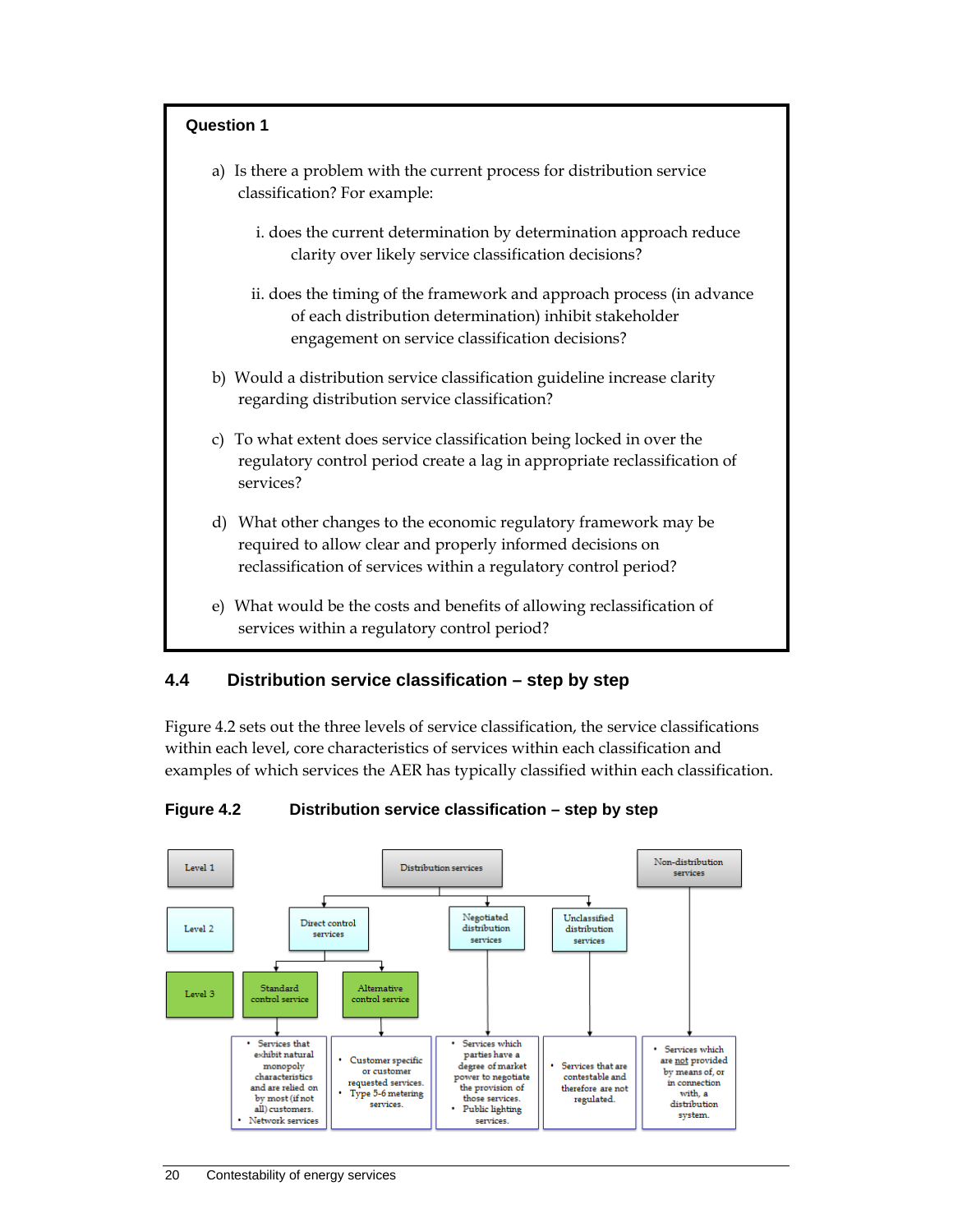#### **Level one**

The AER may only classify services which are distribution services. The NER define a distribution service as "a service provided by means of, or in connection with, a distribution system".37 A distribution system is defined as "a distribution network, together with the connection assets associated with the distribution network, which is connected to another transmission or distribution system".38

#### **Box 4.3 COAG Energy Council and AEC rule change requests**

Both rule change requests argue that the definition of distribution service (and its associated definitions) is not clear. COAG Energy Council's rule change request highlights that the words "in connection with" appear to imply the service does not itself need to utilise assets that fall within the scope of the distribution system and that it potentially allows for services provided 'behind the meter' to be defined as a distribution services.39

The AEC highlights that, because the AER's distribution ring-fencing guideline apply different ring-fencing conditions on DNSPs depending on whether a service is an unclassified distribution service or a non-distribution services, it is important that there is a clear distinction between these two types of services.

The lack of clarity regarding the definition of distribution service has also been raised by Western Power in the 'alternatives to grid supply' rule change request. Western Power considers that it is currently unclear whether a DNSP supplying customers through systems that are not physically connected to a distribution network would constitute a distribution service.40 Western Power considers that, where supplying a customer with such an arrangement is a substitute to the existing network, this should be classified as a distribution service. Western Power has proposed to change the definition of distribution services to explicitly include such non-network options.41

The Commission's power to make changes to the definition of 'distribution service' in the NER may be limited in certain respects because of the close nature and scope of the AER's economic regulatory functions under the National Electricity Law (NEL), the nature of related definitions under the NEL (such as 'electricity network service') and the purpose of the economic regulatory framework. The Commission will be considering these matters in the context of these rule change requests and the Western Power rule change request.

<sup>37</sup> NER, chapter 10, glossary

<sup>38</sup> NER, chapter 10, glossary.

<sup>39</sup> COAG Energy Council, Contestability of energy services, rule change request, August 2016, p.4.

 $40$  For example, a customer supplied by a solar photovoltaic system, a battery and a diesel generator with no connection to the grid.

<sup>41</sup> Western Power, Alternatives to Grid-supplied Network Services, September 2016, p.10.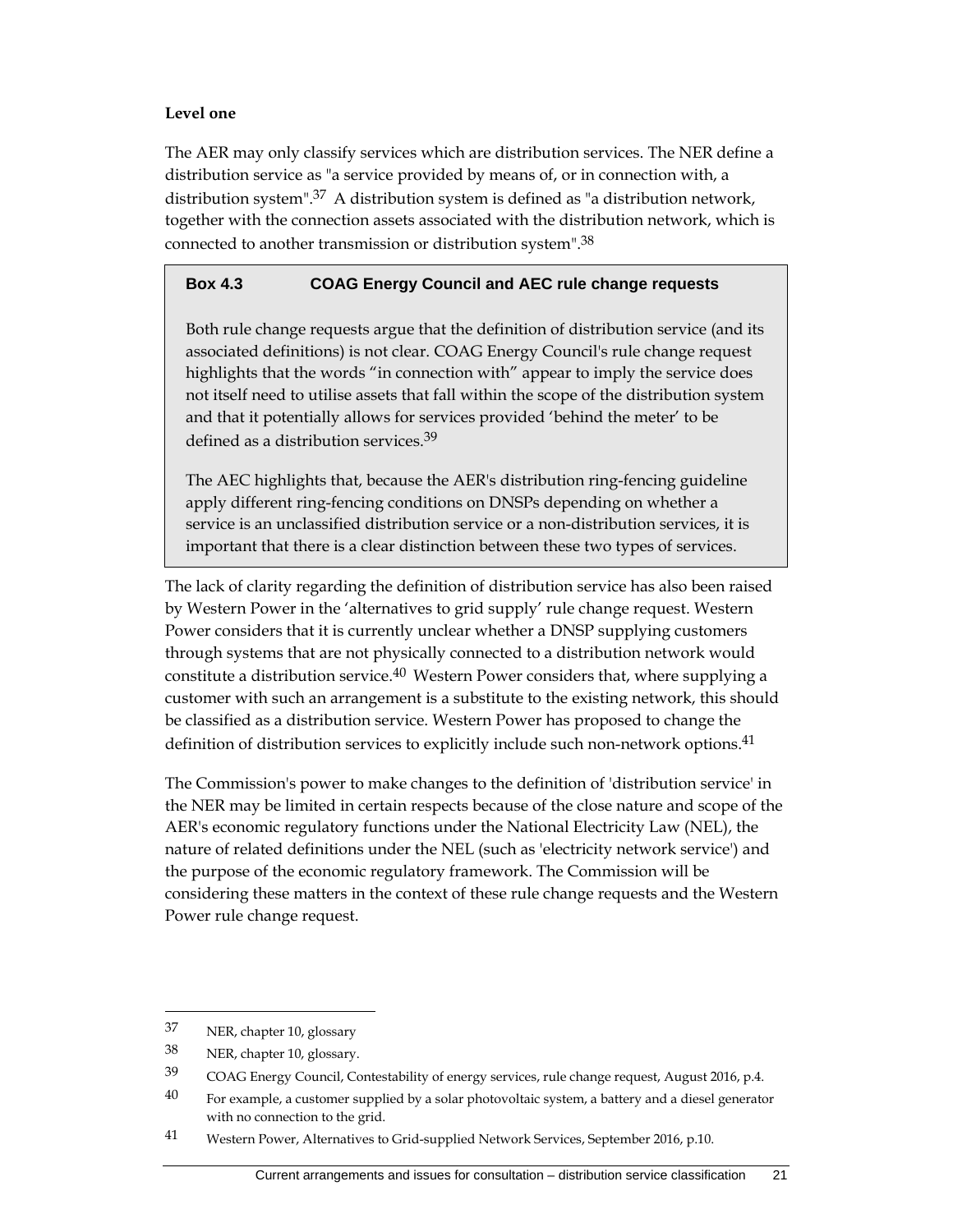#### **Question 2**

- a) Does the definition of distribution services provide clear guidance regarding which services are distribution services and which are not?
- b) What types of changes could be made to clarify the term?
- c) What would be the pros and cons of changing the definition of distribution services?

#### **Level two**

Distribution services can be classified as direct control services, negotiated distribution services, or be left unclassified. The NER do not set out the specific characteristics of services that should fall within each classification category. Instead, the NER defines classifications in terms of the regulation that will apply to the services in each classification:

- a direct control service is regulated under a distribution determination, which sets out the control mechanism that applies to the relevant service (i.e. the price to be paid or revenue to be earned from the services);
- a negotiated service is a service that is subject to the DNSP's negotiating framework, which is approved by the AER in its distribution determination; and
- a distribution service falling outside the classifications of a direct control service or a negotiated distribution service is left unclassified and not subject to economic regulation.42

Although not defined by the NER, the AER typically refers to the third category as unclassified or unregulated services. The AER typically does not set out a comprehensive list of unclassified distribution services.43

The NER sets out the factors the AER needs to have regard to in classifying distribution services. These include:

- the form of regulation factors;
- the form of regulation (if any) previously applicable to the relevant service or services and, in particular, any previous classification under the present system of classification or under the previous regulatory system;

<sup>42</sup> In certain circumstances an unclassified distribution service may be subject to regulation under Chapter 5A of the NER or otherwise affected by the operation of AER's distribution ring-fencing guidelines, the cost allocation method and/or shared asset guidelines in accordance with Chapter 6 of the NER.

<sup>43</sup> For example, see AER, Final Framework and approach for Energex and Ergon Energy, April 2014, p21.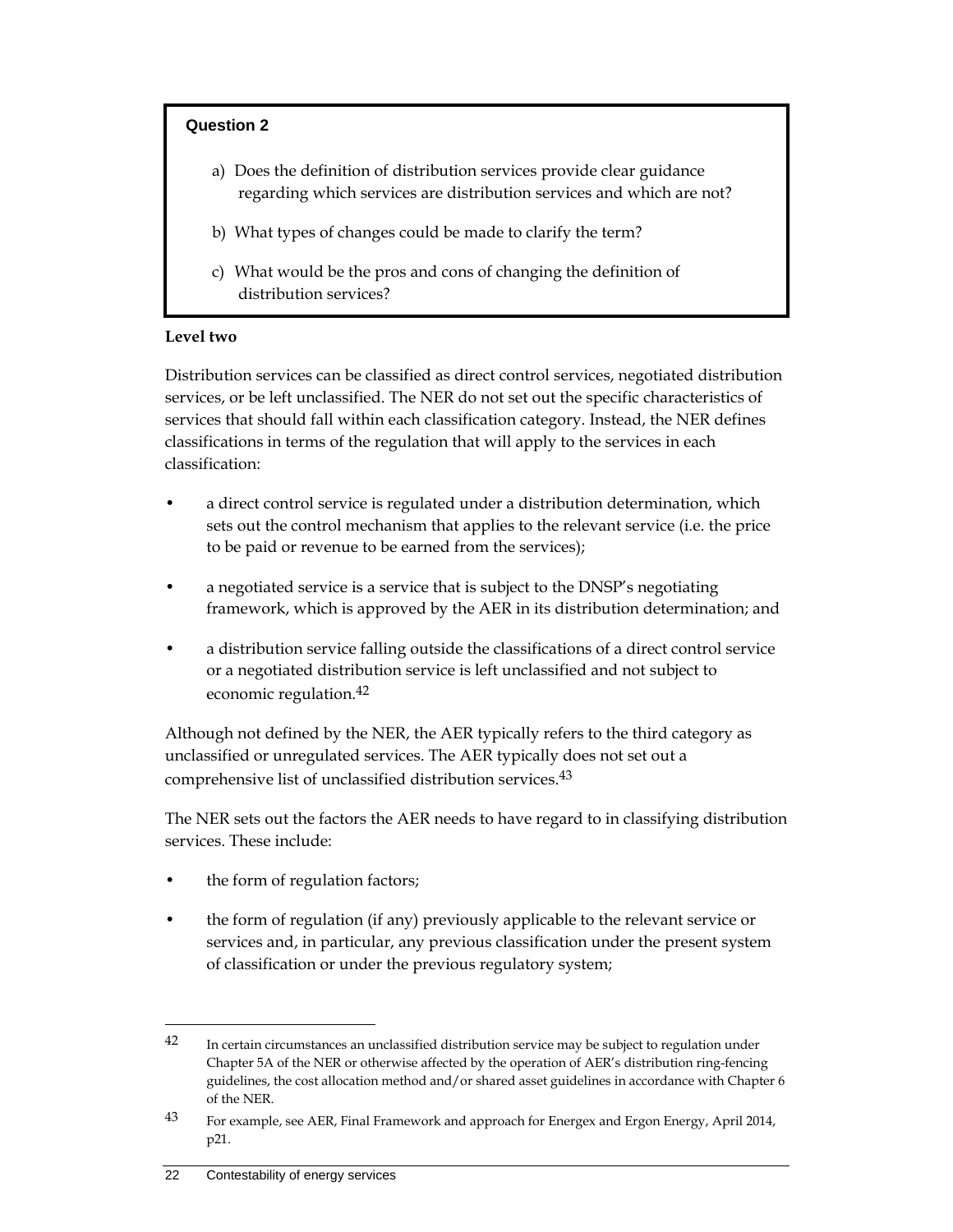- the desirability of consistency in the form of regulation for similar services; and
- any other relevant factors.<sup>44</sup>

The form of regulation factors are: 45

- the presence and extent of any barriers to entry in a market for electricity network services;
- the presence and extent of any network externalities (that is, interdependencies) between an electricity network service provided by a network service provider and any other electricity network service provided by the network service provider;
- the presence and extent of any network externalities (that is, interdependencies) between an electricity network service provided by a network service provider and any other service provided by the network service provider in any other market;
- the extent to which any market power possessed by a network service provider is, or is likely to be, mitigated by any countervailing market power possessed by a network service user or prospective network service user;
- the presence and extent of any substitute, and the elasticity of demand, in a market for an electricity network service in which a network service provider provides that service;
- the presence and extent of any substitute for, and the elasticity of demand in a market for, electricity or gas (as the case may be); and
- the extent to which there is information available to a prospective network service user or network service user, and whether that information is adequate, to enable the prospective network service user or network service user to negotiate on an informed basis with a network service provider for the provision of an electricity network service to them by the network service provider.

Generally speaking, the AER's approach to applying the form of regulation factors to service classification has been to classify services with a greater degree of competition or potential for development of competition as negotiated or unclassified distribution services. Those with limited competition are classified as direct control services and, therefore, subject to economic regulation.<sup>46</sup>

Further, in classifying distribution services that have previously been subject to regulation under the present or earlier legislation, the NER require the AER to act on the basis that, unless a different classification is clearly more appropriate:

<sup>44</sup> NER, clause 6.2.1.

<sup>45</sup> Section 2F of the NEL.

<sup>46</sup> For example, see AER, Stage 1 Framework and approach - NSW distributors, March 2013, p.15.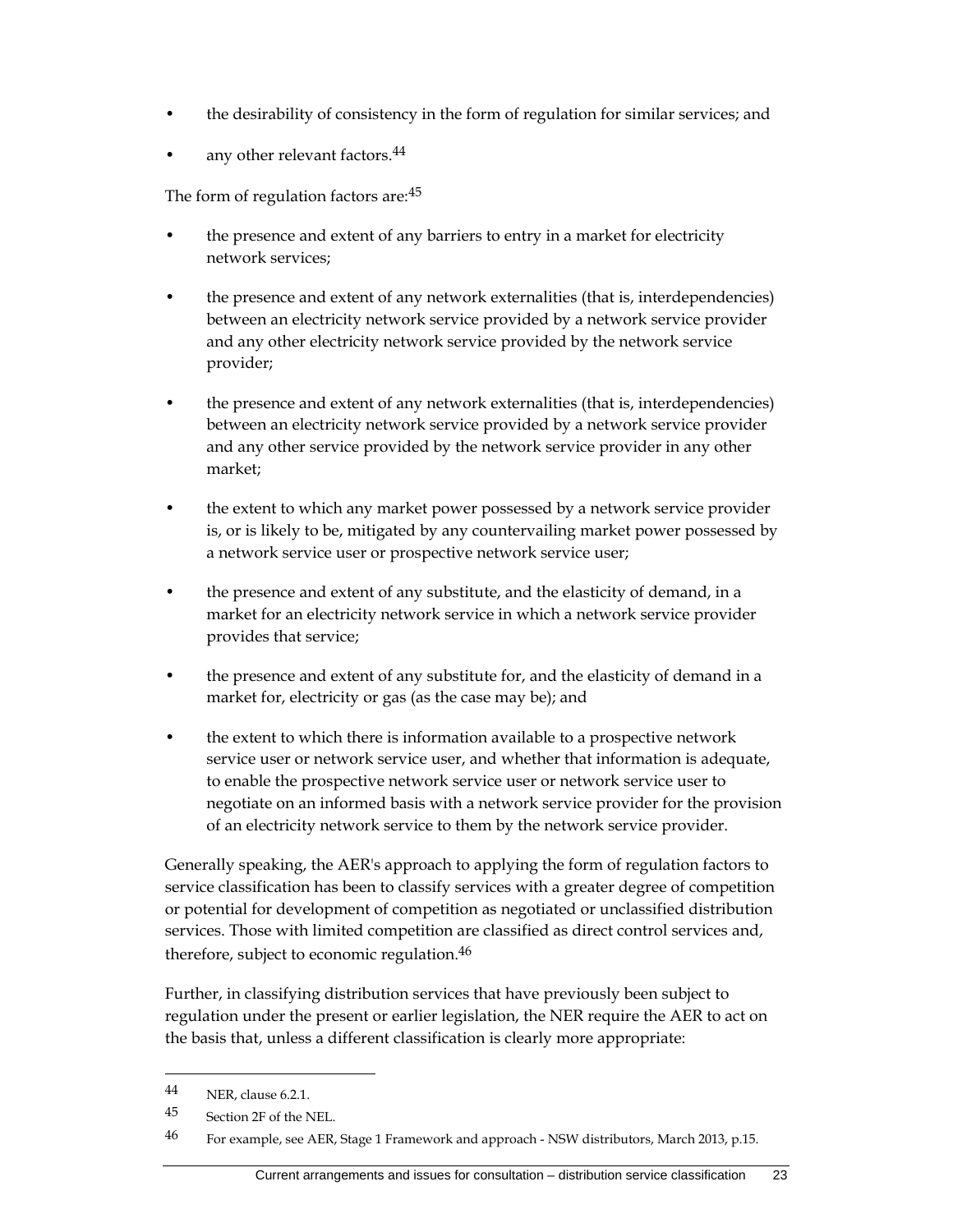- there should be no departure from a previous classification (if the services have been previously classified); and
- if there has been no previous classification the classification should be consistent with the previously applicable regulatory approach.

### **Box 4.4 COAG Energy Council's rule change request47**

COAG Energy Council considers that the form of regulation factors are an important part of the service classification process, noting that they guide the AER in deciding whether a service should be regulated. This includes whether there are barriers to entry in providing the service, the relative market power of DNSPs and customers, the availability of substitute services, and the information available to networks and customers in coming agreements.48

COAG Energy Council proposes that the AEMC analyse whether the form of regulation factors remain appropriate in the context of changes in the electricity market.

COAG Energy Council also considers that the requirement to not change service classification unless a new classification is clearly more appropriate should be removed. COAG Energy Council notes that this clause was included in the NER as part of the process of transferring economic regulation from jurisdictional regulators to the AER. With that period past and a period of technological change occurring in the market, COAG Energy Council considers the AER now needs more discretion to reclassify services.

## **Question 3**

- a) Do the form of regulation factors provide clear guidance to the AER in determining whether distribution services should be classified as direct control services, negotiated services or be left unclassified?
- b) Should the requirement to not change service classification unless a new classification is clearly more appropriate be removed?

#### **Level three**

 $\overline{a}$ 

Services classified as direct control services are then split into two sub-classes: standard control services and alternative control services. The NER defines these services by reference to how they are regulated once classified:

<sup>47</sup> COAG Energy Council, Contestability of energy services, rule change request, August 2016, p.14.

<sup>48</sup> COAG Energy Council also notes in its rule change request that the AEMC cannot change the form of regulation factors because they are set out in the NEL.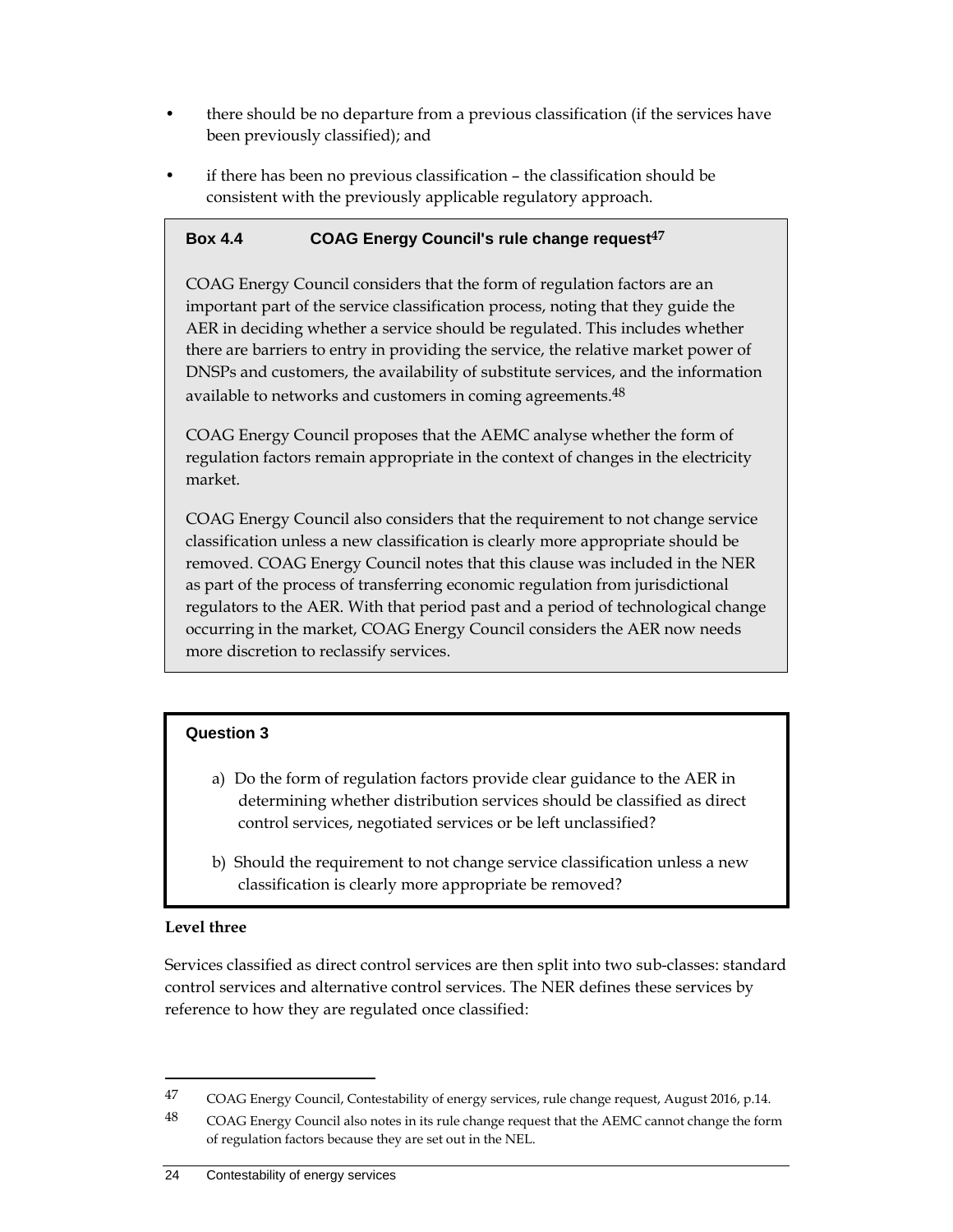- standard control services are services subject to a control mechanism based on a DNSP's total revenue requirement; while
- all other direct control services are alternative control services.

Again, the NER set out the factors the AER must have regard to when classifying a direct control services as standard or alternative control. These are:

- the potential for development of competition in the relevant market and how the classification might influence that potential;
- the possible effects of the classification on administrative costs for the AER, the DNSP and users or potential users;
- the current regulatory approach applicable to the relevant service;
- the desirability of a consistent regulatory approach to similar services (both within and beyond the relevant jurisdiction);
- the extent the costs of providing the relevant service are directly attributable to the person to whom the service is provided; $49$  and
- any other relevant factors.

 $\overline{a}$ 

Further, in classifying direct control services that have previously been subject to regulation under the present or earlier legislation, the AER must act on the basis that, unless a different classification is clearly more appropriate:

- there should be no departure from a previous classification (if the services have been previously classified); and
- if there has been no previous classification the classification should be consistent with the previously applicable regulatory approach.

## **Box 4.6 COAG Energy Council rule change request50**

COAG Energy Council proposed two key changes regarding splitting direct control services into standard and alternative control services:

- the requirement to only reclassify services when a different classification is clearly more appropriate should be removed; and
- the definition (and/or associated rules) should clearly reflect the intent that services only be classified as standard control services if they have natural monopoly characteristics.

<sup>&</sup>lt;sup>49</sup> The NER contain an example for this factor as a note to clause 6.2.2(5): a service may be more appropriately classified as alternative control if it is provided to a small number of identifiable customers on a discretionary or infrequent basis, and costs can be directly attributed to those customers.

<sup>50</sup> COAG Energy Council, Contestability of energy services, rule change request, August 2016, p.14.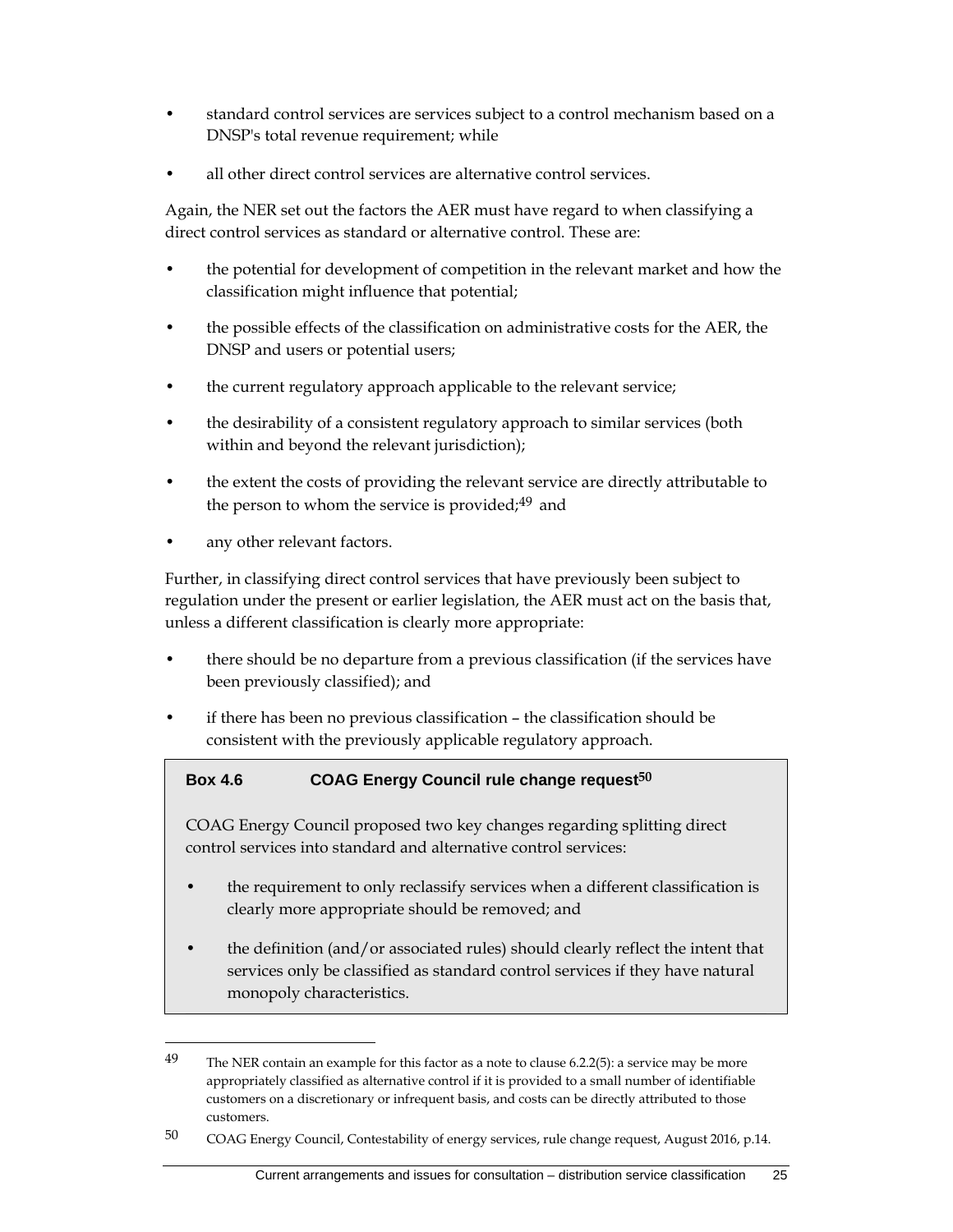#### **Question 4**

- a) Are the NER clear regarding classifying direct control services as standard or alternative control services?
- b) Do the NER provide effective guidance to the AER in classifying direct control services into standard and alternative control services?
- c) Should the requirement to not change service classification unless a new classification is clearly more appropriate be removed?

## **4.5 Distribution service classification – examples and observations**

This section provides an example of service classification under the NER. It also provides some initial observations of service classification to date that are relevant to the rule change requests.

## **Box 4.8 AER classification of Queensland large customer connections for the 2015-20 regulatory control period51**

#### **Context**

The AER reclassified large customer connections from standard to alternative control services in the 2010-15 regulatory control period. At the same time, the Queensland government made large customer connection services contestable. The services had, therefore, been open to contestable service provision for three years at the time of the framework and approach for the 2015-20 regulatory control period.

## **Proposed approach and submissions**

In its initial framework and approach paper, the AER noted that competition in the provision of large customer connections had only recently been introduced in Queensland. It preferred to retain the alternative control classification because the service is provided to specific customers and competition appears to be developing.

Energex submitted that it preferred large customer connections to be unclassified. Energex further submitted that its second preference was for an alternative control classification, not a negotiated classification.

Ergon Energy submitted that it preferred retention of the existing alternative control classification. Should the AER decide to change the classification approach, Ergon Energy preferred the services be unclassified rather than a negotiated service.

<sup>51</sup> AER, Final Framework and approach for Energex and Ergon Energy, Regulatory control period commencing 2 July 2015, April 2014, pp. 34-36.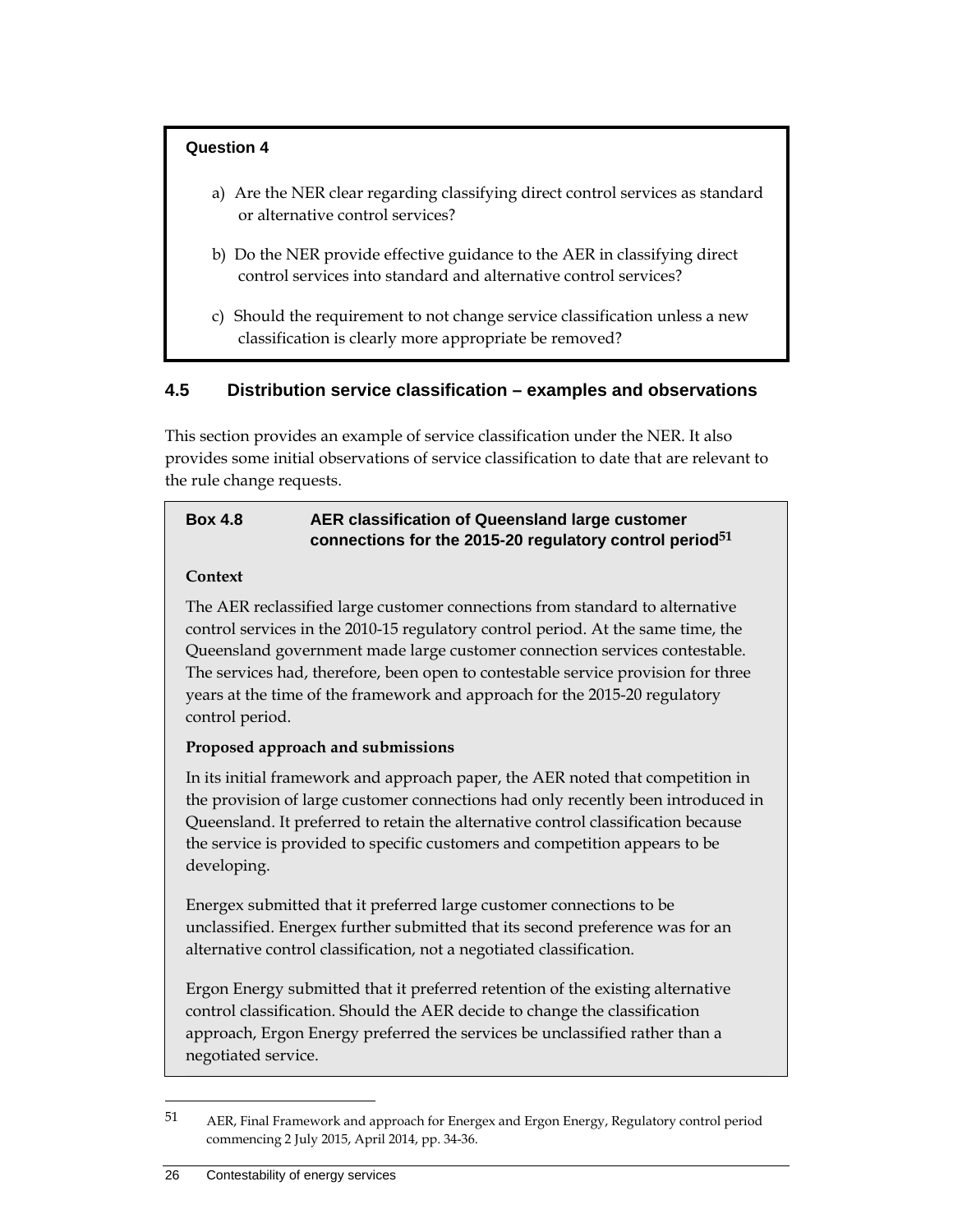The AER did not receive any submissions from alternative service providers or current or prospective users of large customer connection services.

#### **AER assessment**

The AER noted that a key consideration in deciding how to classify a distribution service is the extent and effectiveness of competition in the market for the service. Further, in regard to the potential for competition, the existence and extent of any barriers to entry by alternative service providers is important. The AER's competition analysis found that:

- alternative service providers performed around one third of large customer connections in Energex's distribution area in 2012–13;
- a higher proportion of large customer connections are being performed by alternative providers in 2013-14 in Energex's area;
- around one third of large customer connections under way are being performed by alternative providers in Ergon Energy's area; and
- the existing process for accrediting alternative service providers for large customer connections created a barrier to entry for new providers. Energex and Ergon Energy accredit other parties to perform large customer connections in their respective distribution areas. That is, the DNSPs accredit their prospective competitors.

On this basis, the AER observed that:

- The reclassification to an alternative control classification and the Queensland government's decision to make connections contestable seemed to have been successful, though given the short period of time, how successful remained unclear.
- In most markets, a provider with a market share of two thirds would be considered to hold a dominant market position. After only three years of large customer connections being contestable, the market was still developing.
- There may have been types of large customer connections for which the distributors retain market power. There may also have been particular geographic regions where the DNSPs retain market power.

The AER also recognised that classifying large customer connections as negotiated services would incur costs. In particular, because there were no other negotiated services at the time, the DNSPs would have needed to create a negotiating framework, which would have required stakeholder consultation and dedication of DNSP and stakeholder resources.

#### **Comparison to other jurisdictions**

The AER contrasted the market for connection services in Queensland with other jurisdictions. In particular, the AER set out that New South Wales had a well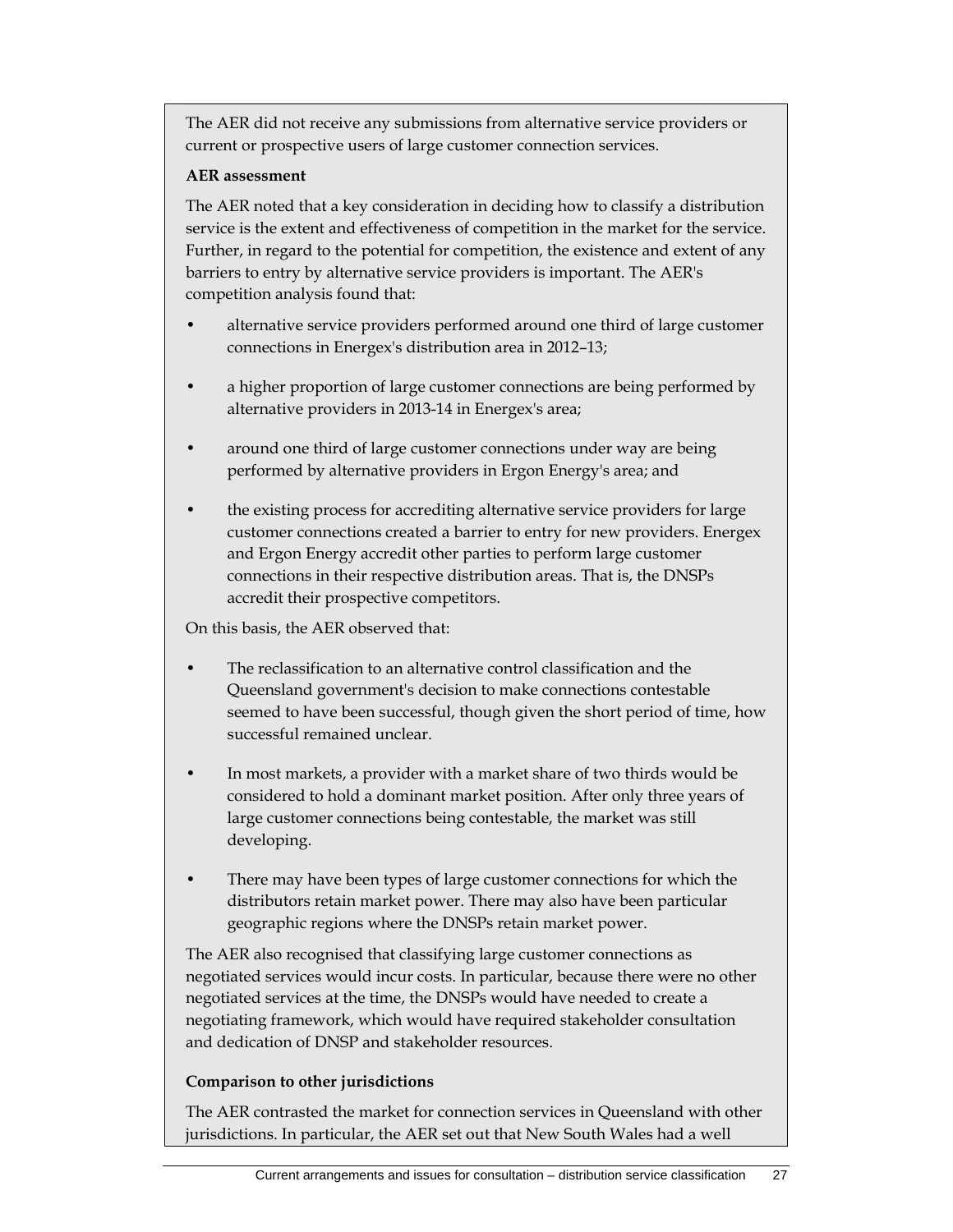developed independent process for accrediting alternative service providers and a competitive environment for the provision of connection services. Moreover, the New South Wales DNSPs had low market shares in connection services.

The AER noted that in Queensland, the development of an independent accreditation system for alternative providers of large customer connections would give significant weight to the case for not classifying the service. At that date, the Queensland government had not indicated it would establish an independent accreditation system.

## **Decision**

On balance, the AER decided to retain the existing alternative control classification for large customer connections for both Energex and Ergon Energy. It noted a lack of support from stakeholders for reclassifying to negotiated services, as well as the likely additional administrative costs. It also noted that a contestable market for large customer connections was in the early stage of development, and that there were barriers to new providers entering the market.

## **4.5.1 Initial classifications**

When the AER assumed responsibility for the economic regulation of DNSPs in the national electricity market (NEM), many of the services that are now open to contestable service provision were provided on a monopoly basis by DNSPs as part of standard control services. Large customer connection services in Queensland are only one of many services that the AER has reclassified away from standard control services to support the provision of such services by contestable markets. Others include metering services, connection services, public lighting and ancillary services.<sup>52</sup>

## **4.5.2 Practical issues are as relevant as underlying economic characteristics**

In undertaking competition assessments, the AER focuses on both the underlying economic characteristics of the services and the practical circumstances of the supply of the services. For example, if jurisdictional legislation provides an exclusive licence to the DNSP to undertake the service, the AER will consider that there is no potential for competition and classify the service accordingly. This is the case even if the AER assesses a service's underlying economic characteristics as having potential for competition.

Some notable practical factors the AER has taken into account in its classification decisions include:

- ownership of existing public lighting infrastructure by DNSPs;
- sole provision of accreditation rights of alternative service providers for connection services; and

<sup>52</sup> See, for example, AER, Stage 1 Framework and approach - NSW distributors, March 2013, pp.116-126.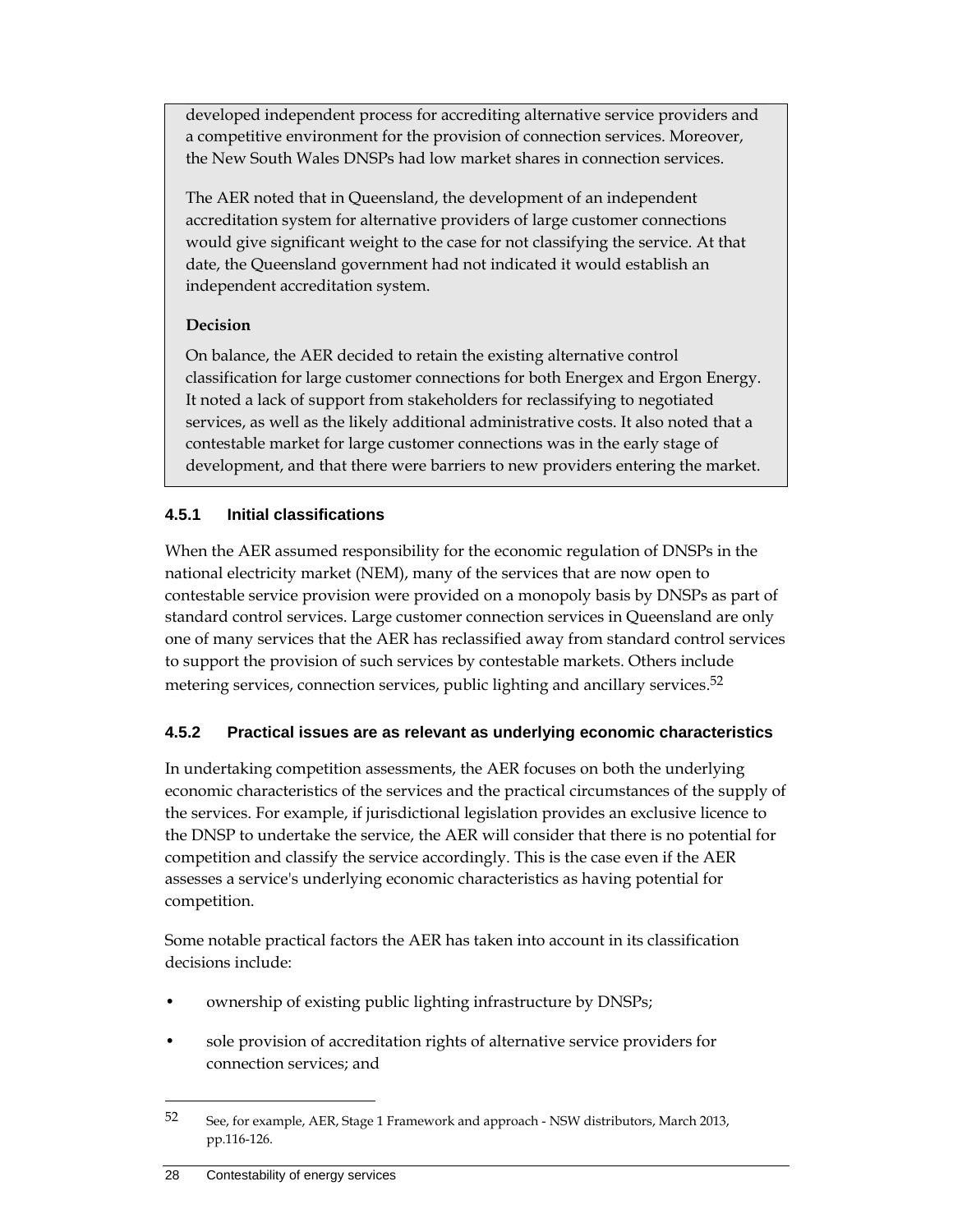• the new competition in metering rules assigning responsibility for providing specific services to specific accredited providers.

#### **4.5.3 Holistic service classifications**

The AER often considers steps two and three of service classification as one decision rather than two separate decisions to be undertaken sequentially. For example, the Queensland large customer connections decision highlights that the AER assesses whether to classify the service as an alternative control, negotiated or unclassified distribution service in one decision.

The example also demonstrates how the AER views the service classifications as a sliding scale from left to right as a means of moving services that were previously supplied on a monopoly basis to contestable service provision. This is shown in figure 4.3.

#### **Figure 4.3 Sliding scale of distribution service classification**



## **4.6 Distribution service classification – as a whole**

The proponent of each rule change request has identified a need for additional clarity and guidance regarding distribution service classification. In this context, it is important to not only consider the individual levels of service classification in the NER, but to also consider the overarching purpose of service classification. A number of questions regarding this overall framework are set out below.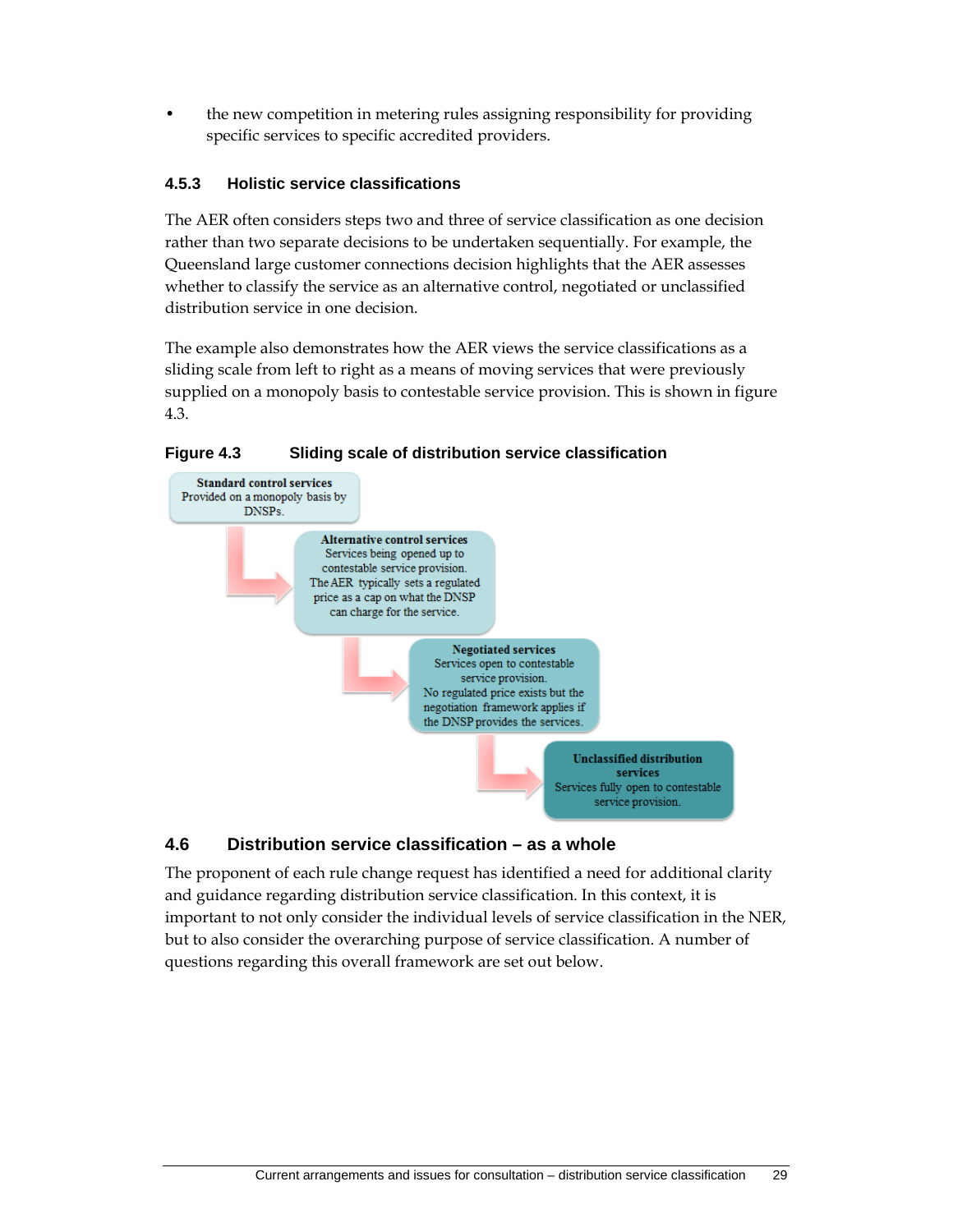#### **Question 5**

- a) Is an objective for service classification in the NER necessary? For example, COAG Energy Council considers the NER should be more explicit in providing that only services which exhibit natural monopoly characteristics should be economically regulated.
- b) Should the steps of service classification be informed by the same considerations? For example, should all service classification steps be based on market characteristics, rather than on the form of regulation that applies to the service?
- c) Within this framework, should new classification(s) be added?
- d) The proponents of the rule change requests consider that service classification is no longer only determining which services are economically regulated and which are not. It is increasingly having significant effects on the application of the distribution ring-fencing, cost allocation and shared asset guidelines. Should the AER expressly be required to have regard to the interaction of service classification with these other forms of regulation?
- e) Are the NER clear as to what can and cannot be classified? If not, what changes would be required?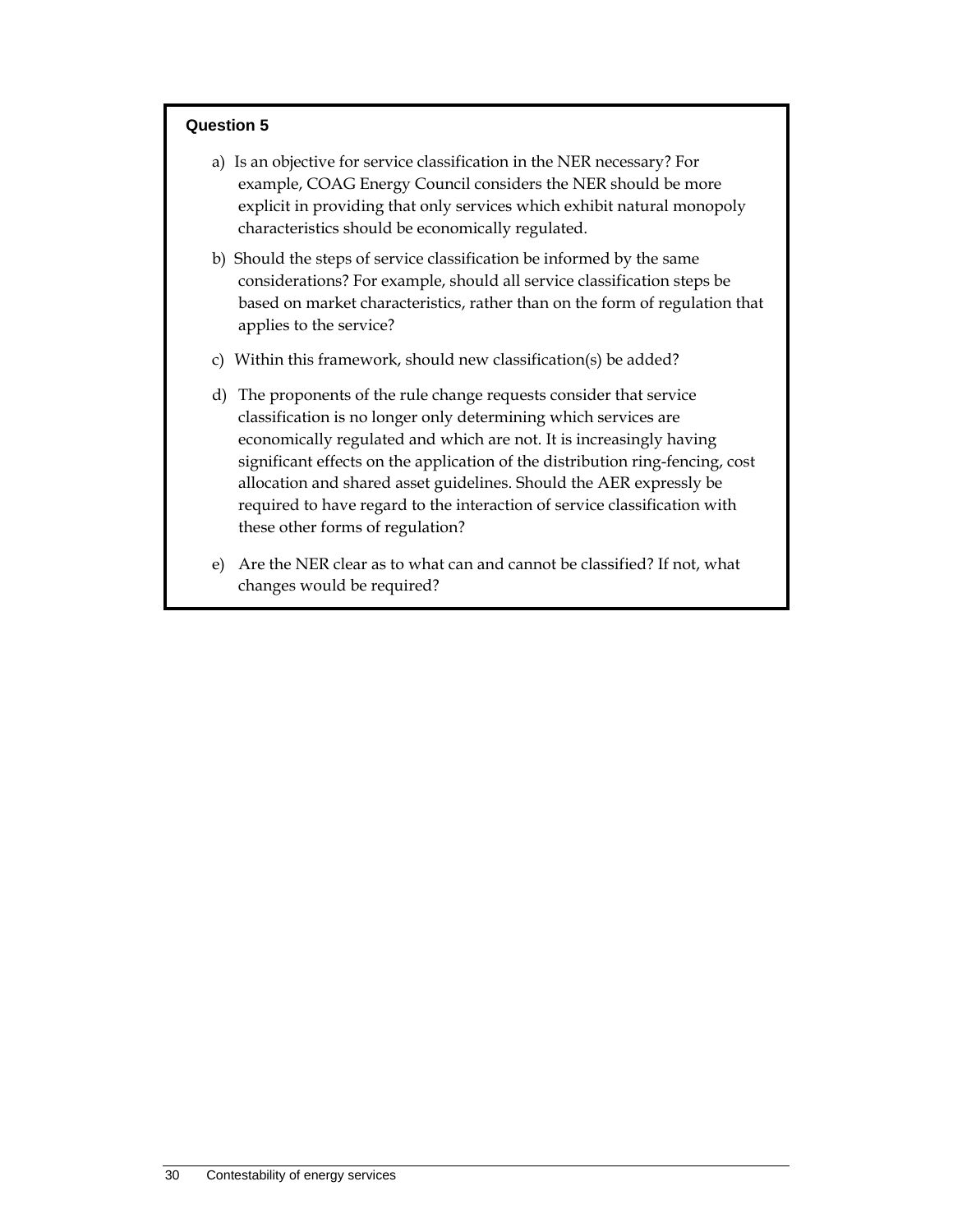## **Summary**

- The key feature of economic regulation in the NEM is that it is based on incentivising DNSPs to provide standard control services as efficiently as possible. It does so by locking in DNSPs' total revenue requirement prior to each regulatory control period.<sup>53</sup> With revenue locked in, DNSPs' returns are determined by their actual costs of providing services.
- This high level incentive regulatory framework is then enhanced through specific incentive schemes for capital expenditure, operating expenditure, service standards and demand management.
- Since DNSPs are incentivised to provide services efficiently, they are provided with discretion to choose how they provide economically regulated services.
- The AEC's rule change request considers that DNSPs should be required to procure network support, demand management and inputs provided by assets located 'behind the meter' from contestable markets.

This chapter sets out the current regulatory framework for economically regulated services. It also seeks stakeholders' views regarding the issues raised in the rule change requests related to this framework.

At this stage, the Commission is focusing on the issues with the regulatory framework. Once a clearer picture is established of the issues, and their materiality, the Commission will focus on the solutions proposed and other potential solutions to address the issues.

## **5.1 Overview**

This section provides:

 $\overline{a}$ 

- an overview of the purpose of the economic regulation of DNSPs in the NEM; and
- the core principles behind the economic regulatory framework.

## **5.1.1 Principles underlying regulation of electricity network service providers**

Electricity networks are capital intensive and incur declining average costs as output increases. Network services in a particular geographic area are, therefore, most

<sup>53</sup> Where the AER selects a control mechanism that is not a revenue cap, a DNSPs' actual revenue may vary from its total revenue requirement. The requirement may also be adjusted for cost-pass through events within the period.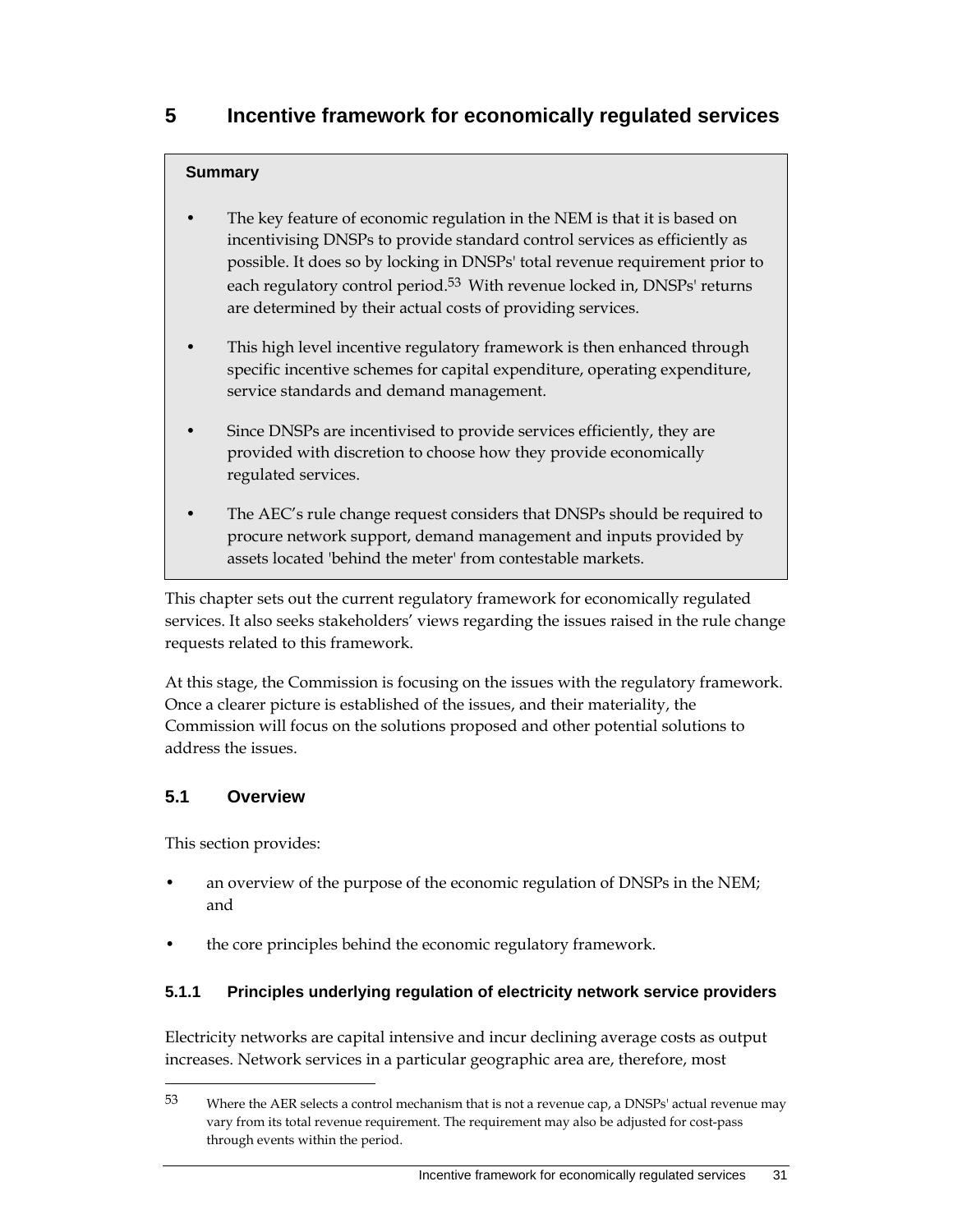efficiently provided by one supplier. For example, the cost of transporting electricity from generators to households would be much higher if two or more businesses built competing poles and wires in one area. This results in a natural monopoly market structure. Without competition, providers of network services (i.e. DNSPs and TNSPs) are regulated to encourage efficient investment and maintenance of the electricity network, and to prevent consumers from being overcharged.

The key feature of economic regulation of DNSPs in the NEM is that it is based on incentives rather than prescription. The total revenue requirement is locked in at the start of each regulatory period. It is based on the AER's estimate of the efficient costs that a DNSP would incur to meet its reliability standards and other regulatory obligations.

If a DNSP spends less than the estimated efficient cost, it will retain the difference for the remainder of the regulatory control period. This incentivises it to operate more efficiently and reduce costs. Conversely, if the DNSP spends more than the estimated efficient costs, it will not be allowed to recover the additional spending during the remainder of the regulatory control period.

Overlaying this framework are specific incentive schemes for capital and operating expenditure. They also affect how an underspend or overspend is shared with consumers. For example, if a DNSP reduces its costs it will retain the benefits of that efficiency during the regulatory control period and then share the benefits with consumers through lower charges in the next regulatory control period. These incentives are designed to make the DNSP indifferent between spending:

- capital and operating expenditure; and
- in one year of the regulatory period or another in net present value terms.

Importantly, under this approach, funding is not approved for DNSPs' specific projects or programs. Rather, a total revenue requirement is set, which is based on forecasts of total efficient expenditure. Once a total revenue is set, it is for the DNSP to decide which suite of projects and programs are required to deliver services to consumers while meeting its regulatory obligations. For example, the framework provides DNSPs with discretion to provide services by using any combination of:

- network or non-network options;
- operating or capital expenditure;
- a wide variety of technologies;
- assets that are positioned in many locations, including behind or in-front of the meter; and
- in-house or procuring the services from third parties or related entities.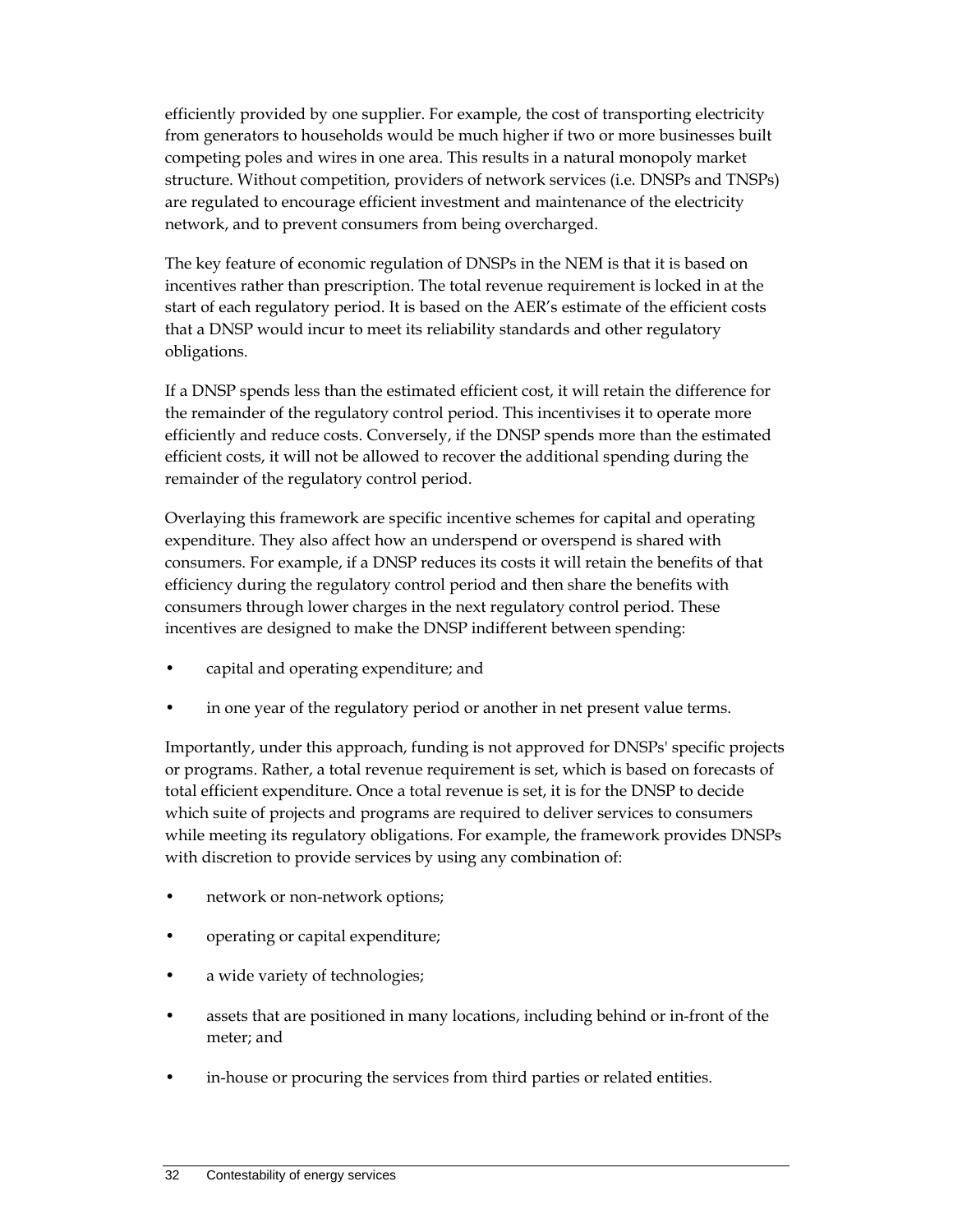## **Box 5.2 AEC rule change request54**

The AEC considers that DNSPs should be required to procure network support, demand management and inputs provided by assets located 'behind the meter' from contestable markets. Equivalently, DNSPs would be prevented from investing in assets that provide such inputs.

The AEC considers that demand response, network support and other inputs provided from assets located 'behind the meter' have a number of unique characteristics that distinguish them from other inputs, which justify preventing DNSPs from owning them. Specifically:

- the technologies used to provide them are fairly immature, so market dominance by the DNSPs could delay or inhibit potentially sizable cost reductions, technology improvements and business model innovations;
- the market for services from assets 'behind the meter' is potentially sizable, and may be able to offset investment in the network; and
- services from assets 'behind the meter' are a potential competitor to the distribution network as a means of supplying customers with electricity in the long-term.

## **Question 6**

- a) Is there a problem with DNSPs having service delivery discretion in relation to demand response, network support and other inputs derived from assets located 'behind the meter'? If so:
	- i. What is the problem?
	- ii. How material is it?
	- iii. Provide examples of the problem?
- b) Is the problem unique to demand response, network support and other inputs provided by means of assets 'behind the meter'?

## **5.2 Building blocks**

 $\overline{a}$ 

The incentive-based regulatory framework for DNSPs is based on the building block methodology in Part C of Chapter 6 of the NER. This section describes the key components of the building block methodology that are relevant to the two rule change requests:

<sup>54</sup> AEC, Contestability of energy services - demand response and network support, October 2016, p. 6.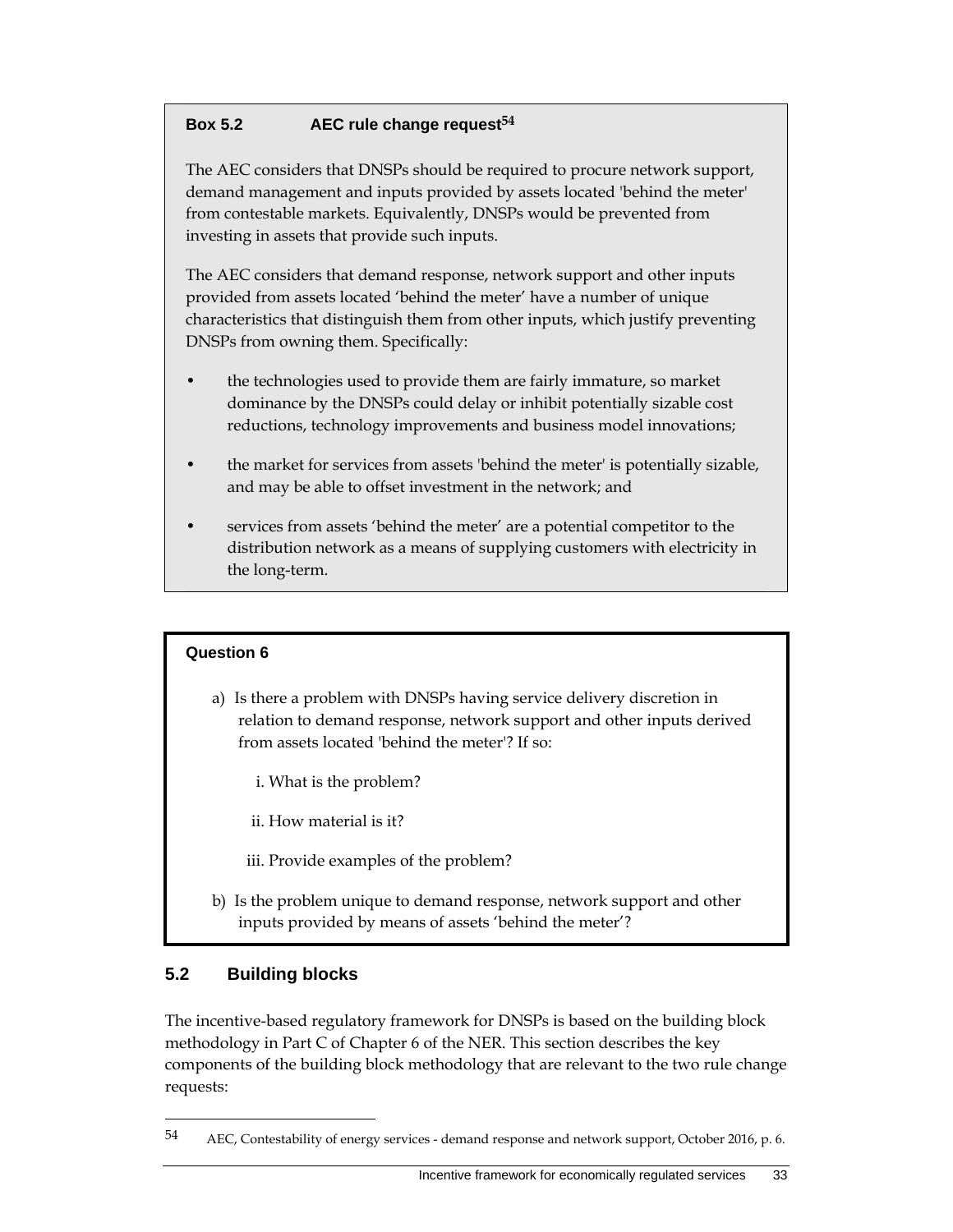- the treatment of capital costs capital expenditure, regulatory asset base, return on capital and depreciation;
- the treatment of operating costs; and
- other components the demand management incentive scheme (DMIS) and demand management incentive allowance (DMIA), and the treatment of related party margins.

#### **Box 5.4 AEC rule change request**

The AEC considers that the current framework incentivises DNSPs to favour capital expenditure in order to grow their regulatory asset bases, and that this should be addressed.55

In addition, the AEC raises a number of issues with some specific outcomes of, and incentives within, the building block framework. For example, the AEC considers that:

- The efficiency benefit sharing scheme (EBSS) and DMIS should be reviewed to ensure that they cannot be "gamed" by DNSPs to share benefits with an affiliate and, thus, gain an advantage over other providers.<sup>56</sup>
- The framework needs to maximise the scope for independent competitive providers to supply network support services to networks. To do this they need to be exposed to the information and price signals that indicate where and when network support services are most valuable.<sup>57</sup>

## **5.2.1 The treatment of capital expenditure**

Capital expenditure is spent on buying and installing assets like poles, wires and other equipment that transports energy. It typically varies from year to year because capital assets are generally costly to build but are used for a number of years.

The regulatory framework accounts for this difference between when a DNSP incurs capital expenditure and when it recovers these costs from consumers. Importantly, DNSPs earn revenue from capital expenditure over the life of the assets through the return on capital (rate of return multiplied by the regulatory asset base) and the return of capital (depreciation).

#### **Capital expenditure**

The AER approves an estimate of total capital expenditure for each DNSP at the start of the regulatory control period. By locking in the allowance of efficient capital

<sup>55</sup> ibid. p. 4.

<sup>56</sup> ibid. p. 3.

<sup>57</sup> ibid.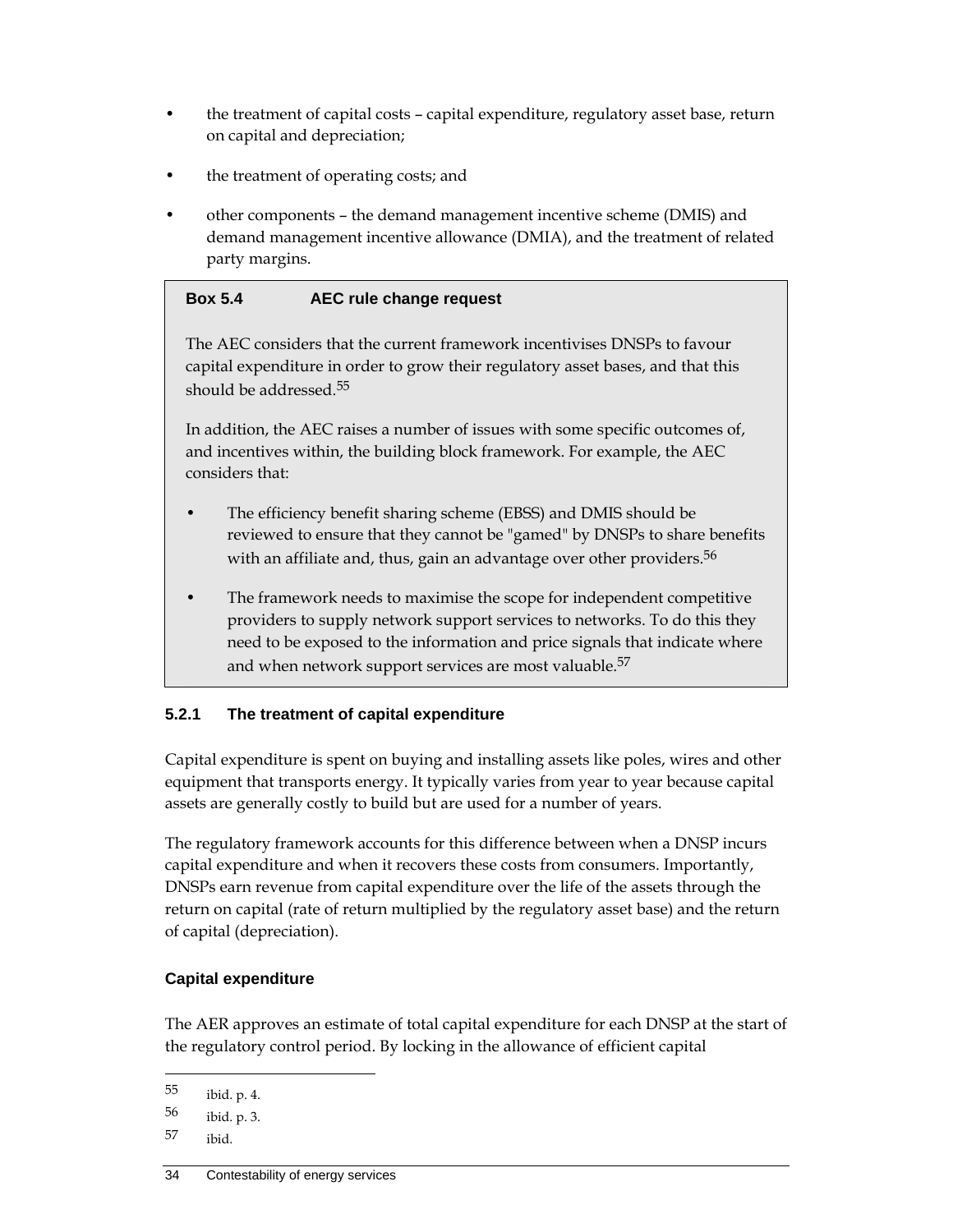expenditure at the start of the regulatory control period, DNSPs face an incentive to undertake capital expenditure efficiently. This is because they keep savings on the financing costs of capital until the end of the regulatory control period if they spend less than their allowance. At the end of each regulatory period only the value of capital expenditure that was actually incurred by the DNSP is added to the regulatory asset base for the next regulatory control period. So any savings are passed on to consumers through lower allowed network revenues (and, therefore, lower network charges) in future regulatory control periods.

The AER determines the total capital expenditure allowance for the regulatory period based on the capital expenditure objectives and criteria set out in the NER. These objectives and criteria require the AER to determine the efficient costs a prudent network business would need to meet or manage estimated demand for standard control services, comply with regulatory requirements (including jurisdictional reliability standards) associated with providing standard control services and maintain safety of the distribution system through the supply of standard control services.

The AER is also required to, and has developed, an incentive scheme for capital expenditure under the NER, known as the capital expenditure sharing scheme (CESS). The CESS is not designed to replace the core feature of the economic regulatory framework of locking in total efficient capital expenditure upfront.<sup>58</sup> Rather, the CESS is complementary to this framework.

The AER highlights three purposes of the CESS:

- balance incentives to spend on capital and operating expenditure;
- equalise the incentive for efficient capital expenditure in each year of a regulatory period; and
- share efficiency gains and losses between DNSPs and consumers.

More detail on the CESS is set out in box 5.3 below.

<sup>58</sup> NER, clause 6.5.8A. The CESS must be consistent with the capital expenditure incentive objective as set out in rule 6.4A of the NER.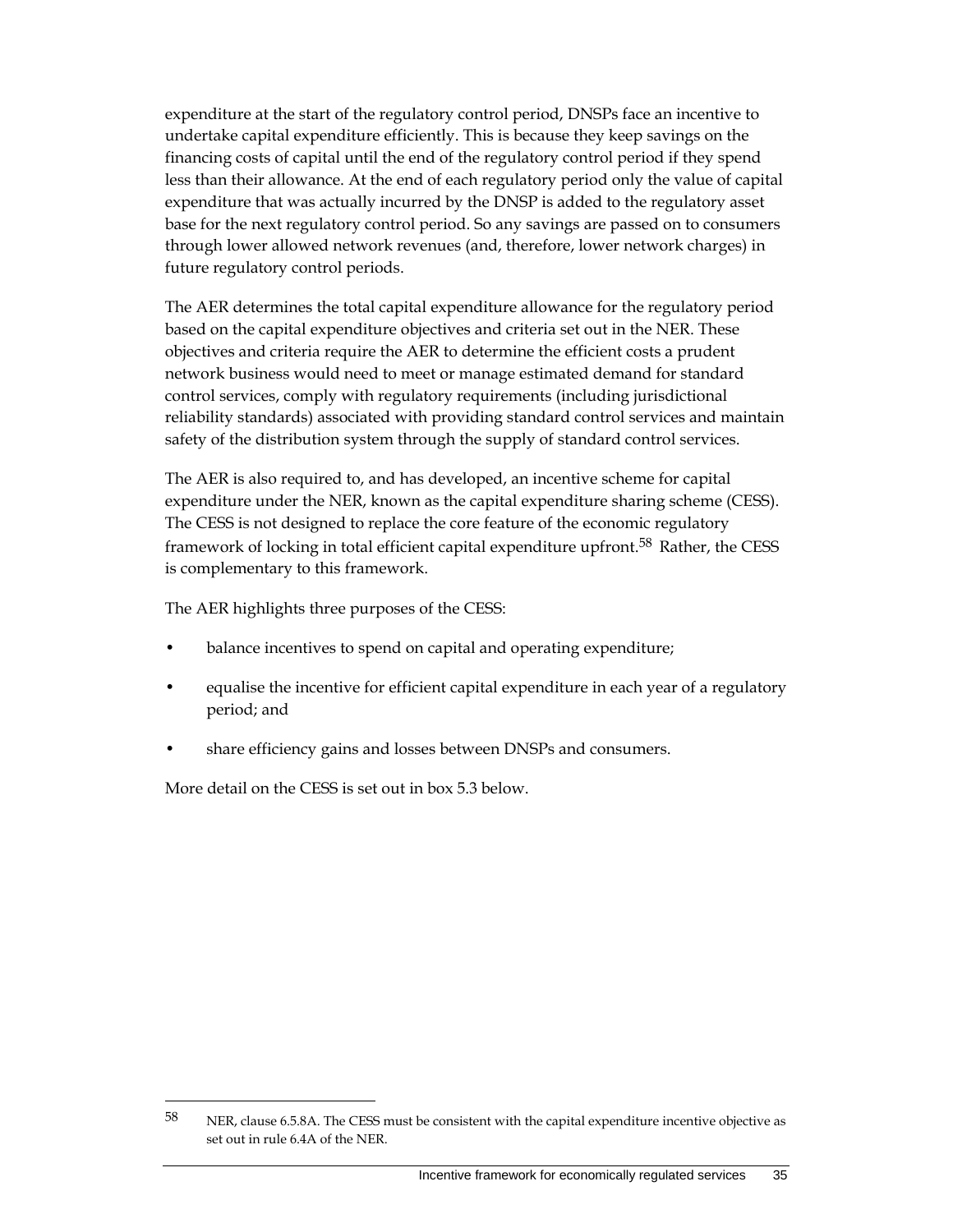#### **Box 5.5 The CESS**

#### **NER provisions**59

The CESS was introduced into the NER under the Commission's 2012 *Economic regulation of network service providers* final rule. The NER require that in developing a CESS, the AER take into account:

- that DNSPs should be rewarded or penalised for improvements or declines in efficiency of capital expenditure;
- that the rewards and penalties should be commensurate with the efficiencies or inefficiencies in capital expenditure;<sup>60</sup>
- the interaction of the scheme with other incentives that DNSPs may have in relation to undertaking efficient operating or capital expenditure; and
- the capital expenditure objectives and, if relevant, the operating expenditure objectives.

## **CESS**61

The AER published its capital expenditure incentive guideline in November 2013. The guideline highlights that without a CESS a DNSP will face incentives that decline over a regulatory control period. For example, if a DNSP makes an efficiency gain in the first year of a five year regulatory control period any benefits will last for four more years before the regulatory asset base is updated for actual capital expenditure. In the final year, however, the benefit will be approximately zero. This may lead to inefficient capital expenditure and inefficient substitution of operating expenditure for capital expenditure towards the end of a regulatory control period.

The CESS encourages efficient capital expenditure investment decisions by providing DNSPs with the same reward for a capital expenditure efficiency saving and same penalty for a capital expenditure efficiency loss regardless of which year they make the saving or loss in. The CESS rewards a DNSP if it made a capital expenditure efficiency saving, and penalises it if it made a capital expenditure efficiency loss.

The CESS is symmetric in that:

- a DNSP will retain 30 per cent of any underspend while consumers will receive 70 per cent of the benefit of an underspend; and
- a DNSP will also bear 30 per cent of the cost of any overspend, while consumers will bear 70 per cent.

<sup>59</sup> NER, clauses 6.5.8A(c) and (d).

 $60$  A reward for efficient capital expenditure need not correspond in amount to a penalty for the same amount of inefficient capital expenditure.

 $61$  AER, Better regulation, Capital expenditure incentive guideline for electricity network service providers, November 2013, pp. 7-9.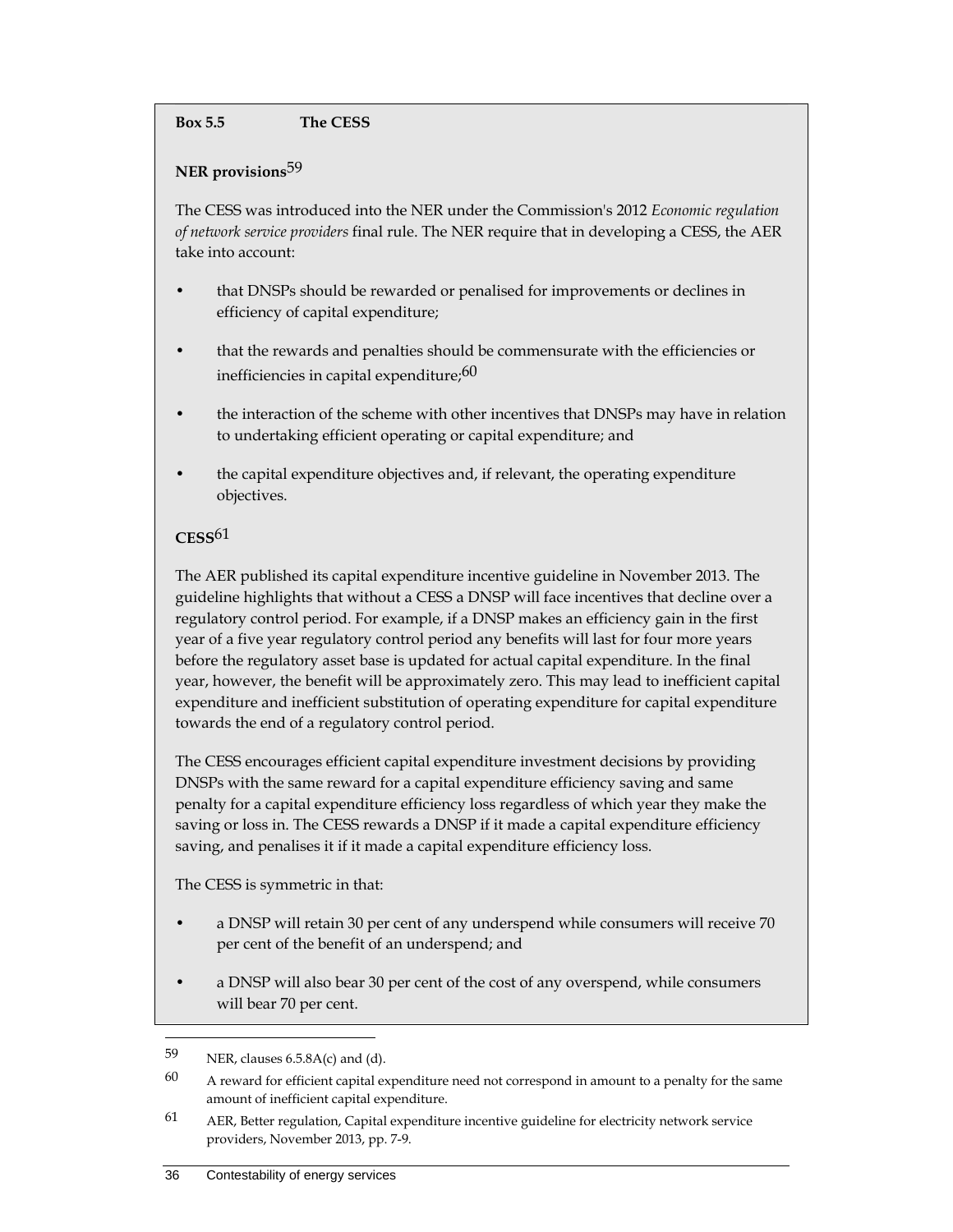#### **Regulatory asset base**

The regulatory asset base for a DNSP is the value of those assets that are used by the DNSP to provide standard control services, but only to the extent that they are used to provide such services. The AER determines the opening value of the regulatory asset base for DNSPs for each year of a regulatory control period.<sup>62</sup>

In general terms, the regulatory asset base in a given year of the regulatory control period is based on:

- the value of the regulatory asset base at the end of the previous regulatory control period;
- depreciation over intervening years; and
- forecast capital expenditure in the intervening years.

#### **Return on capital**

The value of the DNSPs' regulatory asset base is multiplied by the allowed rate of return to determine the return on capital.

The allowed rate of return, or the weighted average cost of capital, is the estimate of the cost of funds a DNSP requires to attract investment in the network. A good estimate of the rate of return is essential to promote efficient investment by DNSPs. If the rate of return is set too low, DNSPs may not be able to attract sufficient funds to be able to make required investments to maintain reliability and safety. Alternatively, if the rate of return is set too high, DNSPs may face an incentive to spend more than necessary and consumers will pay inefficiently high prices.

The rate of return also influences the incentives DNSPs face to spend on operating expenditure relative to capital expenditure. Capital expenditure earns a rate of return over time, whereas operating expenditure is recovered within the period of the expenditure. If DNSPs expect that the rate of return will be higher than their actual cost of capital (the cost of borrowing and shareholders' required return), they will be incentivised to undertake capital expenditure rather than operating expenditure.

Similar to the overall economic regulatory framework, the rate of return operates on an incentive basis. That is, the AER sets the rate of return at the start of the regulatory control period based on its estimate of the efficient financing costs of a similar benchmark entity. This provides DNSPs with an incentive to obtain financing at the lowest available cost because their returns are based on the estimated rate regardless of their actual financing costs during the period.

 $62$  NER, Clauses 6.5.1 and S6.2.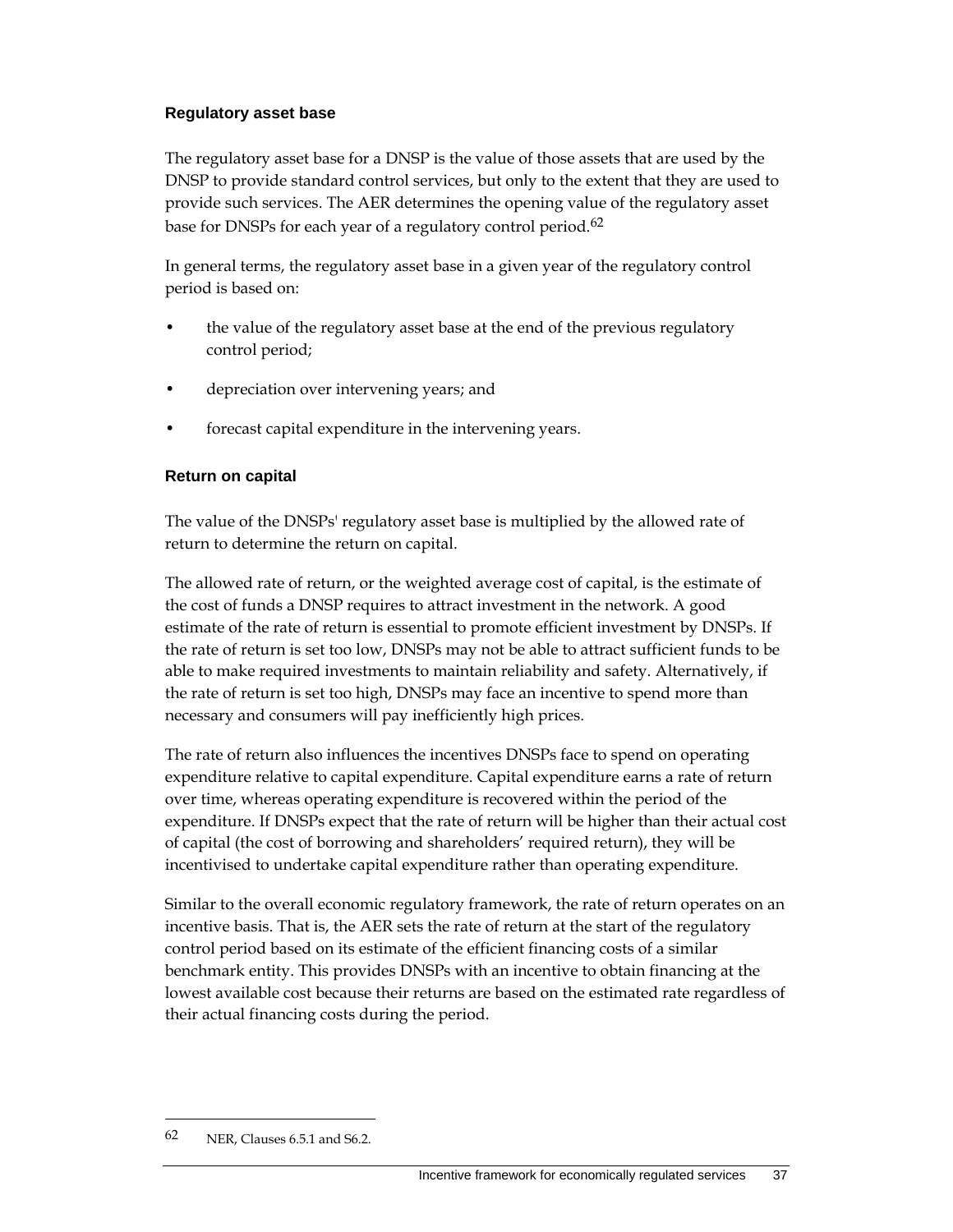#### **Depreciation**

Depreciation is the allowance provided so that capital investors recover their investment over the economic life of the asset (return of capital). The regulatory depreciation allowance is the net total of depreciation less the indexation of the regulatory asset base.

## **5.2.2 Operating expenditure**

Operating expenditure is the non-capital cost of running the electricity network and maintaining the assets. Operating expenditure is generally recurrent and predictable from year to year.

Similar to capital expenditure, the regulatory arrangements for operating expenditure operate on an incentive basis. That is, the AER locks in an overall estimate of operating expenditure for each DNSP at the start of the regulatory period. This creates an incentive for DNSPs to undertake operating expenditure efficiently. This is because DNSPs retain savings for the remainder of the regulatory period if they spend less than the operating expenditure allowance. Consumers benefit where such savings have been made because the AER uses the information about costs incurred by the DNSP to set lower operating cost allowances for the next regulatory period.<sup>63</sup>

The AER determines the estimated operating costs for the regulatory control period based on the efficient costs a prudent network business would incur. The NER provide the AER with discretion to use a range of methods and information to determine the efficient operating expenditure.

The NER require the AER to create an incentive scheme, known as the efficiency benefit sharing scheme (EBSS), for operating expenditure. Similar to the CESS, the objective of this is not to alter the incentive for efficient operating expenditure, as this is already embodied in the regulatory framework. Rather, the EBSS is complementary to this framework.

The AER highlights three purposes for the EBSS:

- provide a balanced incentive to reduce operating and capital expenditure;
- incentivise continuous efficiency improvements in operating expenditure throughout the regulatory period; and
- allow DNSPs and consumers to share in efficiency gains.

More detail on the EBSS is set out in box 5.3 below.

<sup>63</sup> NER, clause 6.5.6.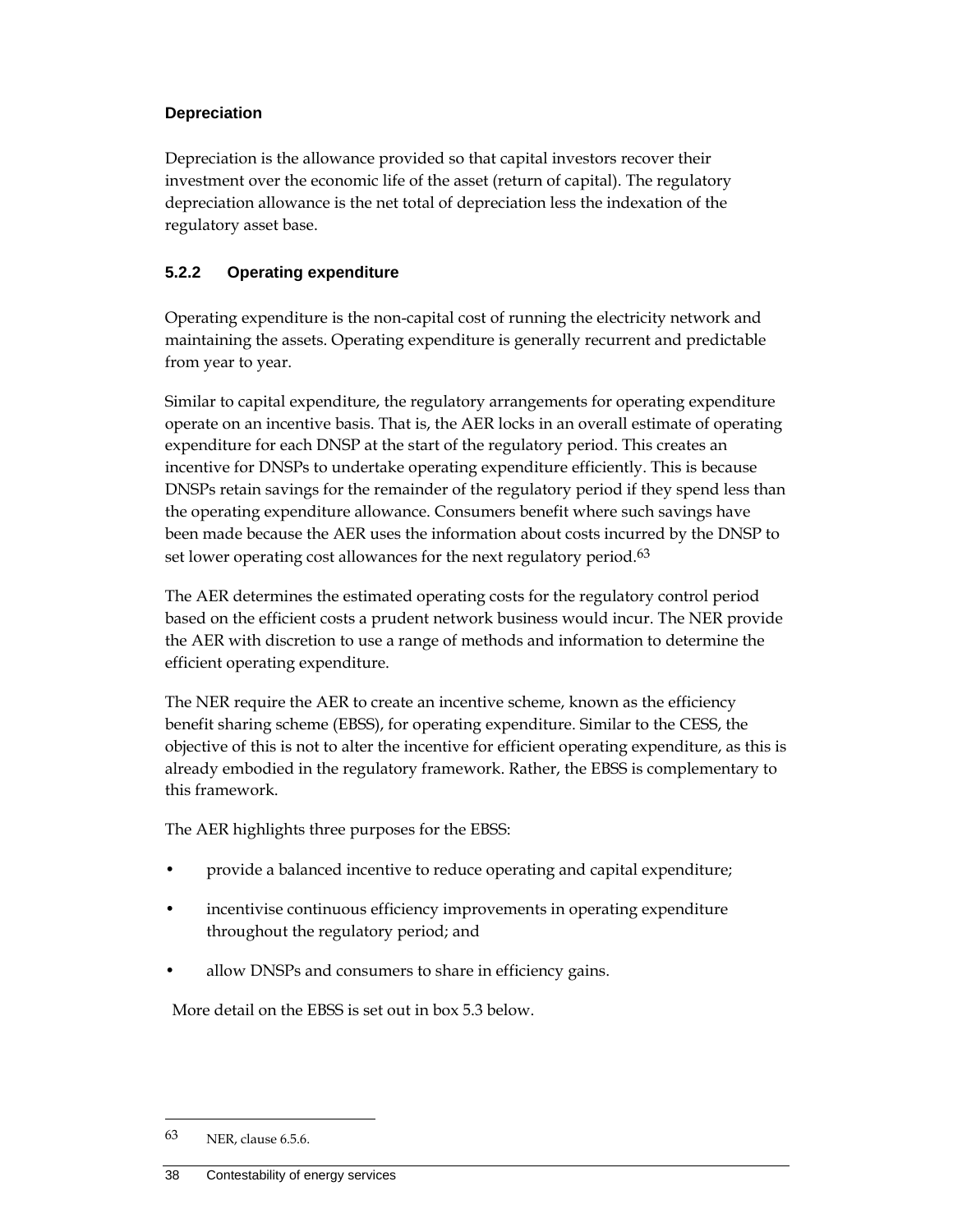#### **Box 5.6 The EBSS**

#### **NER provisions**64

In developing and implementing an EBSS the NER require that the AER have regard to:

- the need to ensure that benefits to electricity consumers likely to result from the scheme are sufficient to warrant any reward or penalty under the scheme for DNSPs;
- the need to provide DNSPs with a continuous incentive, so far as is consistent with economic efficiency, to reduce operating expenditure;
- the desirability of both rewarding DNSPs for efficiency gains and penalising DNSPs for efficiency losses;
- any incentives DNSPs may have to capitalise expenditure; and
- the possible effects of the scheme on incentives for the implementation of non-network alternatives.

#### **EBSS**65

The AER updated its EBSS in November 2013 at the same time as introducing the CESS. The AER considered the core aim of the EBSS is to provide a continuous incentive for DNSPs to pursue efficiency improvements in operating expenditure and to share efficiency gains between DNSPs and consumers.

The AER set out that the EBSS is intrinsically linked to its forecasting approach for operating expenditure. Where it is confident that a DNSPs' past operating expenditure is efficient, its preference is to use this as a base for forecasting future costs. In practice, under this approach it examines the actual operating expenditure a DNSP spent in one year of the regulatory period (the base year), and uses this to forecast operating expenditure needs for the next period. However, if this was applied without refinement, a DNSP would have an incentive to spend more operating expenditure in the year it expects the AER will use as a base for its next forecast. This is because spending more in the expected base year would make its future operating expenditure allowance larger.

The EBSS reduces the incentive a DNSP has to inflate its operating expenditure in the base year. It provides a continuous incentive for DNSPs to achieve efficiency gains. The combined effect of the revealed cost forecasting approach and the EBSS is that operating expenditure efficiency savings or losses are shared by 30 per cent to DNSPs and 70 per cent to consumers. For example, for a one dollar saving in operating expenditure the DNSP receives 30 cents of the benefit while consumers receive 70 cents of the benefit.

<sup>64</sup> NER clause 6.5.8(c).

<sup>65</sup> AER, Better regulation, Efficiency benefit sharing scheme for electricity network service providers, November 2013, pp. 5-7.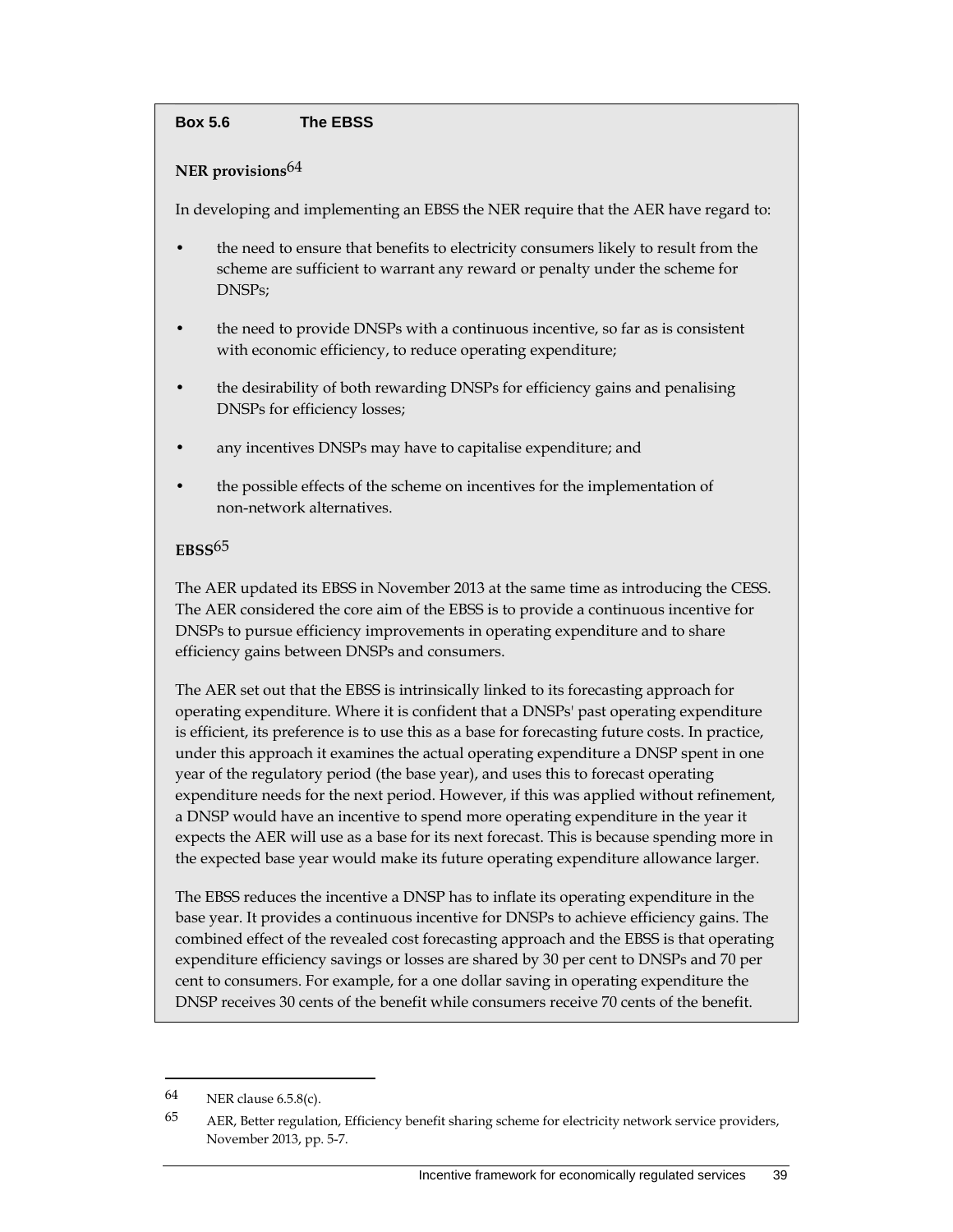In contrast to capital expenditure, the allowance for forecast operating expenditure is recovered by DNSPs within the regulatory period. This also means that if a DNSP develops projects that require operating expenditure in multiple regulatory control periods, this expenditure must be proposed to the AER for each regulatory control period that the expenditure will occur in.

## **5.2.3 Interaction between operating and capital expenditure incentives**

It is important that the incentive schemes create balanced incentives across capital and operating expenditure. If this is not the case, DNSPs may face an incentive to reallocate expenditure to gain rewards or avoid penalties under the incentive schemes, rather than attempting to provide the services at the lowest possible cost.

The AER sets out that the EBSS and the CESS provide balanced incentives at all points in time so DNSPs can make efficient decisions when choosing whether to incur operating or capital expenditure. For example, if a DNSP decides to spend money on operating expenditure which it would otherwise have spent on capital expenditure:

- the DNSP pays 30 per cent of the overspend on operating expenditure as a result of the application of the EBSS; but
- this is offset by the DNSP retaining 30 per cent of the underspend on capital expenditure as a result of the application of the CESS.<sup>66</sup>

## **5.2.4 Other**

The other elements of the building block framework that are relevant to the rule change requests are:

- the demand management incentive scheme and demand management innovation allowance; and
- related party transactions.

## **Demand management incentive scheme and demand management innovation allowance**

The Commission published the Demand management incentive scheme final rule determination in November 2015. The final rule put in place a framework to allow the AER to develop incentive schemes to encourage more efficient demand management expenditure decisions by DNSPs. There are two mechanisms under the new framework:

• Demand management incentive scheme - the objective of the incentive scheme is to provide DNSPs with an incentive to undertake efficient expenditure on relevant non-network options relating to demand management. The scheme will

<sup>66</sup> AER, Overview of the better regulation reform package, April 2014, p. 8.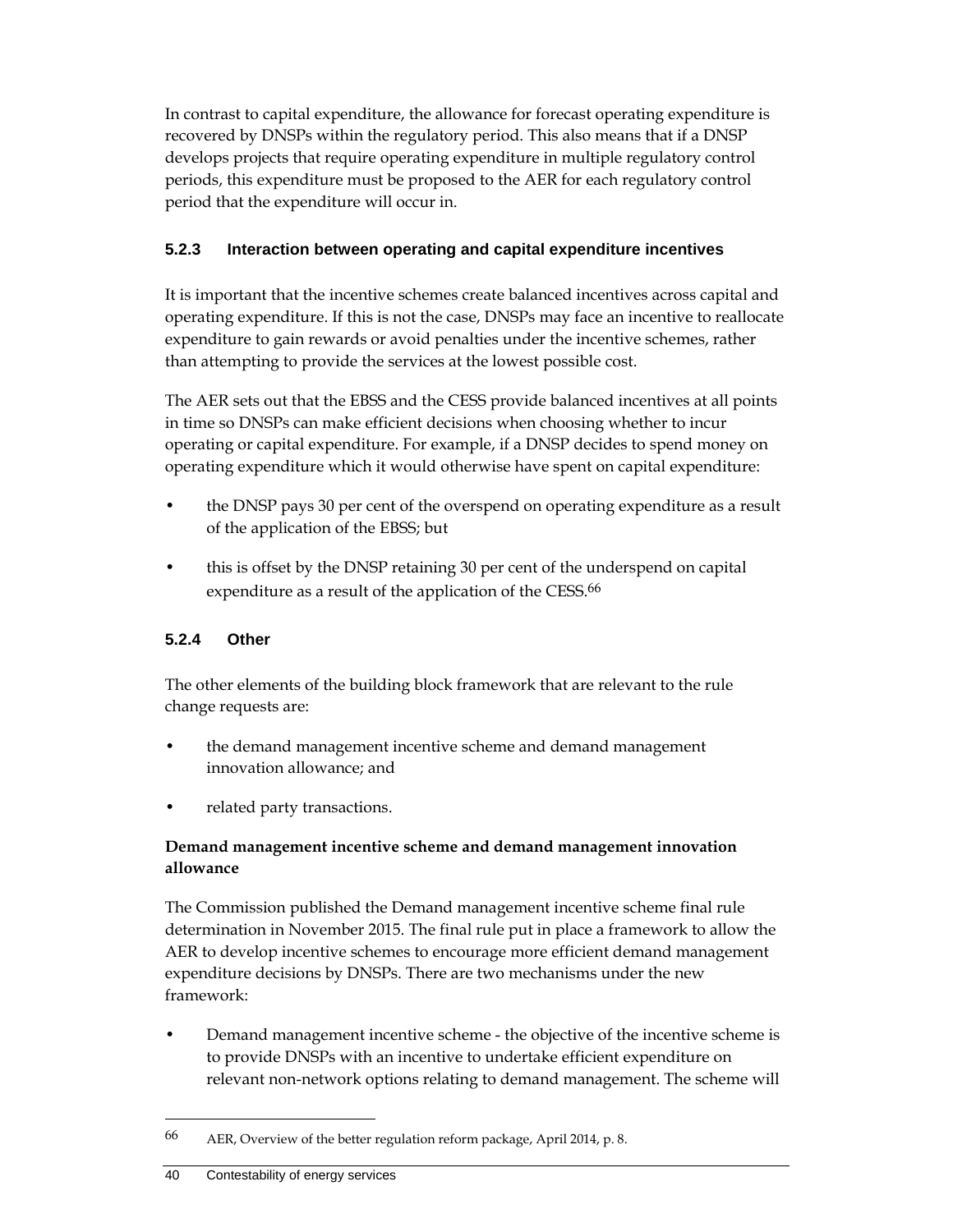reward DNSPs for implementing relevant non-network options that deliver net cost savings to retail customers.

• Demand management innovation allowance – the objective of the innovation allowance is to provide DNSPs with funding for research and development in demand management projects that have the potential to reduce long term network costs. The allowance will be used to fund innovative projects that have the potential to deliver ongoing reductions in demand or peak demand.

The AER is currently consulting on the development of the demand management incentive scheme and innovation allowance. The AER anticipates finalising the scheme in July 2017.67

#### **Related party transactions**

The AEC rule change request notes a concern that the EBSS and DMIS may incentivise DNSPs to enter into less efficient contracts with a related party than with a third-party provider. This is because the DNSP would only incur 30 per cent of the overspend, while its related party would retain all profit from the inefficient contract.

It is worth noting that this issue – known as the related party margin problem – is not unique to services provided from assets 'behind the meter'. The AER's expenditure forecast assessment guideline sets out how it treats forecast operating and capital expenditures regarding DNSPs' transactions with related parties (set out in more detail in appendix  $A$ ).<sup>68</sup>

# **Question 7**  a) Does the regulatory framework provide balanced incentives for DNSPs to use the most efficient mix of: i. network or non-network options? ii. capital and operating expenditure? iii. a range of technologies? iv. assets that are positioned behind or in front of the meter? v. providing the services "in-house" or procuring the services from other parties? vi. procuring the services from third parties or related entities?

 $67 \qquad \qquad \text{See}.$ 

http://www.aer.gov.au/networks-pipelines/guidelines-schemes-models-reviews/demand-manag ement-incentive-scheme-and-innovation-allowance-mechanism.

<sup>68</sup> AER, Expenditure forecast assessment guideline - distribution, November 2013, p. 13.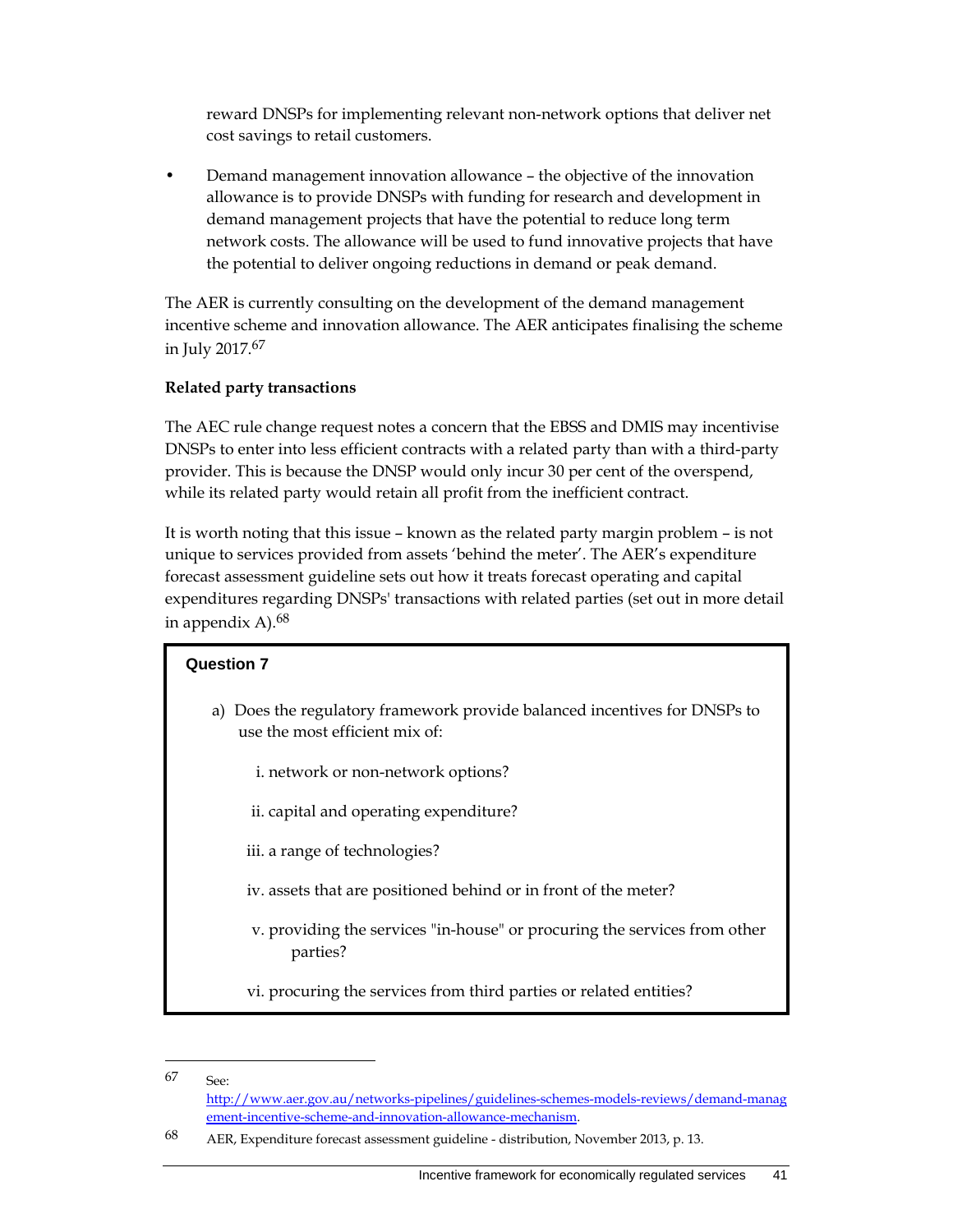## **5.3 Planning framework**

Two key components of the Chapter 5 planning arrangements in the NER are the requirements for DNSPs to undertake:

- a regulatory investment test (RIT-D) for projects to extend the network where the possible expenditure exceeds a specified threshold; and
- an annual planning review and publish an annual planning report setting out the outcomes of the annual planning review (annual planning requirements).

These requirements and relevant issues to the rule change requests are set out below.

#### **5.3.1 Regulatory investment test - distribution**

The NER contain specific requirements for DNSPs to undertake a RIT-D for major distribution projects. This is additional to the AER's assessment of efficient capital expenditure for the regulatory control period. Currently this is for projects where expenditure exceeds \$5 million.<sup>69</sup> This process is designed to test whether the DNSPs' proposed investment is the most efficient solution (e.g. whether it is the most efficient way to meet the applicable reliability standards) and give providers of non-network solutions an opportunity to propose alternative approaches.

Under current arrangements DNSPs are not required to undertake a RIT-D for (amongst other reasons):

- unforeseen and urgent network investments to address network issues that would have an effect on reliability; and
- the maintenance, refurbishment and replacement of assets.

Interested parties may dispute the conclusions of a RIT-D.70 However, the DNSP is not required to implement the most efficient solution identified in the RIT-D. Additionally, a breach of the process by a DNSP is not subject to civil penalty provisions.

The AER's Replacement expenditure planning arrangements rule change request seeks to extend the application of the RIT-D (and RIT-T) to replacement projects. The AEMC published a consultation paper on this rule change request on 27 October 2016.

<sup>69</sup> An equivalent test exists for TNSPs – the RIT-T – but the current threshold is \$6 million.

<sup>70</sup> NER clause 5.17.5.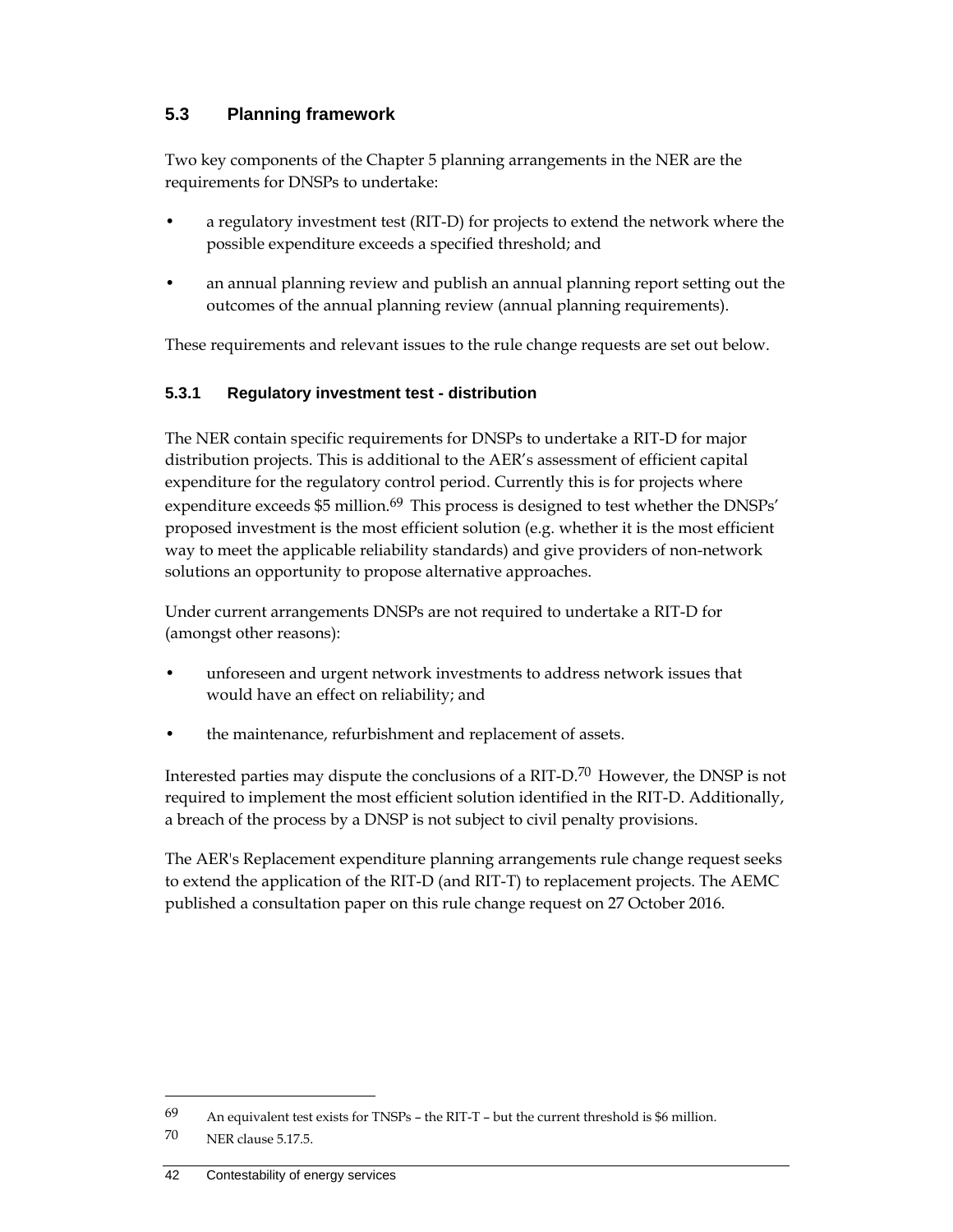## **Box 5.8 AEC rule change request71**

#### **Problems with the RIT-D**

The AEC sets out its consideration of problems with the RIT-D as pertaining to:

- an inability of demand response and network support services to monetise the value they produce with regard to both network peak and energy peak [demand]; and
- the \$5 million threshold of the RIT-D limits the number of opportunities for providers of demand response and network support services to identify where they can provide such value.

#### **Truncated RIT-D**

The AEC proposes that a truncated RIT-D that applies at a much lower threshold would be appropriate. Under such an approach the AEC proposes that:

- the threshold for conducting a RIT-D would be reduced from \$5 million to \$50,000; and
- the truncated RIT-D would consist of the DNSP listing the asset, its location and its annualised cost on a website in reasonable advance of it having to be replaced or augmented.

#### **Stricter enforcement**

 $\overline{a}$ 

The AEC proposes that, to support the truncated RIT-D approach, a number of new enforcement provisions would be necessary. These include changes to the NER:

- requiring that expenditure on network support and demand response may only be added to DNSPs' capital and operating expenditure allowances after those proposed expenditures have been subject to the truncated RIT-D;
- to allow the AER to remove capital expenditure from the regulatory asset base which has not been subject to the RIT-D; and
- capping the level of capital expenditure that is added to the regulatory asset base at the value revealed through the RIT-D.

<sup>71</sup> AEC, Contestability of energy services - demand response and network support, October 2016, pp. 8-9.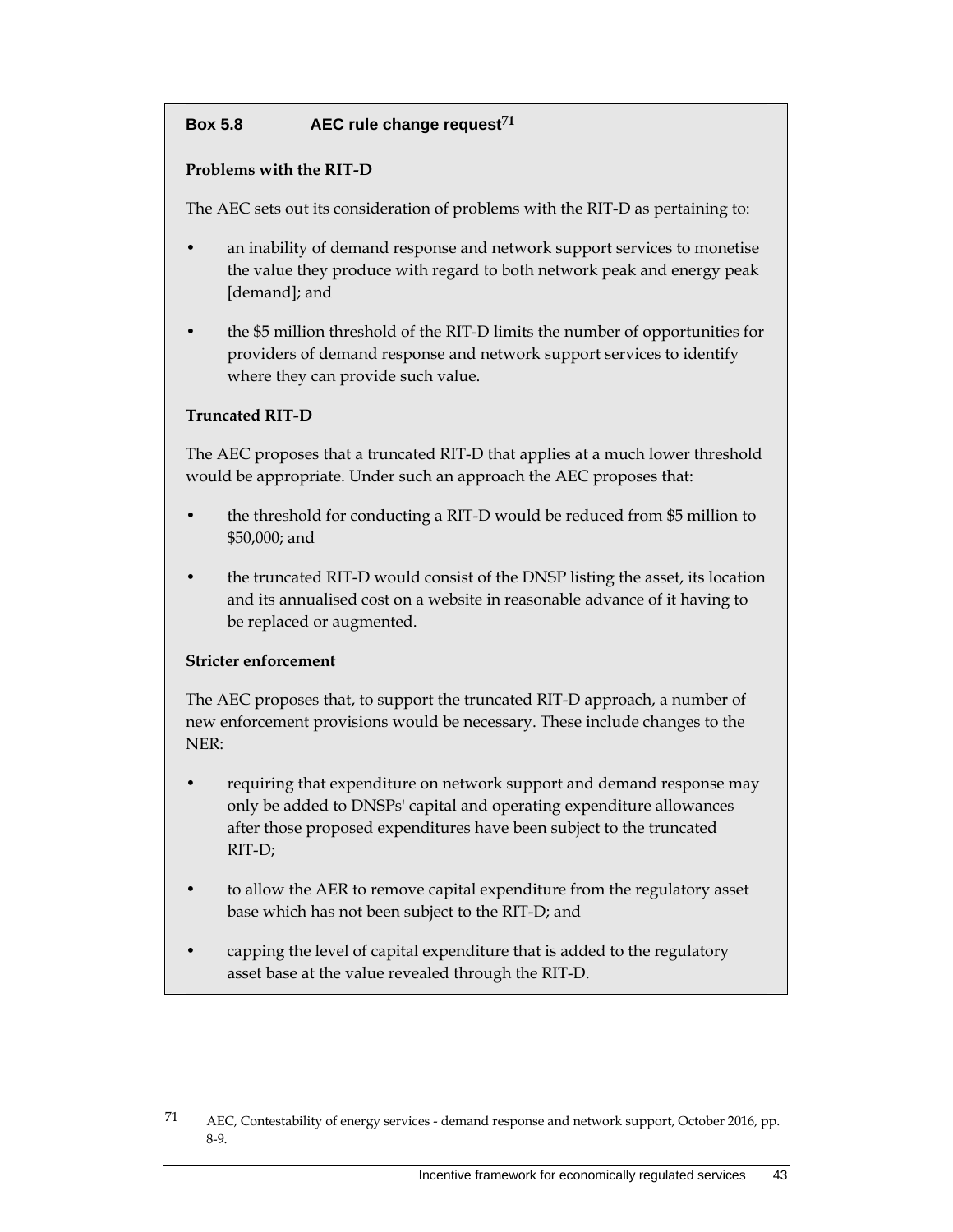### **5.3.2 Annual planning requirements**

DNSPs must also annually review and report on the expected future operation of their networks over a forward planning period of at least five years. The review must involve:72

- preparing maximum demand forecasts on different parts of the network;
- identifying limitations on the DNSP's network including those caused by the requirement for asset refurbishment or replacement;
- whether any corrective action is required to address these identified limitations; and
- take into account any jurisdictional electricity legislation.

DNSPs must set out the results of the annual planning review in a distribution annual planning report (DAPR).<sup>73</sup> The DAPR is required to include information on:

- forecast loads on different parts of the network;
- forecast connection points, sub-transmission lines and zone substations;
- factors that may have an impact on its network including ageing and potentially unreliable assets;
- system limitations for sub transmission lines, zone substations and certain primary distribution feeders including options that may address these limitations;
- all committed investments (and alternative options that were considered) with an estimated capital cost of \$2 million or more to be carried out within the forward planning period to address a refurbishment or replacement need, or an urgent and unforseen network issue;
- the DNSP's asset management approach; and
- other matters.<sup>74</sup>

The final rule for the local generation network credits rule change requires DNSPs to publish information that is complementary to the DAPR a using a template prepared by the AER.75 This will include information on:

• the name or identifier and location of network assets where a system limitation or projected system limitation has been identified during the forward planning period;

74 NER, Schedule 5.8.

 $\overline{a}$ 

75 NER, Schedule 5.8.

<sup>72</sup> NER clause 5.13.1(d).

<sup>73</sup> NER clauses 5.13.2(a) and (b).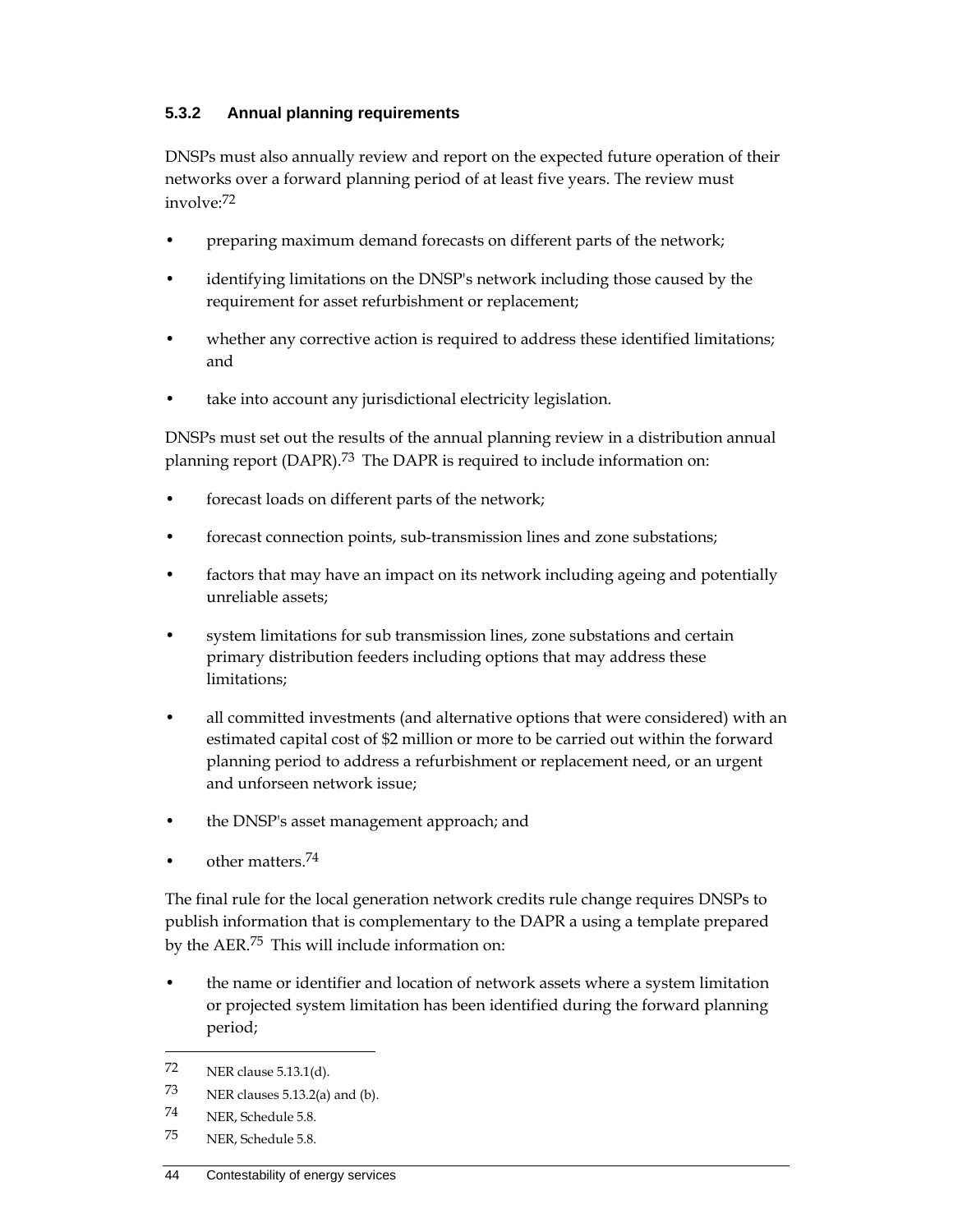- the estimated timing of the system limitation or projected system limitation;
- the proposed solution to remedy the system limitation;
- the estimated capital or operating costs of the proposed solution; and
- the amount by which peak demand at the location of the system limitation or projected system limitation would need to be reduced in order to defer the proposed solution, and the dollar value to the DNSP of each year of deferral.

#### **Box 5.9 AEC rule change request76**

#### **Problems with annual planning requirements**

The AEC states that the current annual planning requirements are not adequate for a third party to make decisions about investing in generation, transmission or distribution capacity.

#### **Proposed solutions**

To provide clarity and predictability in the market for new investment, the AEC proposes that DSNPs be subject to additional "standard access obligations" in relation to solutions at or near supply points. The AEC proposes that these include providing:

- all necessary information (network performance data, load data) to competitors that will enable decisions to invest in generation or storage as an alternative to distribution capacity; and
- technically equivalent access to the network to the competitors of any regulated or related business.

#### **Question 8**

- a) Is there a problem with the current planning framework in relation to network support and demand management? If so:
	- i. What is the problem (e.g. the detail or timeliness of relevant information; DNSPs being both the decision-maker of investment decisions and the asset owner)?
	- ii. How material is it?
	- iii. Provide examples?

<sup>&</sup>lt;sup>76</sup> AEC, Contestability of energy services - demand response and network support, October 2016, pp. 9-10.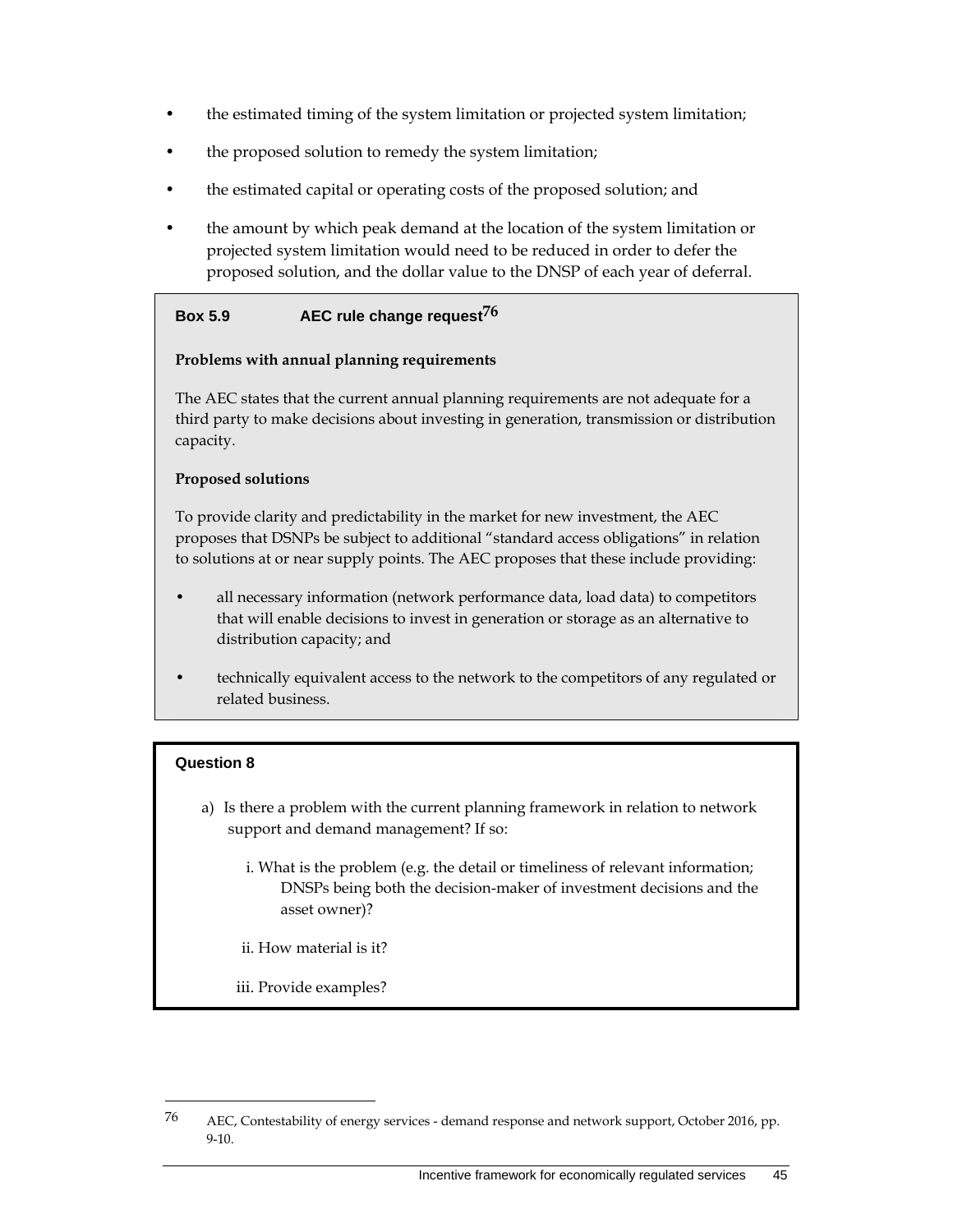## **5.4 Alternative control services**

The NER give the AER broad discretion over the approach it takes to the economic regulation of alternative control services. Importantly, the AER:

- may set a different control mechanism to that for standard control services;<sup>77</sup> and
- is not required to use the building block methodology as the basis of the control mechanism<sup>78</sup>

Box 5.1 provides an example of how the AER has used this discretion in regulating alternative control services.

#### **Box 5.11 Regulation of Ausgrid's alternative control services in the 2014-19 distribution determination79**

The AER classified ancillary network services, metering and public lighting services as alternative control services in the 2014-19 distribution determination. The AER noted that these are services for which a specific customer can be identified and, therefore, the full cost of the service is attributed to that particular customer. This is in contrast to standard control services, where costs are spread across the all network customers.

The AER applied caps on the prices of individual services to all alternative control services for Ausgrid in the period. It considered that capping individual service prices promotes cost-reflective pricing, which was likely to facilitate contestability for the services. This contrasts with the revenue cap applied to standard control services.

Under this approach, the AER estimates the cost of providing each alternative control service and sets the price cap at that cost. The AER noted that, if competition develops within the period on some or all services, DNSPs will be able to compete by charging below the cap. However, unlike under a revenue or weighted average price cap approach, DNSPs will not be compensated for such reductions by being able to increase the price on non-competitive services.

The AER did not use the building block methodology as set out in Part C of Chapter 6 of the NER for any of the services. Instead, for:

- ancillary network services the AER undertook a bottom up cost assessment; and
- metering and public lighting AER used a limited building block analysis.

<sup>77</sup> NER clause 6.2.5.

<sup>78</sup> NER clause 6.2.6(c).

<sup>79</sup> AER, Draft decision, Ausgrid distribution determination 2015−16 to 2018−19, November 2014, pp. 16.11-14.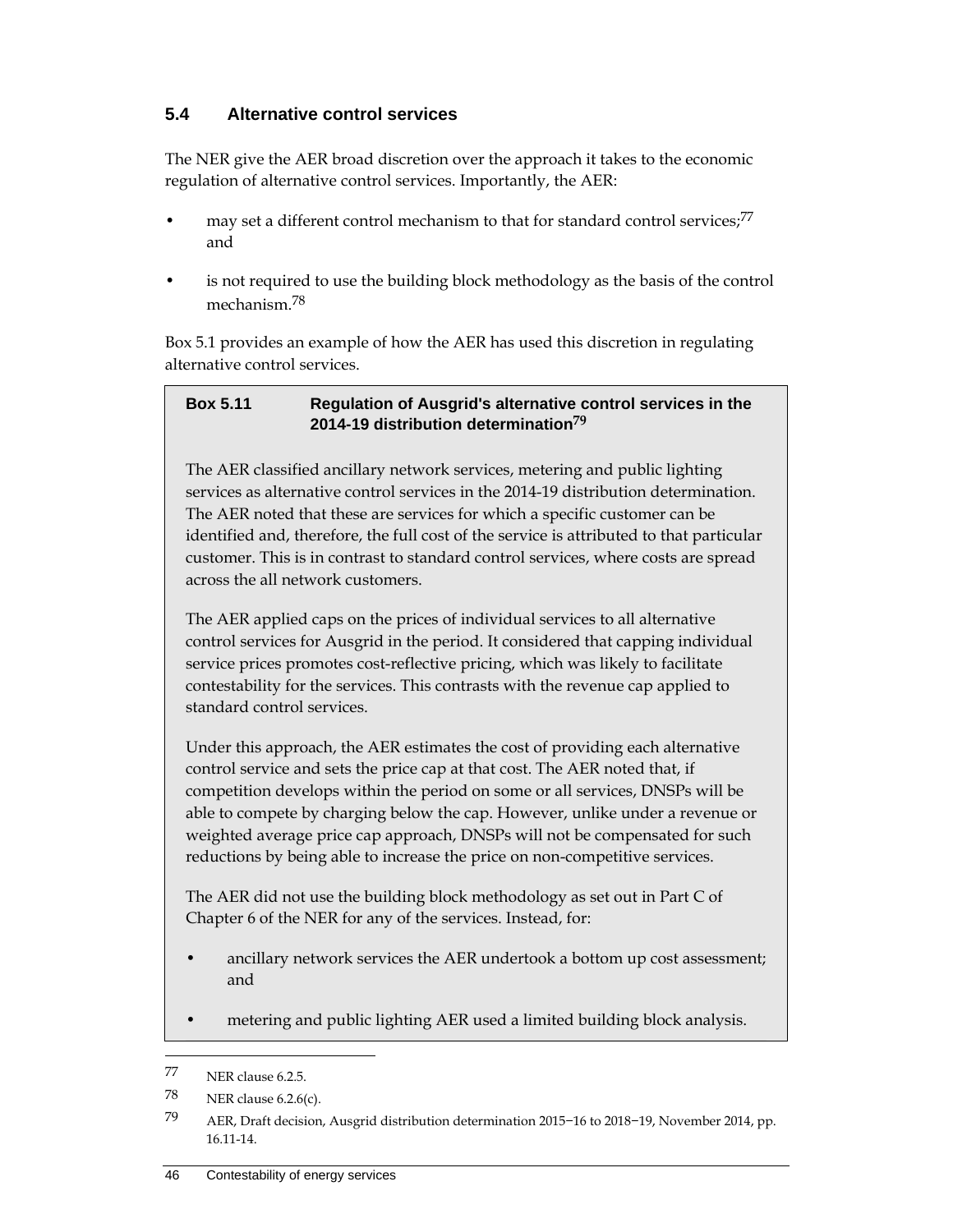#### **Summary**

- Cost allocation, shared assets and ring-fencing operate as an integrated package of requirements that separate DNSPs' provision of direct control services from other services which DNSPs provide. Distribution service classification underpins all of these requirements.
- This package of requirements has substantially changed recently. The AER published its final distribution ring-fencing guideline on 30 November 2016.
- These arrangements are not the core focus of the AEC and COAG Energy Council rule change requests. However, the AEC does consider there are problems with the cost allocation provisions in the NER and the incentives provided through the shared asset mechanism.

This chapter sets out the regulatory arrangements for the separation of direct control services from other services provided by DNSPs. It focuses on the arrangements relevant to the issues raised by COAG Energy Council and the AEC. This chapter also asks stakeholders to comment on the arrangements, in order to help the Commission identify whether there are any issues, and what their materiality is. The Commission will then analyse solutions to address any issues, including those proposed by the COAG Energy Council and the AEC.

## **6.1 Overview**

The arrangements for the separation of DNSPs' supply of direct control services from its supply of other services operate as an integrated package. In particular:

- Service classification is the basis for the application of ring-fencing, cost allocation and asset sharing arrangements.
- The AER's cost allocation guideline and a DNSP's cost allocation methodology (CAM) form the basis for the allocation and attribution of its costs between its distribution services. The obligations in the AER's ring-fencing guideline complement the obligations in the cost allocation guideline by requiring DNSPs to also allocate costs between distribution services and other services which DNSPs provide.
- The shared asset guideline adjusts the level of revenue a DNSP can recover from its standard control services. It modifies a DNSP's cost allocation where its cost allocation methodology no longer accurately reflects how its assets are used.
- The AER's ring-fencing guideline: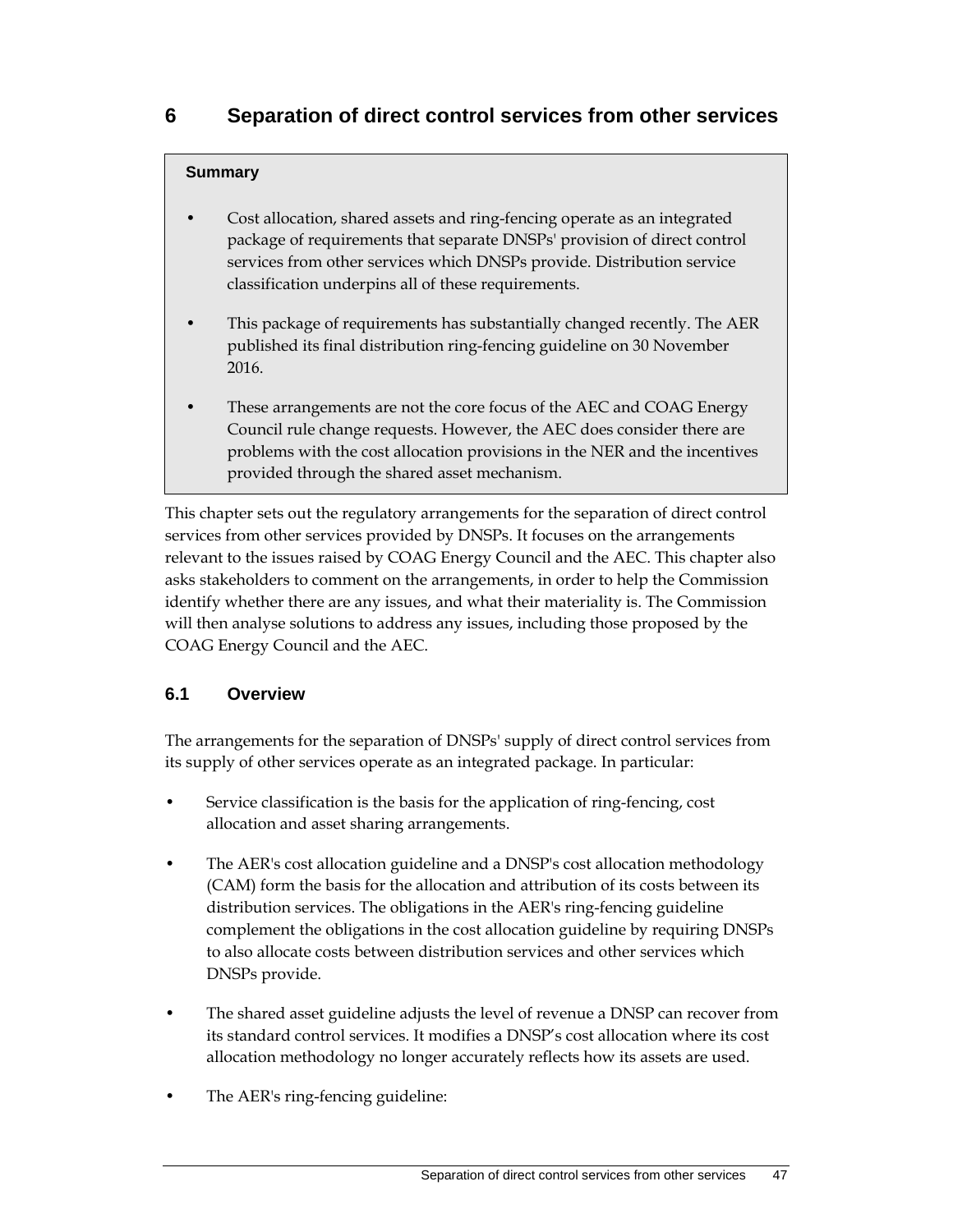- Addresses the risk of a DNSP cross-subsidising other services with revenue earned from distribution services. The guideline does this by, amongst other requirements, requiring legal separation between a DNSP and an affiliated entity seeking to provide non-distribution services.
- Addresses the risk of a DNSP using its provision of direct control services to favour its provision of negotiated services or unclassified distribution services, or an affiliated entity's service provision over potential competitors' services. The guideline does this by imposing "behavioural" obligations on DNSPs, including restrictions on sharing and co-locating staff and information, and on co-branding.

This package of regulations has changed recently. The AER published its final ring-fencing guideline on 30 November 2016 which will come into effect during 2017 in accordance with the guideline's transitional arrangements.<sup>80</sup> Furthermore, the shared asset provisions were introduced into the NER under the final rule for the 2012 *Economic regulation of network service providers* rule change and have only been applied to one round of regulatory determinations.

## **6.2 Cost allocation**

In the regulatory framework, cost allocation refers to the attribution of direct costs and the allocation of shared costs by DNSPs between different categories of distribution services. Typical costs that are allocated include those associated with the DNSP's workforce and corporate assets, as well as its physical network infrastructure.

In addition, under the AER's final distribution ring-fencing guideline, DNSPs are required to allocate costs between distribution services and non-distribution services.

## **6.2.1 Why is cost allocation important?**

Under the NER, cost allocation is important to many elements of the regulation of DNSPs. For example:

- in order for allowed revenue to reflect the efficient costs of investing in and operating the network, costs must be properly allocated to standard control services;<sup>81</sup>
- any shared asset cost reduction under the shared asset guideline should be compatible with the cost allocation principles and CAM (the shared asset provisions are explained in detail in section  $6.4$ ;<sup>82</sup> and

<sup>80</sup> Previously the DNSPs were subject to jurisdictional ring-fencing guidelines which focused on the separation of retail and wholesale markets from network service provision.

<sup>81</sup> NER clauses 6.5.6(b)(2) and 6.5.7(b)(2).

<sup>82</sup> NER clause  $6.4.4(c)(5)$ .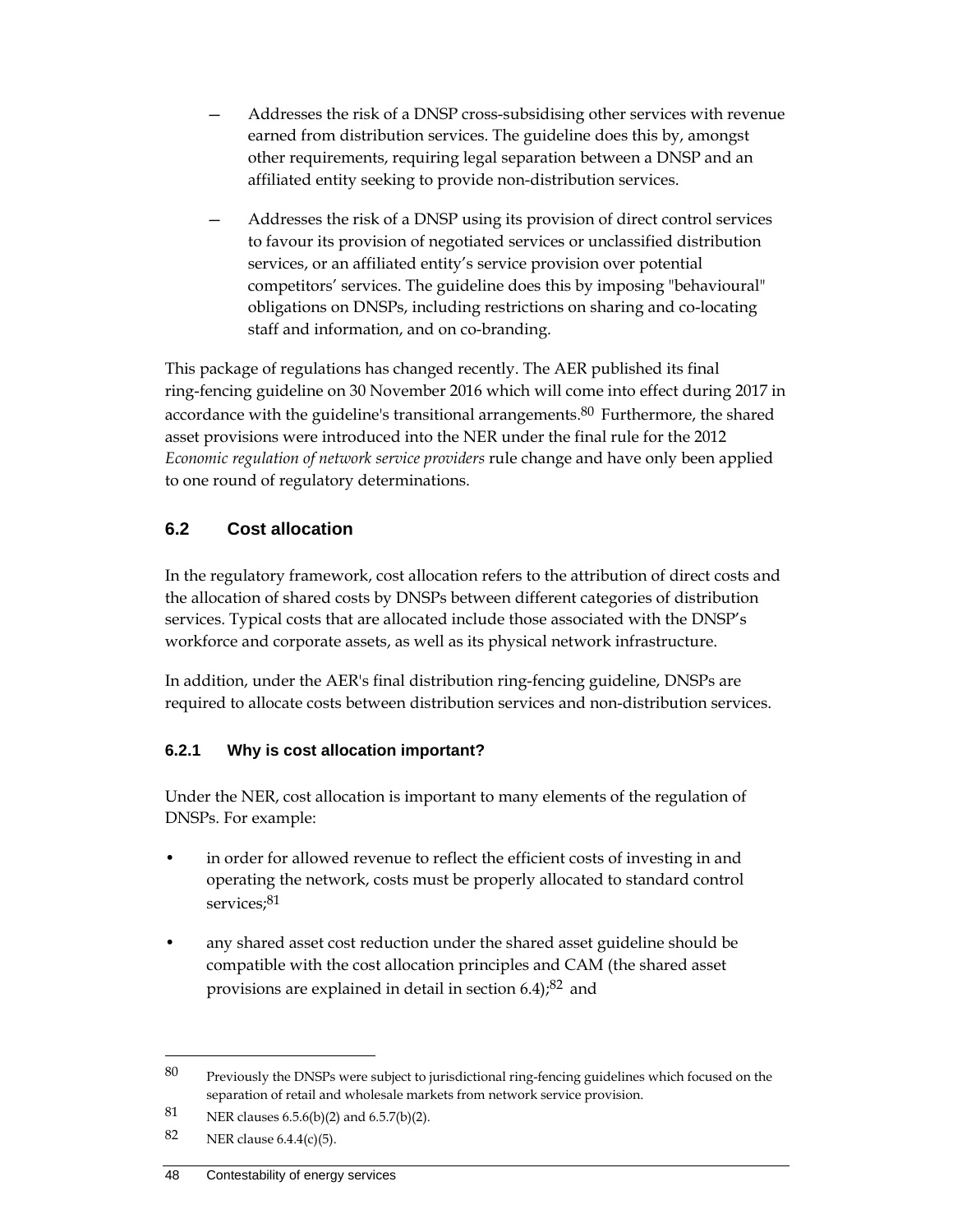• the negotiated distribution services principles specify that the price for a negotiated distribution service should be based on the costs incurred in providing that service, determined in accordance with the principles and policies set out in the CAM for the relevant DNSP.83

#### **6.2.2 How does cost allocation occur?**

Cost allocation for DNSPs in the NEM occurs through a three step process:

- 1. the AER develops the cost allocation guideline;
- 2. the DNSP submits, and the AER approves a proposed CAM and any amendments to the CAM; and
- 3. the DNSP and the AER apply the CAM.

#### **AER Cost allocation guideline**

The role of the cost allocation guideline is to set out the basis for:

- a DNSP preparing and submitting its proposed CAM to the AER for approval;
- the AER approving or rejecting a DNSP's proposed CAM;
- the AER reviewing a DNSP's proposed amendments to an approved CAM from time to time; and
- DNSP applying its CAM.

The NER require the cost allocation guidelines published by the AER to give effect to and be consistent with the cost allocation principles. The principles include: <sup>84</sup>

- The detailed principles and policies used by a DNSP to allocate costs between different categories of distribution services must be described in sufficient detail to enable the AER to replicate the reported outcomes by applying those principles and policies.
- Cost allocations must be determined according to the substance of a transaction or event, rather than its legal form.
- The only costs that can be allocated to a particular category of distribution services are:
	- costs directly attributable to the provision of those services; and
	- costs not directly attributable but that are incurred in providing those services.

<sup>83</sup> NER clause 6.7.1(1).

<sup>84</sup> NER clause 6.15.2.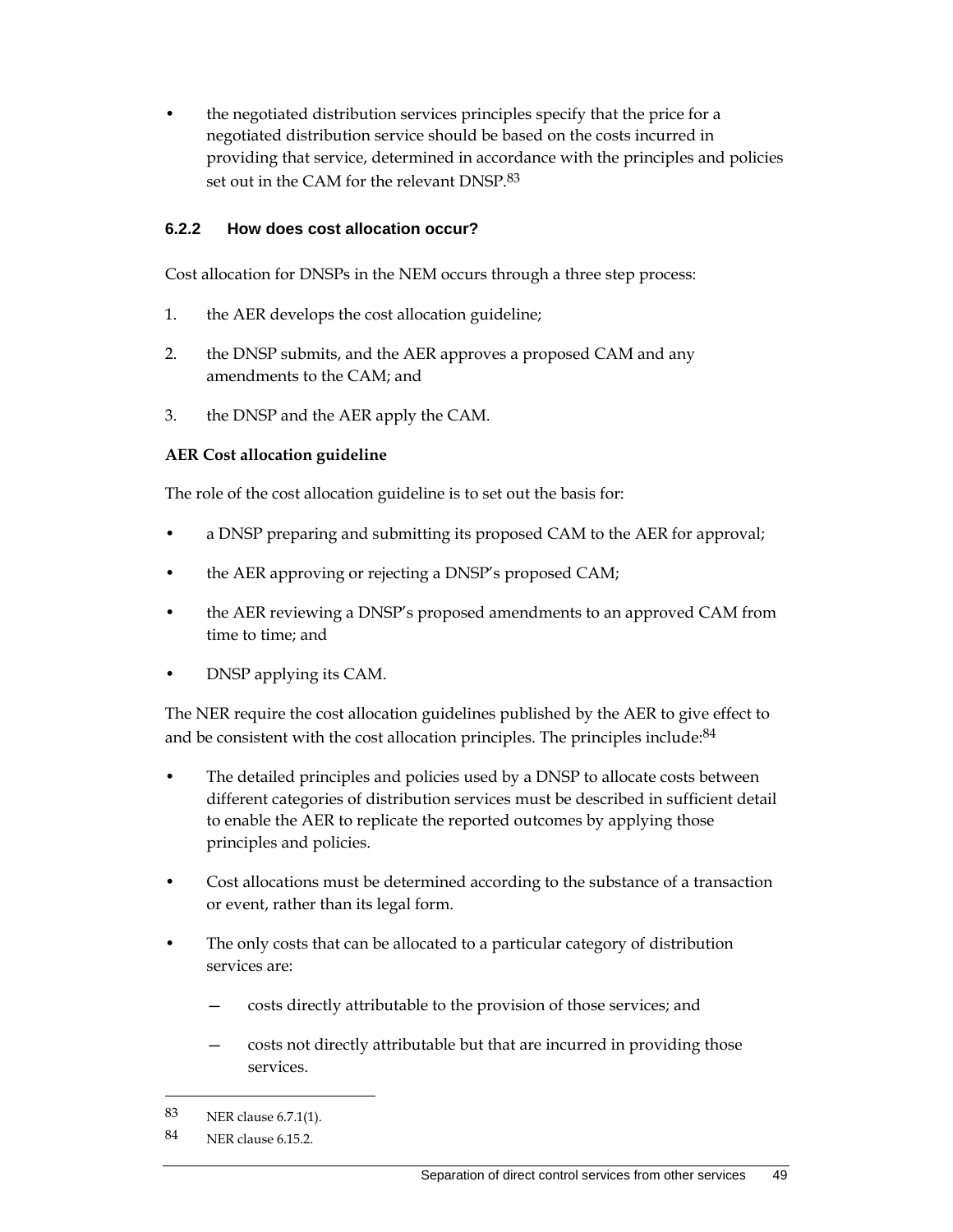The allocation of costs not directly attributable but that are incurred in providing those services should be based on an appropriate allocator and clearly described.85

- Costs must not be allocated more than once.
- A DNSP's costs that have been allocated to a particular service cannot be reallocated to another service during the course of a regulatory control period.

Under the NER the cost allocation guideline may specify:

- the format of a DNSP's CAM;
- the information to be included in the CAM
- the separate categories of distribution services to be addressed in the CAM; and
- the acceptable allocation methodologies and supporting information to be included in the CAM.86

The AER published cost allocation guidelines for distribution in June 2008.87

#### **DNSP cost allocation methodologies**

DNSPs are required under the NER to propose their own CAM, which must be consistent with the cost allocation guideline. All DNSPs in the NEM have submitted and had a CAM approved by the AER.

## **Application of the cost allocation methodology**

A DNSP must comply with the CAM once it has been approved by the AER. Some of the key instances in which a DNSP must apply its CAM include in preparing:<sup>88</sup>

- forecast operating and capital expenditure in regulatory proposals;
- a certified annual statement in accordance with a future regulatory information instrument; and
- actual or estimated capital expenditure for the purposes of updating the value of its regulatory asset base.

To demonstrate the application of the CAM the AER may request that DNSPs submit a supporting working paper whenever they provide financial information that has been prepared by applying the CAM. If requested to do so the working paper must:<sup>89</sup>

<sup>85</sup> NER, clause 6.15.2(3)(ii).

<sup>86</sup> NER, clause 6.15.3.

<sup>87</sup> AER, Electricity DNSPs cost allocation guideline, June 2008.

<sup>88</sup> AER, Proposed electricity DNSPs cost allocation guidelines, April 2008, Section 5.1.

<sup>89</sup> AER, Proposed electricity DNSPs cost allocation guidelines, April 2008, Section 5.2.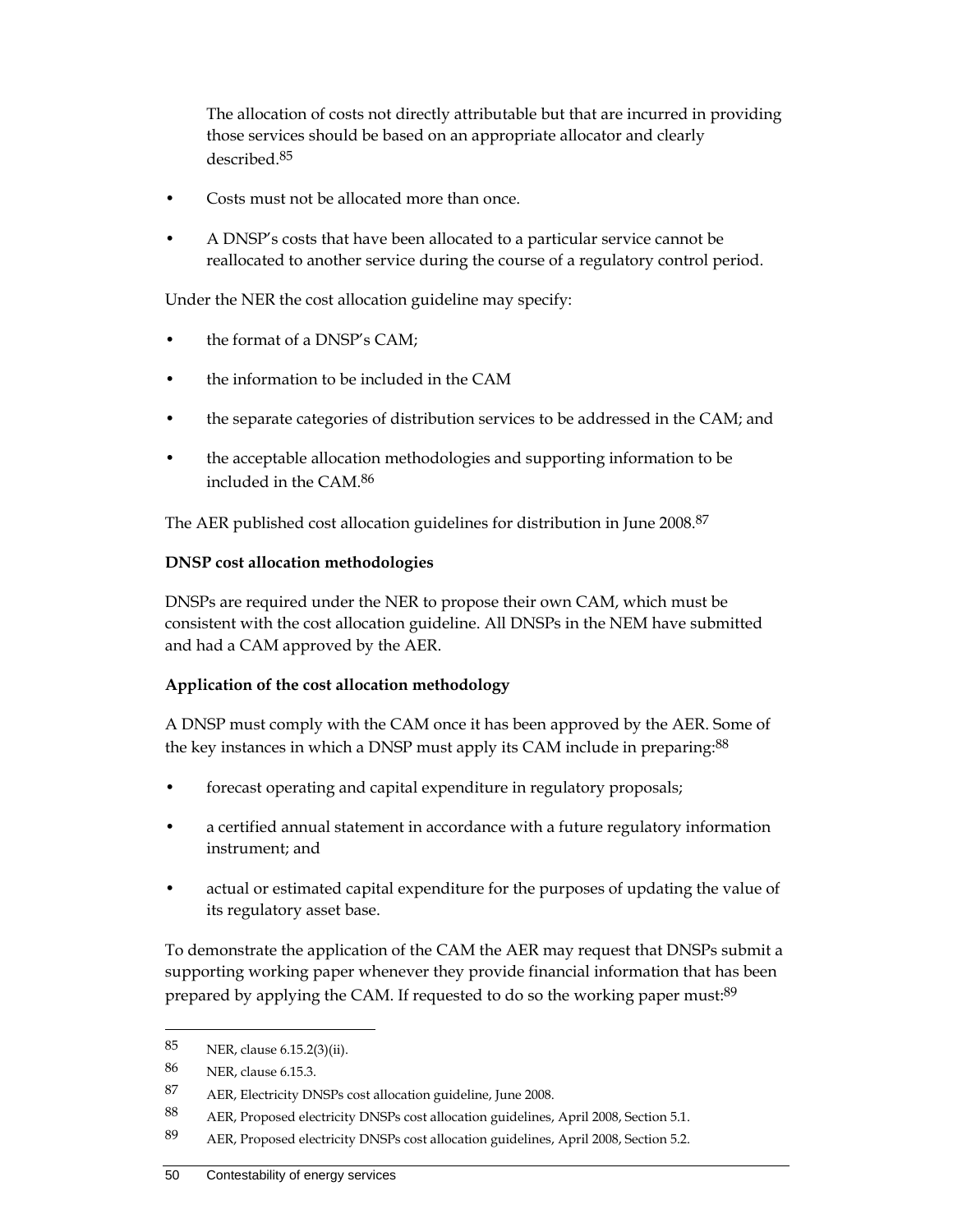- demonstrate how the DNSP has applied the detailed principles and policies in its approved CAM;
- provide details of the numeric quantity or percentage of the allocator, or allocators, applied to each cost item; and
- provide an explanation of how the numeric quantity or percentage of each allocator has been calculated for each cost item, including where the data for determining the numeric quantity or percentage have been sourced.

The AER can also undertake an audit of financial information that has been prepared by applying a DNSP's approved CAM.90

#### **Box 6.2 AEC rule change request91**

The AEC considers that:

- the cost allocation principles outlined in the NER offer little guidance beyond high level generic principles; and
- cost allocation relating to assets that can provide network support and demand response might be deemed efficient under the current principles when, in fact, they are not.

The AEC, therefore, considers that changes are necessary to the cost allocation provisions in the NER. The AEC does not propose specific changes to the NER, but notes that they should include new principles, developed in consultation, for the allocation of costs for assets that can provide both direct control services and network support or demand response.

#### **Question 9**

a) Does the combination of the cost allocation principles in the NER, the AER's cost allocation guideline and the DNSPs' CAM provide for efficient cost allocation in relation to assets that can provide both direct control services and network support or demand response?

## **6.3 Ring-fencing**

 $\overline{a}$ 

Neither the AEC nor COAG Energy Council have raised issues with or proposed changes to the NER regarding ring-fencing. This section, therefore, provides a

<sup>90</sup> AER, Proposed electricity DNSPs cost allocation guidelines, April 2008, Section 5.3.

<sup>91</sup> AEC, Contestability of energy services - demand response and network support, October 2016, pp. 4-6.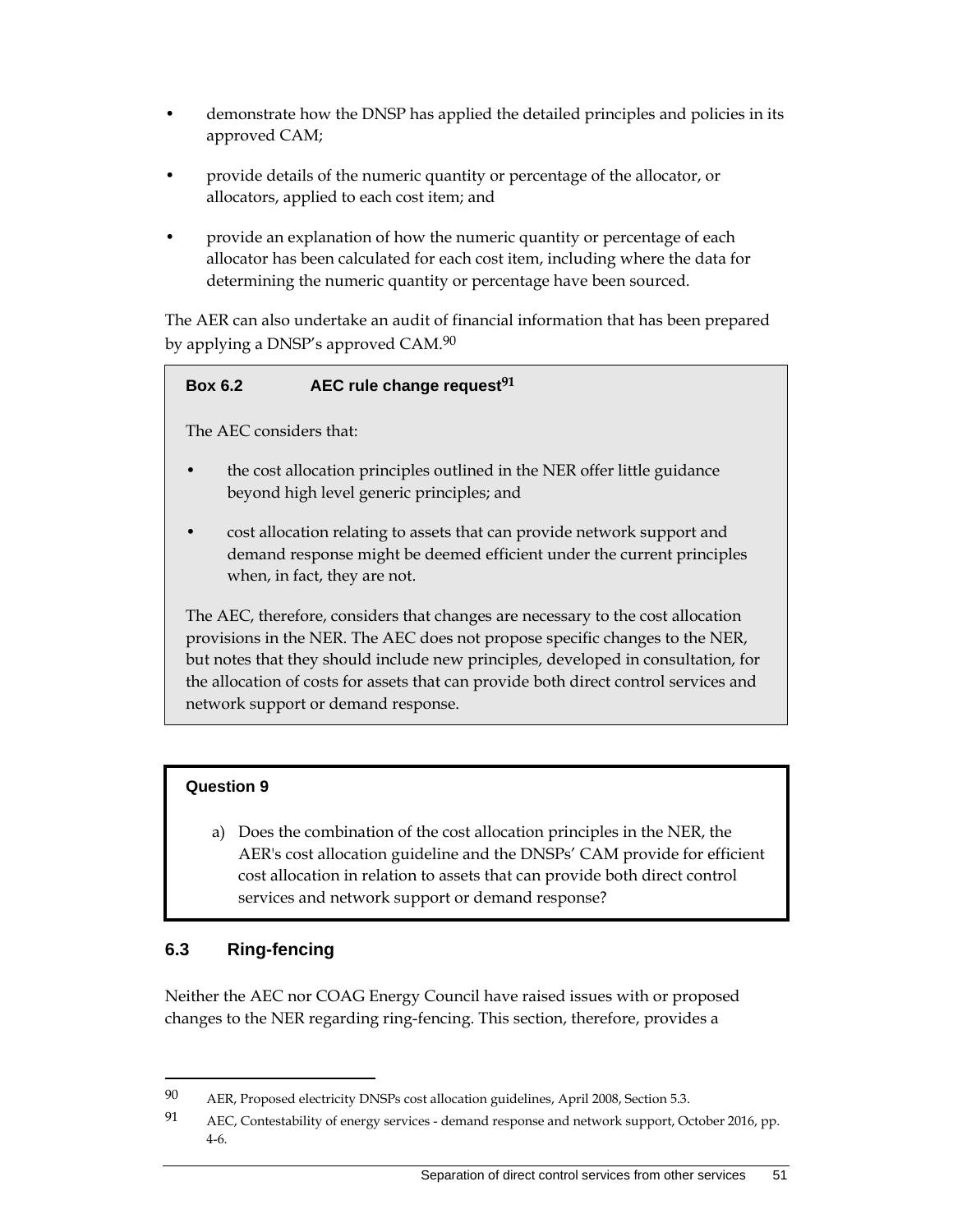summary of the ring-fencing arrangements that were introduced with the AER's guideline to provide background and facilitate discussion in other areas of the paper.

## **6.3.1 What is ring-fencing and what is it designed to achieve?**

The distribution ring-fencing guidelines provide for the accounting and functional separation of the provision of direct control services by DNSPs from the provision of other services by DNSPs.92

In its distribution ring-fencing guideline explanatory statement, the AER sets out that the objective of ring-fencing is to provide a level playing field for competition in the provision of electricity services. This includes providing an even playing field for third party providers in new and existing markets such as metering and energy storage services. Without effective ring-fencing, DNSPs would hold significant advantages in such markets.93

## **6.3.2 Context**

Since 2008, as a transitional measure, the AER has administered distribution ring-fencing arrangements that were established by jurisdictional regulators for each state and territory. This ring-fencing was largely focused on separating direct control network services from contestable electricity retail and generation services. These jurisdictional guidelines did not adequately account for new and emerging technologies like solar PV and energy storage. Nor did they account for market reforms around metering and other new services, which can be provided in contestable markets.

## **6.3.3 The AER's ring-fencing guideline**

The NER require that the AER develop distribution ring-fencing guidelines which may include, but are not limited to:94

- legal separation of the entity through which a DNSP provides network services from any other entity through which it conducts business;
- the establishment and maintenance of consolidated and separate accounts for standard control services, alternative control services and other services provided by the DNSP;
- allocation of costs between standard control services, alternative control services and other services provided by the DNSP;

<sup>92</sup> Clause 6.17.2 of the NER.

<sup>93</sup> AER, Electricity distribution ring-fencing guideline - explanatory statement, November 2016, p. 2.

<sup>94</sup> The Commission introduced the requirement for the AER to develop distribution ring-fencing guidelines by 1 December 2016 in the final rule of the Expanding competition in metering and related services rule change under Clause 6.17.2(b) of the NER.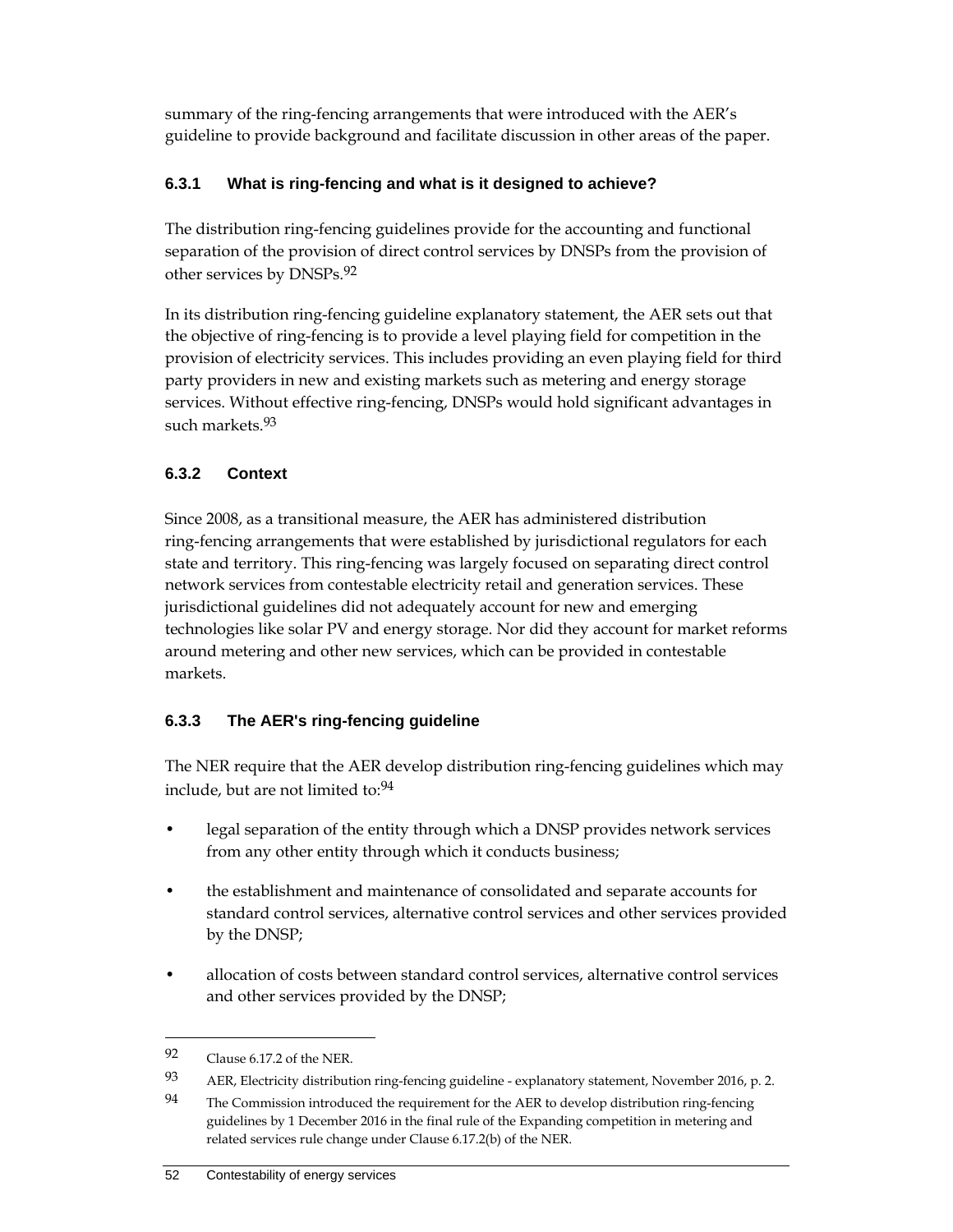- limitations on the flow of information between the DNSP and any other person; and
- limitations on the flow of information where there is the potential for a competitive disadvantage between those parts of the DNSP's business which provide direct control services and parts of the provider's business which provide any other services.

The AER published its final distribution ring-fencing guideline on 30 November 2016. The AER sets out that in order to meet its objective, two key harms need to be addressed:95

- First, the guideline addresses the risk of a DNSP cross-subsidising other services with revenue earned from distribution services. It does this through legal separation of the DNSP, which may only provide distribution services, from affiliated entities that may provide other services.<sup>96</sup> The legal separation obligation is supported by other obligations for the DNSP to maintain separate accounts, follow defined CAMs, and be able to report on transactions between itself and its affiliates.
- Second, the guideline addresses the risk of a DNSP favouring its own negotiated services or unclassified distribution services, or an affiliated entity's services, in contestable markets. The guideline does this by imposing "behavioural" obligations on DNSPs, including restrictions on sharing and co-locating staff, and information, and on co-branding of advertising materials.

The obligations in the AER's ring-fencing guideline are summarised in table 6.1.

<sup>95</sup> AER, Electricity distribution ring-fencing guideline explanatory statement, November 2016, p. 1.

<sup>&</sup>lt;sup>96</sup> This obligation does not apply to the provision of transmission services where DNSPs provide such services.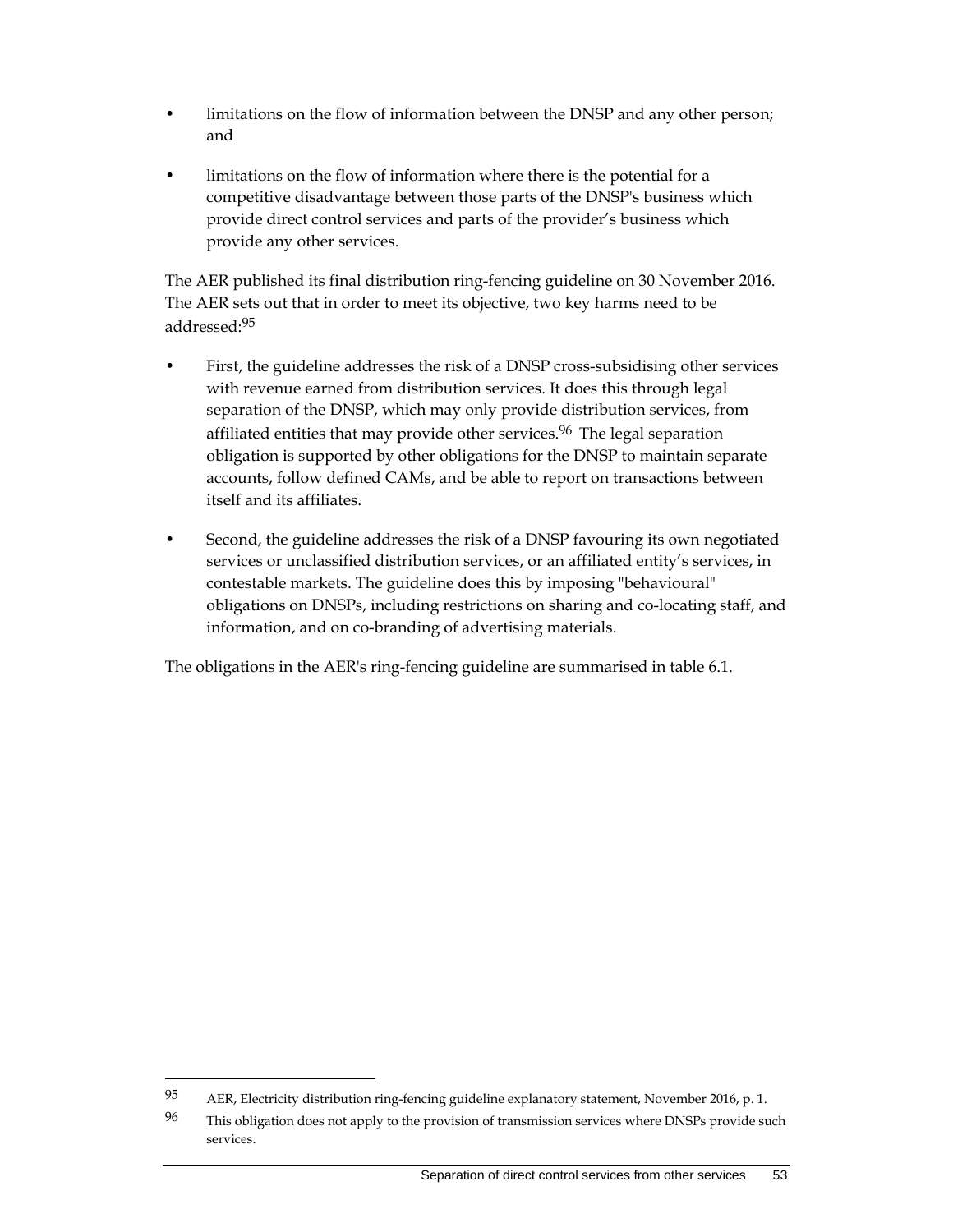## **Table 6.1 AER ring-fencing guideline - summary of obligations97**

| Harm<br>affecting<br>customers<br>and<br>markets | <b>Ring-fencing obligation</b>                               |                                                                                                                                                                                                                                                                                           |  |
|--------------------------------------------------|--------------------------------------------------------------|-------------------------------------------------------------------------------------------------------------------------------------------------------------------------------------------------------------------------------------------------------------------------------------------|--|
| Cross<br>subsidies                               | Legal<br>separation of<br><b>DNSP</b> from<br>other entities | A DNSP cannot provide services that are not distribution<br>services or transmission services.                                                                                                                                                                                            |  |
|                                                  | Account<br>separation /<br>Cost allocation                   | Accounts – DNSP must establish and maintain accounting<br>procedures that enable it to demonstrate the nature and<br>extent of transactions between the DNSP and its affiliates.                                                                                                          |  |
|                                                  |                                                              | Costs – DNSP must not allocate / attribute to distribution<br>services costs that relate to other services.                                                                                                                                                                               |  |
| Non-discri<br>mination                           | Not discriminate                                             | A general obligation on the DNSP that it will not discriminate<br>(either directly or indirectly) in favour of a related electricity<br>service provider or its customers.                                                                                                                |  |
|                                                  | No.<br>cross-promotion                                       | A DNSP will not advertise or promote the services provided<br>by its related electricity service providers.                                                                                                                                                                               |  |
|                                                  | Functional<br>separation                                     | Physical separation - DNSP must operate independent and<br>separate offices to its related electricity service providers.                                                                                                                                                                 |  |
|                                                  |                                                              | Staff sharing - DNSP must ensure that staff directly<br>involved in the provision or marketing of a direct control<br>service or a regulated transmission service are not also<br>involved in the provision or marketing of contestable<br>services.                                      |  |
|                                                  | Information<br>access and<br>disclosure                      | Protection - DNSP must protect confidential information<br>provided by a customer or prospective customer for direct<br>control services and ensure its use is only for the purpose<br>for which that information was provided.                                                           |  |
|                                                  |                                                              | Sharing - Where a DNSP acquires information in providing<br>direct control services and shares this information with an<br>affiliated entity, it must provide equal access to others. A<br>DNSP must establish an information sharing protocol and a<br>register of information requests. |  |
|                                                  |                                                              | Disclosure – DNSP must not disclose confidential<br>information acquired in providing direct control services to<br>any party without the informed approval of the relevant<br>customer or prospective customer to whom the information<br>relates (unless exempt).                       |  |

<sup>97</sup> ibid. p. 5.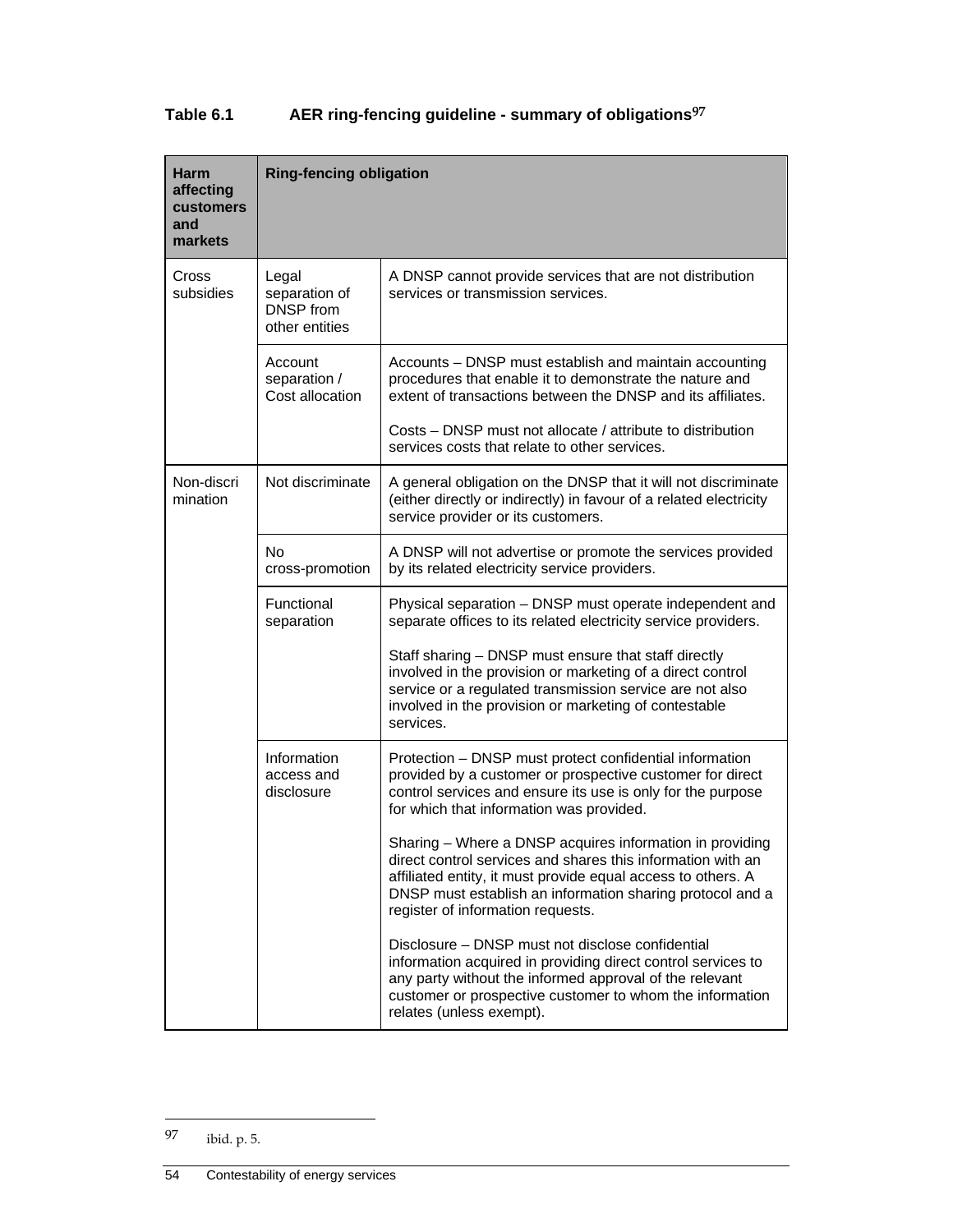## **6.4 Shared assets**

DNSPs may use assets to provide both direct control services and other services. An example is a power pole that also supports a fibre optic cable, which provides communications services. The AER economically regulates the network service provision as a direct control service but not communications services. So the power pole is a shared asset.

DNSPs recover the cost of direct control services from consumers of direct control services. By also charging for other services provided through shared assets, DNSPs may recover the costs of shared assets more than once. If both services being provided by the asset are known at the time of cost allocation, this is not a problem because only the relevant proportion of cost would be allocated to direct control services and recovered from electricity consumers. However, for assets whose costs were initially allocated to direct control services but come to be used for other services as well, consumers are effectively paying twice and the NER provide a specific mechanism to deal with this situation.

## **6.4.1 How are shared assets regulated?**

The arrangements for shared assets were introduced as part of the AEMC's 2012 *Economic regulation of network service providers* final rule. In the final rule, the Commission introduced a requirement for the AER to develop a shared asset guideline. The shared asset guideline must set out the approach the AER proposes to take in applying the shared asset principles when determining to reduce a DNSP's annual revenue requirement under the shared asset provisions in the NER.

The shared asset principles are: 98

- a network business should be encouraged to use assets that provide standard control services for the provision of other kinds of services to the extent that provision is efficient and does not materially prejudice the provision of those services;
- shared asset cost reduction should not depend on the network business deriving a positive commercial outcome from the use of the asset other than for standard control services;
- shared asset cost reduction should be applied when the use the asset other than for standard control services is material;
- regard should be had to the manner in which costs were recovered or revenues reduced in respect of the relevant asset in the past, and to the reasons for adopting that manner of recovery or reduction;

<sup>98</sup> Clause 6.4.4(c) of the NER.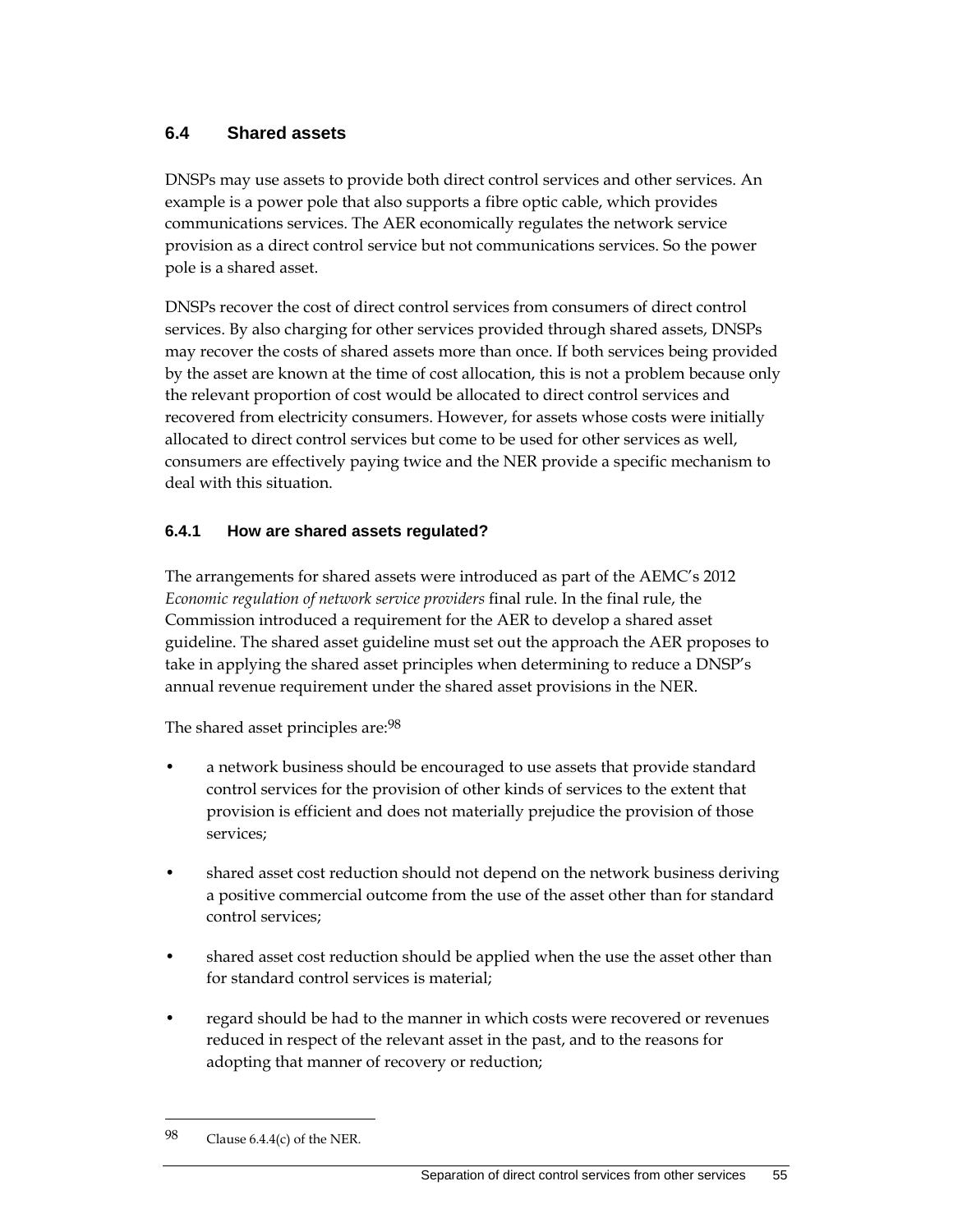• shared asset cost reduction should be compatible with the cost allocation principles, the CAM, and other incentives provided under the NER.

The purpose of the guideline is to establish what reduction in the annual revenue requirement would be appropriate as a result of shared assets being used to provide services other than direct control services. The guideline contains a specific methodology for the AER will apply in such circumstances. Specifically, the AER is to reduce a DNSP's revenue by 10 per cent of the value of its expected unregulated revenue earned from shared assets in that year.<sup>99</sup> This reduction is subject to a materiality threshold of unregulated revenue earned with the shared assets exceeding one per cent of its expected annual revenue from standard control services in that year.100

Table 6.2 provides a practical example of how the revenue reduction is calculated under the shared asset mechanism. The example is South Australian Power Network's proposed shared asset cost reductions in its 2015-20 revised regulatory proposal.101 It involves four steps:

- 1. set out the annual revenue requirement for each year of the regulatory proposal;
- 2. forecast the revenue to be earned from shared assets providing services which are not direct control services;
- 3. establish whether the revenue is above the one per cent materiality threshold; and
- 4. for each year, if yes, calculate the shared asset cost reduction. This is then subtracted from the DNSP's annual revenue requirement.

<sup>99</sup> AER, Shared Asset Guideline, November 2013, section 3.1.

<sup>100</sup> AER, Shared Asset Guideline, November 2013, section 2.3.

<sup>101</sup> South Australian Power Networks, Regulatory proposal 2015-20, November 2013, p. 296.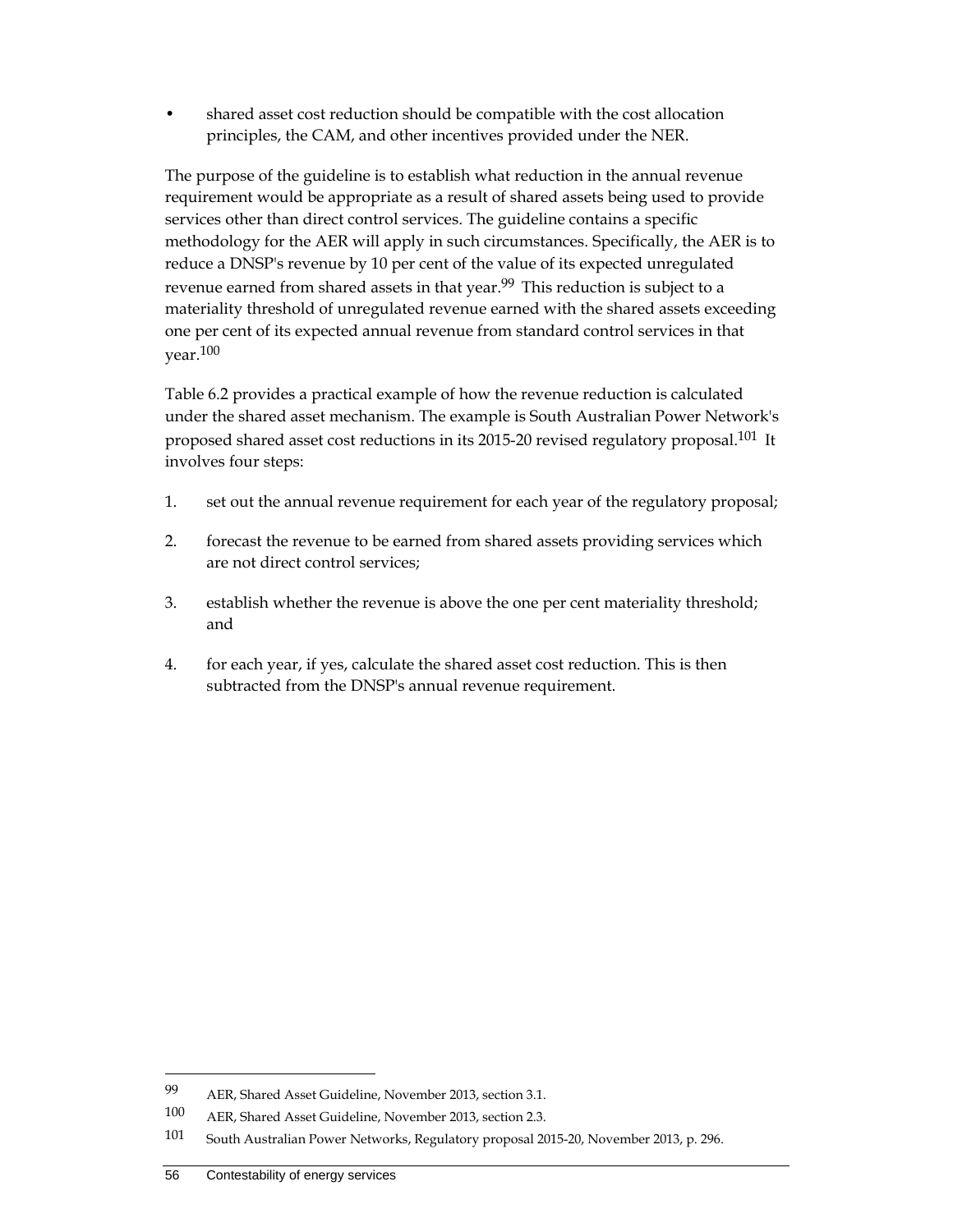|        | <b>Calculation</b>                                                                                         | 2015/16 | 2016/17 | 2017/18 | 2018/19 | 2019/20 |
|--------|------------------------------------------------------------------------------------------------------------|---------|---------|---------|---------|---------|
| Step 1 | Annual revenue<br>requirement (\$m)                                                                        | 901.8   | 924.8   | 948.4   | 972.6   | 997.4   |
| Step 2 | Average shared asset<br>unregulated revenue<br>\$m\$                                                       | 9.6     | 9.6     | 9.6     | 9.6     | 9.6     |
| Step 3 | Average shared asset<br>unregulated revenue<br>as a proportion of the<br>annual revenue<br>requirement (%) | 1.07    | 1.04    | 1.02    | 0.99    | 0.97    |
|        | Meets the materiality<br>threshold (Y/N)                                                                   | Υ       | Υ       | Υ       | N       | N       |
| Step 4 | Shared asset cost<br>reduction                                                                             | 0.963   | 0.963   | 0.963   |         |         |

#### **Table 6.2 South Australian Power Network's calculation of shared asset cost reduction 2015-20102**

The AER also notes that the shared asset mechanism complements a DNSP's approved CAM. That is, DNSPs allocate costs when assets are first established, based on the assets' expected future use, in accordance with their CAM. Where asset use changes, the initial cost allocation may no longer be accurate. The shared asset mechanism relates to assets whose costs were initially allocated to standard control services but come to be used to provide services that are not direct control services as well. This change from expected use means the assets are earning both economically regulated and non-economically regulated revenues and have, therefore, become shared assets.103

#### **Box 6.4 AEC rule change request104**

The AEC considers that the shared asset guideline skews the up-front incentive for DNSPs to invest in assets that can provide both direct control services and other services.

The AEC does not propose any changes to the shared asset provisions within the NER to address this issue. However, the AEC considers this a further justification for its proposed changes that would require DNSPs to only procure network support, demand response or inputs from assets located 'behind the meter' from the competitive market.

<sup>102</sup> South Australian Power Networks, Regulatory proposal 2015-20, November 2013, p. 296.

<sup>103</sup> AER, Shared Asset Guideline, November 2013, section 1.3.

<sup>104</sup> AEC, Contestability of energy services demand response and network support, October 2016, p. 6.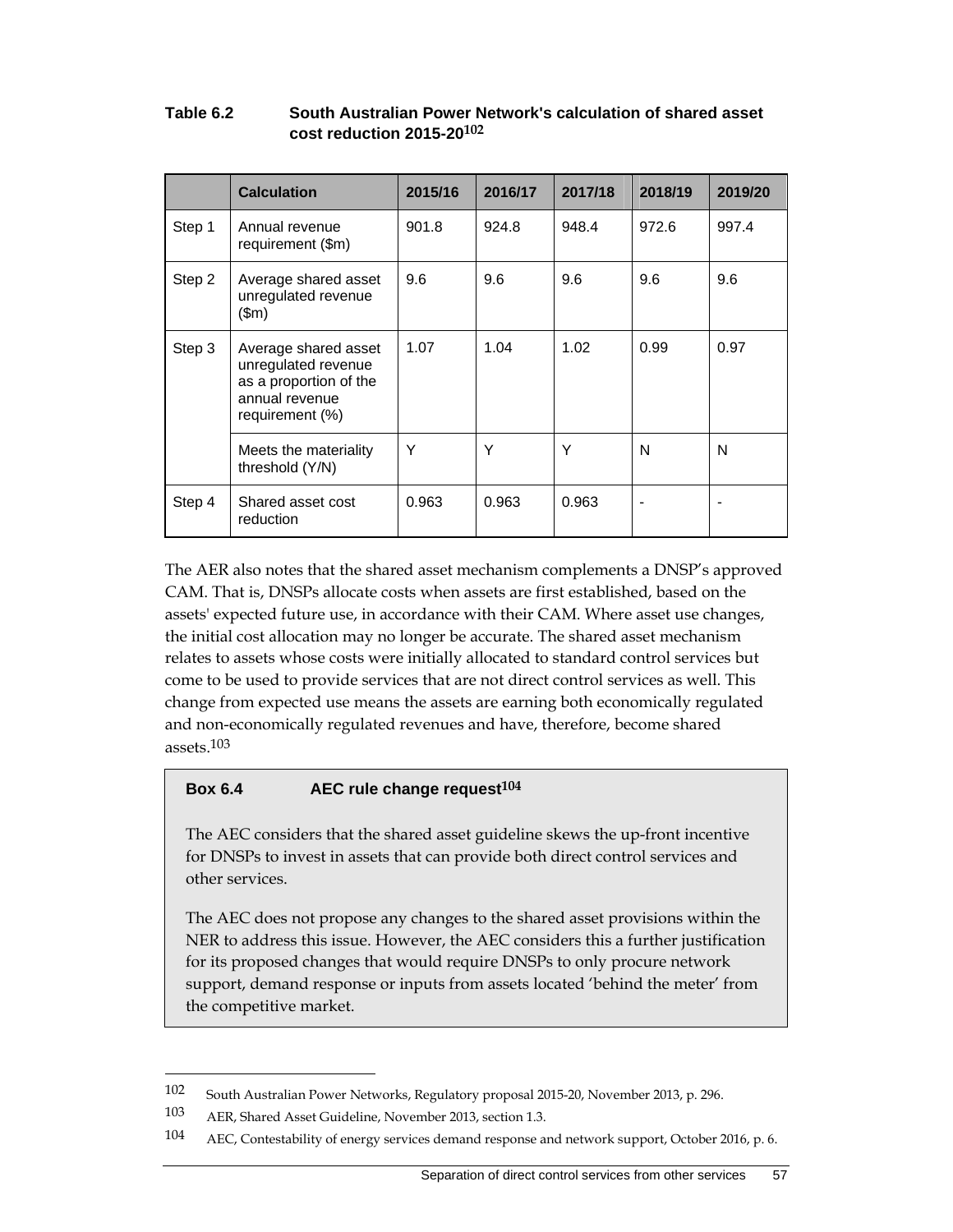### **Question 10**

- a) Does the shared asset guideline provide efficient incentives for DNSPs to invest in assets that can provide both direct control services and other services? If not:
	- i. What is the source of the issue?
	- ii. What is the extent of the issue?
	- iii. Provide examples?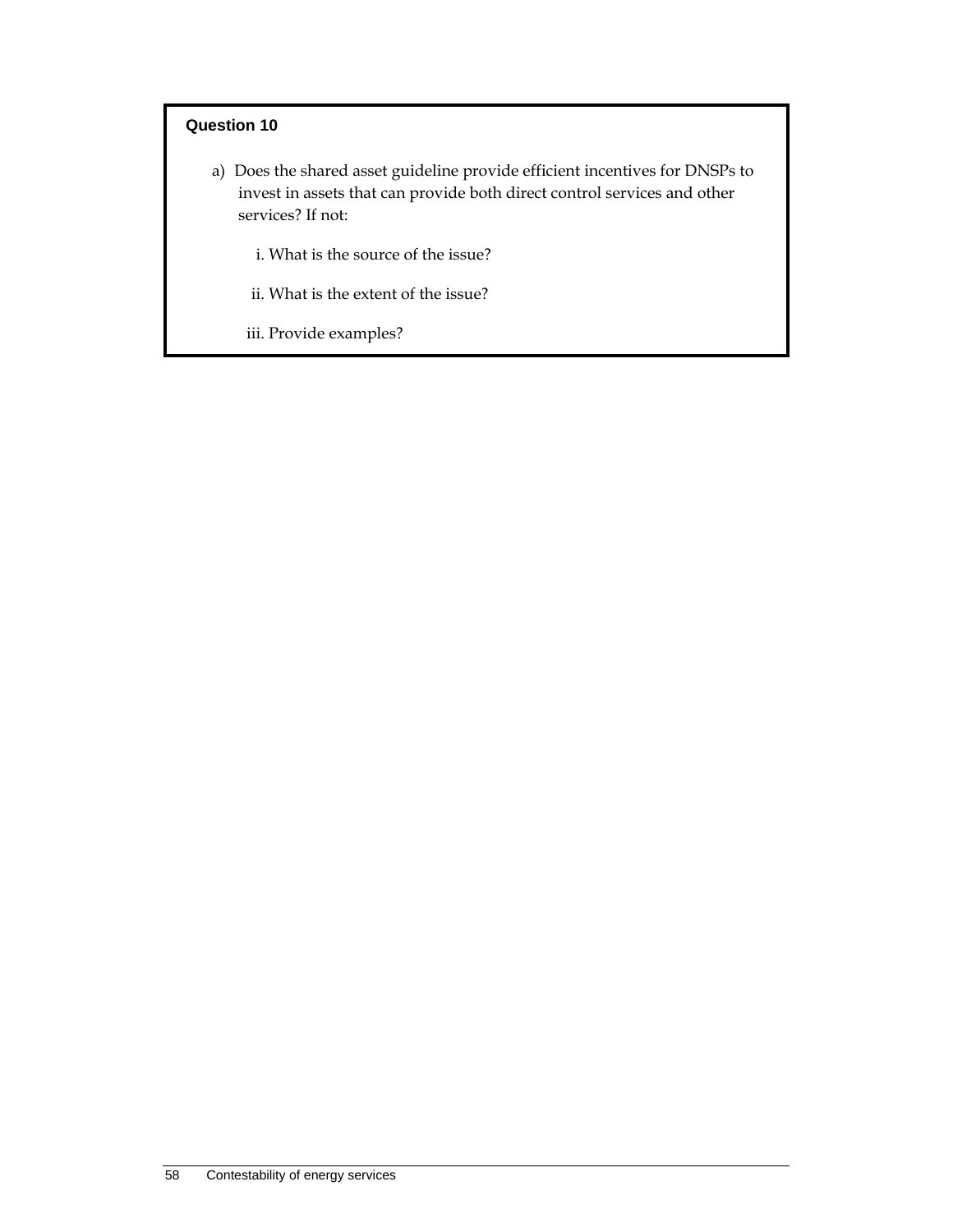## **7 Approach to assessing the rule change requests**

This chapter sets out the rule making test that the Commission will apply in considering the two rule change requests. It also sets out the Commission's analytical approach to considering the issues and solutions proposed in the rule change requests.

## **7.1 Rule making test**

The Commission's assessment of the rule change requests must consider whether the proposed changes to the NER promote the NEO.

## **7.1.1 National Electricity Objective assessment**

Under the NEL the Commission may only make a rule if it is satisfied that the rule will, or is likely to, contribute to the achievement of the NEO.<sup>105</sup> This is the decision making framework that the Commission must apply.

The NEO is:106

"To promote efficient investment in, and efficient operation and use of, electricity services for the longer term interests of consumers of electricity with respect to -

- (a) price, quality, safety, reliability and security of supply of electricity; and
- (b) the reliability, safety and security of the national electricity system."

The rule change requests present a large range of issues and solutions. The Commission has not yet developed a specific assessment framework to determine whether the proposed changes are likely to promote the NEO. The Commission will first seek to better understand the nature and scope of the issues raised and their materiality before finalising an assessment framework. That said, initial analysis of the rule change requests indicates that the key areas of focus are likely to be regulatory arrangements that promote productive and dynamic efficiency in both economically regulated service markets and service markets which are not economically regulated.

Under the Northern Territory (NT) legislation adopting the NEL107, the Commission must regard the reference in the NEO to the "national electricity system" as a reference to whichever of the following the Commission considers appropriate in the circumstances having regard to the nature, scope or operation of the proposed rule:

<sup>105</sup> Section 88 of the NEL.

<sup>106</sup> Section 7 of the NEL.

<sup>107</sup> Section 32A of the National Electricity (Northern Territory) (National Uniform Legislation) Act 2015.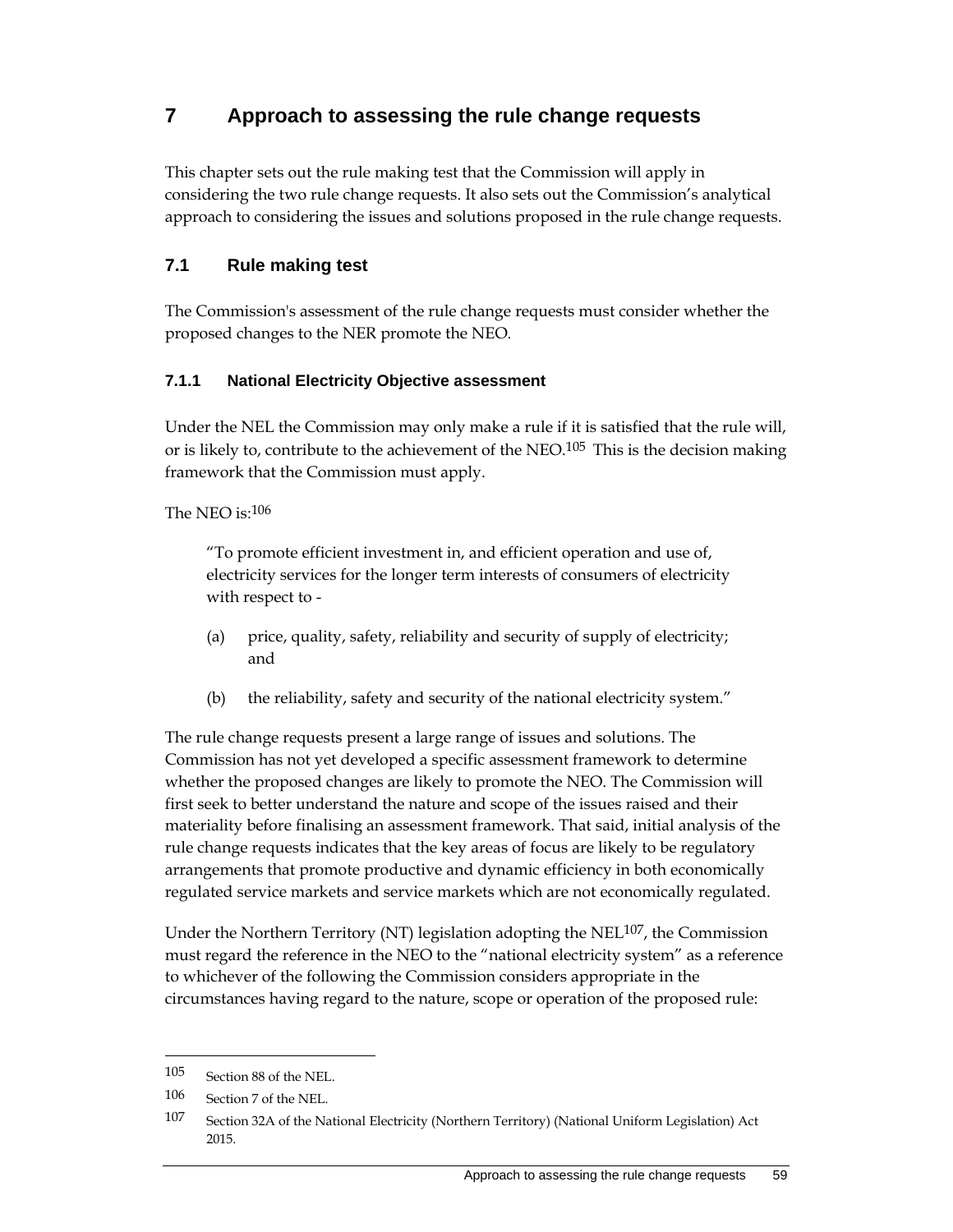- the national electricity system;
- one or more, or all, of the local electricity systems;
- all the electricity systems referred to above.

#### **7.1.2 Making a more preferable rule**

Under s. 91A of the NEL, the Commission may make a rule that is different (including materially different) to a proposed rule (a more preferable rule) if it is satisfied that, having regard to the issue or issues raised in the rule change request, the more preferable rule will or is likely to, better contribute to the achievement of the NEO.

#### **7.1.3 Making a differential rule**

From 1 July 2016, the NER, as amended from time to time, apply in the NT, subject to derogations set out in Regulations made under the NT legislation adopting the NEL.<sup>108</sup> Under those Regulations, only certain parts of the NER have been adopted in the NT.<sup>109</sup> As elements of the rule change requests relate to parts of the NER that apply in the NT (notably, Chapter 6 of the NER), the Commission will assess the rule change requests against additional elements required by the NT legislation.<sup>110</sup>

Under the NT legislation adopting the NEL, the Commission may make a differential rule if, having regard to any relevant ministerial council of energy statement of policy principles, a differential rule will, or is likely to, better contribute to the achievement of the NEO than a uniform rule.<sup>111</sup>A differential rule is a rule that:

- (a) varies in its term as between:
	- (i) the national electricity system; and
	- (ii) one or more, or all, of the local electricity systems; or
- (b) does not have effect with respect to one or more of those systems,

but is not a jurisdictional derogation, participant derogation or rule that has effect with respect to an adoptive jurisdiction for the purpose of s. 91(8) of the NEL.

<sup>108</sup> National Electricity (Northern Territory) (National Uniform Legislation) (Modifications) Regulations.

<sup>109</sup> or the version of the NER that applies in the Northern Territory, refer to: http://www.aemc.gov.au/Energy-Rules/National-electricity-rules/National-Electricity-Rules-(No rthern-Territory).

<sup>110</sup> National Electricity (Northern Territory) (National Uniform Legislation) Act 2015.

<sup>111</sup> The National Electricity Law as modified by the National Electricity (Northern Territory) (National Uniform Legislation) Act 2015.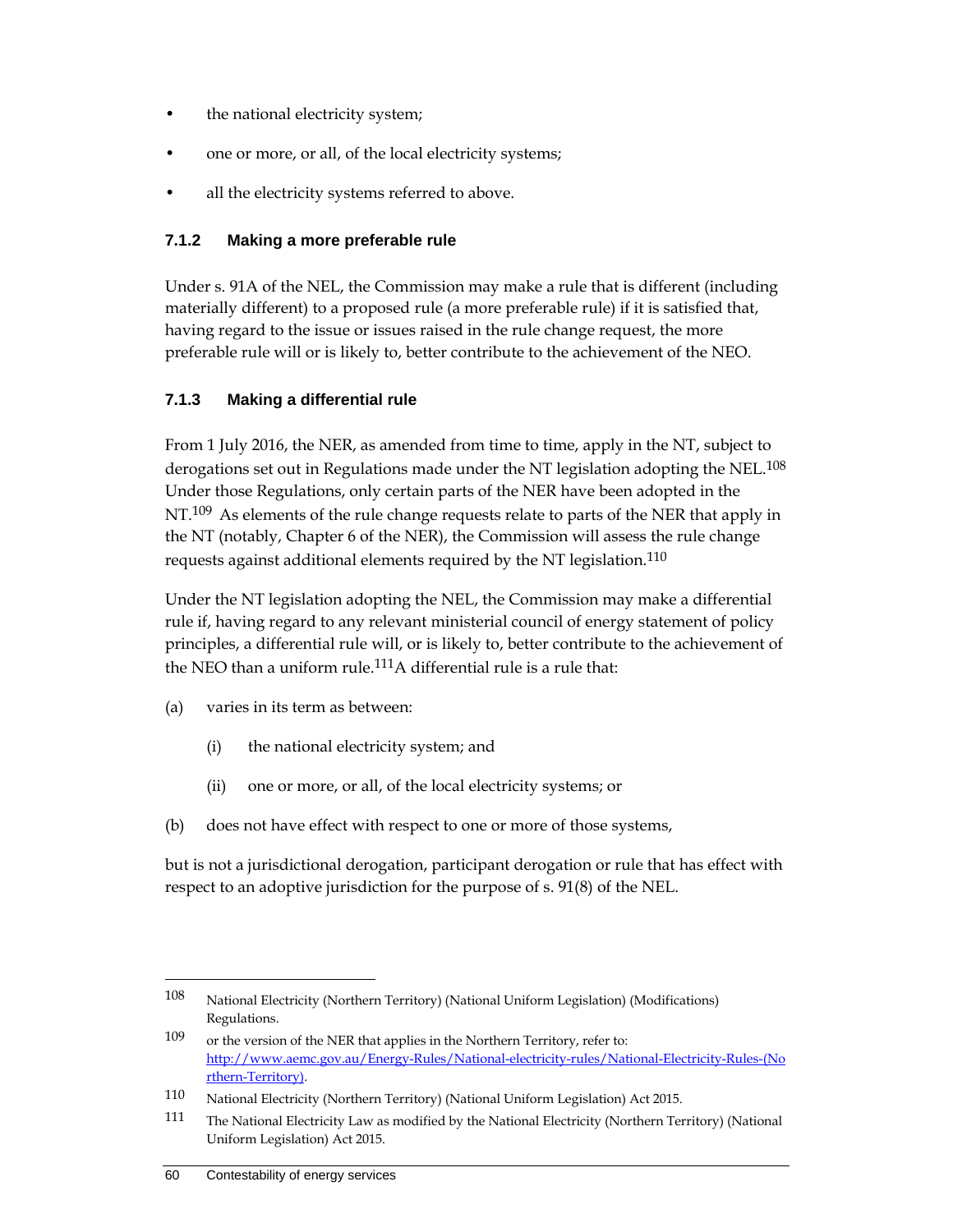## **7.2 Proposed approach**

The Commission's approach is likely to include a number of steps:

#### 1. **Develop a common understanding of the current regulatory arrangements with stakeholders.**

It is important that there is common understanding of how the existing arrangements operate before trying to identify and analyse issues with them. For example, as set out in Chapter 4, there is currently a diverse range of views regarding the operation of distribution service classification within the NER.

Substantial elements of this consultation paper are devoted to setting out the existing regulatory arrangements and their operation. This will also be the focus of the public forum on 25 January 2017, and of early engagement with stakeholders. Based on the outcome of these engagements and submissions to the consultation paper, the Commission will develop its approach to the next steps in the project.

#### 2. **Identifying and specifying the issues and their causes.**

The rule change requests raise issues across a diverse range of aspects of the regulatory framework. For example, the AEC raises issues relating to:

- (a) distribution service classification;
- (b) service delivery discretion for DNSPs in providing economically regulated services; and
- (c) separation of direct control services from other services.

In this context it will be particularly important to identify each of the key issues raised in the requests.

The Commission may determine to consolidate the rule change requests or progress them separately at a later date. The Commission may also set out separate work streams to analyse and engage with stakeholders on individual issues raised in the requests. This approach is explained further in section 7.2.2.

#### 3. **Assessing the materiality and impact of the issues.**

Determining the materiality of the problem may comprise both qualitative and quantitative assessments of the issues. The Commission may seek advice and analysis from economic, technical and legal consultants to inform its decision making.

#### 4. **Identifying potential solutions proportionate to the materiality of the issues.**

The Commission's assessment will include consideration of all of the AEC and COAG Energy Council's proposed solutions, individually and together, as well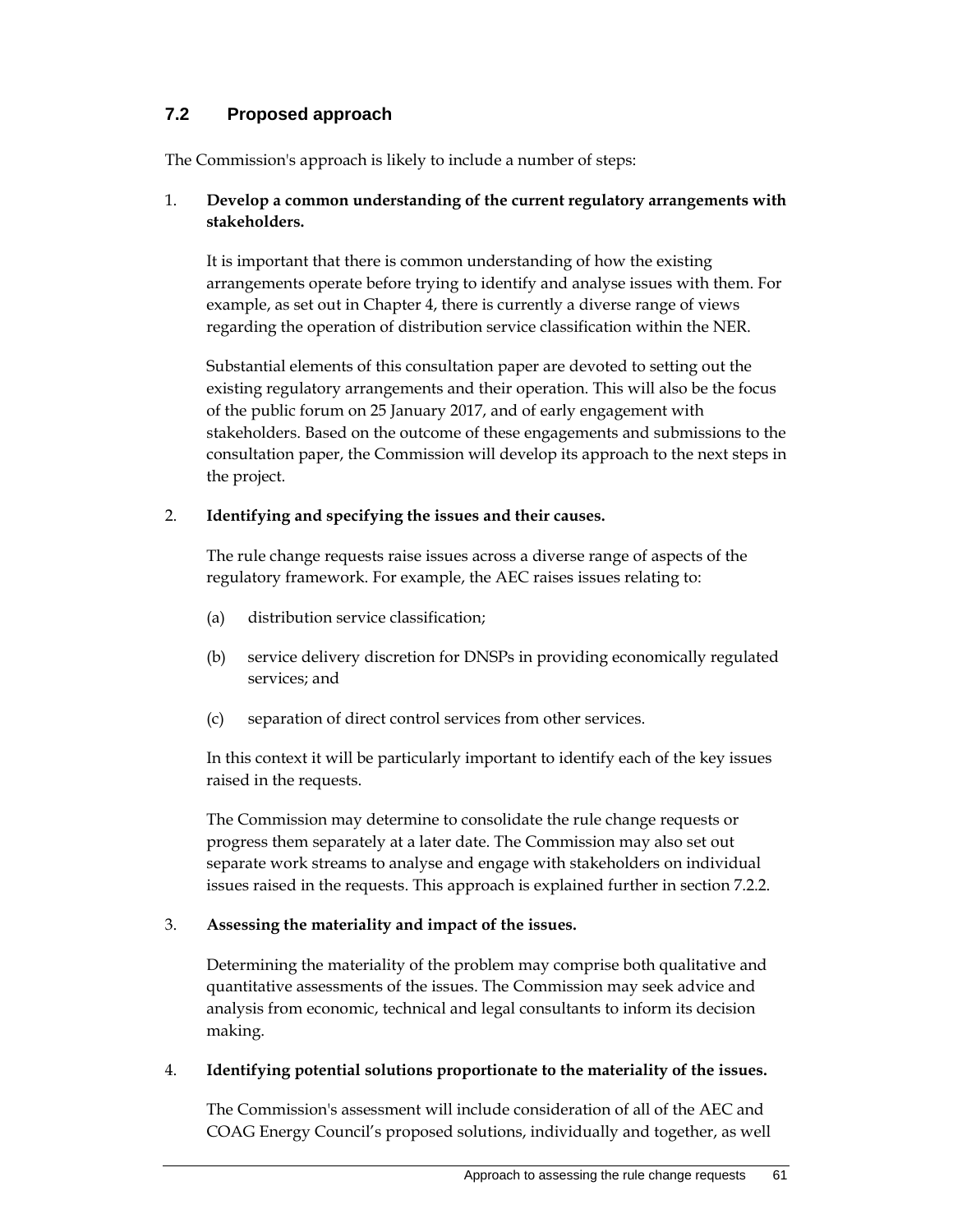as a range of alternative potential solutions. The Commission will seek stakeholders' input on the range of alternative solutions. It may also consider how other regulatory frameworks deal with similar issues, for example, in overseas jurisdictions or in other regulated industries in Australia.

The Commission's preferred approach is that any solution should directly address any material issue identified with the regulatory framework. For example, if a problem is identified relating to DNSPs' bias between operating and capital expenditure under the existing arrangements, the Commission is likely to seek to address that bias.

## 5. **Determining whether any potential solutions would promote the NEO.**

Any potential solutions will need to promote the NEO. The Commission will assess the likely benefits and detriments of the range of solutions. If the Commission determines that changes are required to the NER, it will also consider whether any transitional arrangements are required in order to not unduly disrupt businesses' operations or the regulatory determination cycle.

Figure 7.1 provides an initial illustration of the way in which the issues raised in the rule change requests, and potential solutions, could be mapped. The Commission's thinking in this regard will evolve over the course of the project.

## **Figure 7.1 Illustration of mapping of issues and potential solutions**



## **7.2.1 Considering the relevance to transmission**

The AEC and COAG Energy Council rule change requests both focus on distribution services, but request the Commission to also consider the equivalent issues for transmission services.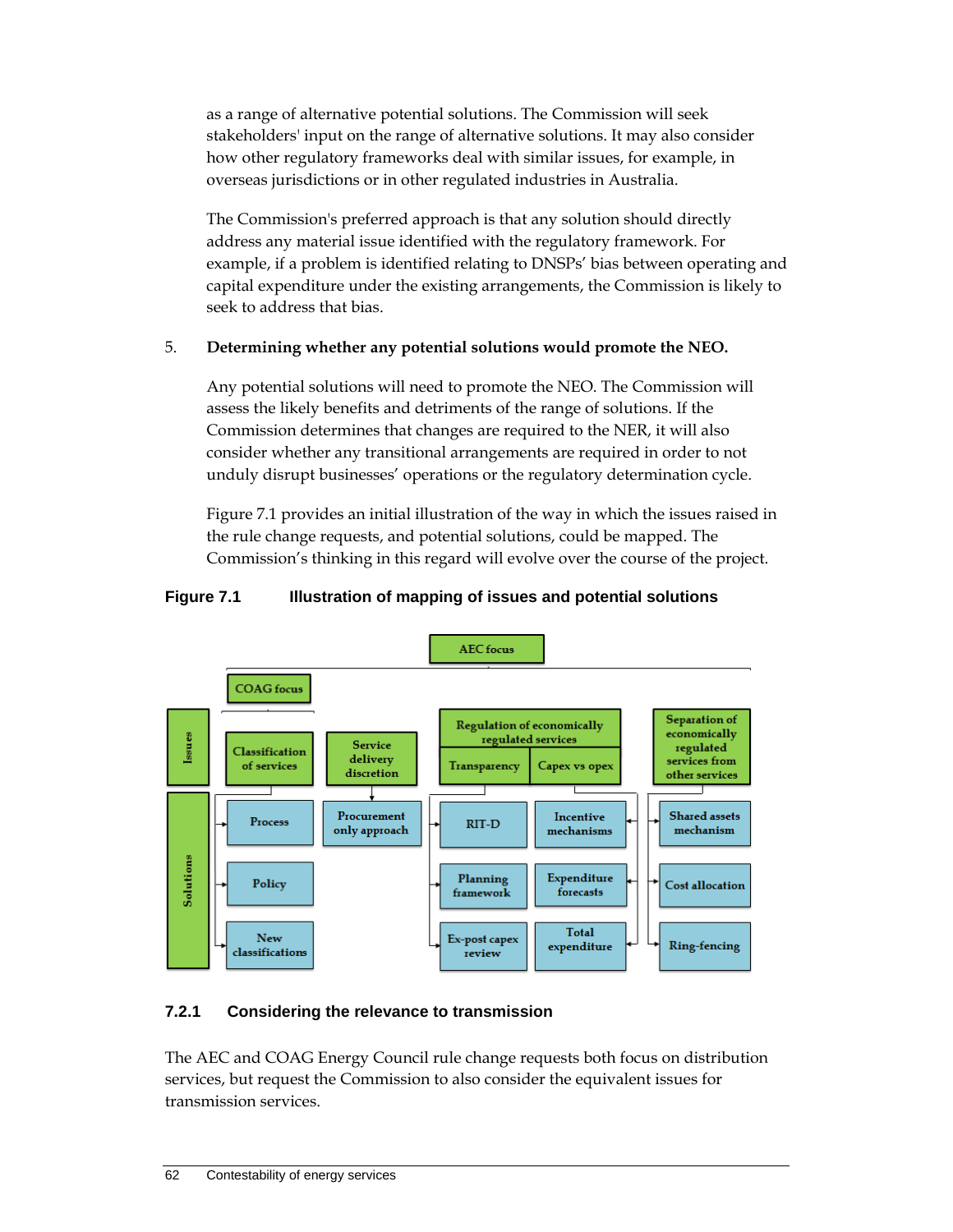Similar to the approach for distribution described above, it will be important to establish a common understanding of the current regulatory arrangements for transmission services before analysing the relevance and materiality of the issues to transmission. For example, in considering the relevance of the issues to transmission, the Commission is likely to need to take into account that:

- There are significant differences in the service classification frameworks for distribution and transmission services. Notably, in contrast to the AER undertaking distribution service classification, transmission service classification is predominantly set out within the NER.
- At a high level, TNSPs and DNSPs have similar levels of discretion over service delivery, and the economic regulatory frameworks are relatively similar under Chapters 6 and 6A of the NER. However, the lesser extent to which TNSPs use inputs from assets located 'behind the meter' may mean that the issues raised by the AEC are less material for transmission.
- The ring-fencing requirements on TNSPs are significantly different to those for DNSPs under the AER's recently published ring-fencing guidelines. Ring-fencing for TNSPs is currently governed by the ring-fencing guideline developed by the Australian Competition and Consumer Commission (ACCC) in 2002.112

<sup>112</sup> ACCC, Transmission Ring-Fencing Guidelines, August 2002.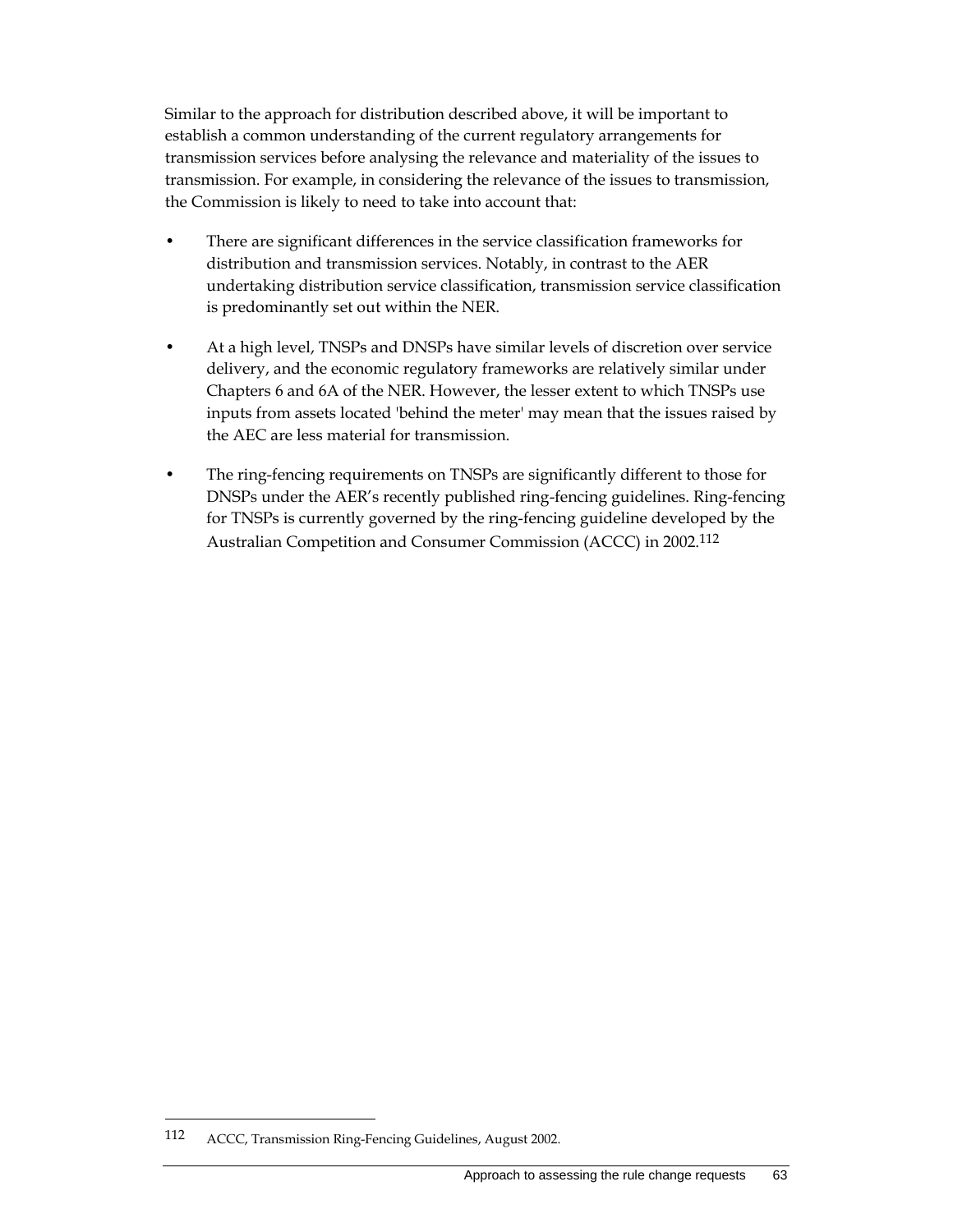# **8 Lodging a submission**

The Commission has published notices under s. 95 of the NEL for these rule change proposals inviting submissions. Submissions are to be lodged online or by mail by 9 February 2017 in accordance with the following requirements.

Where practicable, submissions should be prepared in accordance with the Commission's Guidelines for making written submissions on rule change requests<sup>113</sup> The Commission publishes all submissions on its website subject to a claim of confidentiality.

All enquiries on this project should be addressed to Ben Davis on (02) 8296 7851 or at ben.davis@aemc.gov.au.

## **8.1 Lodging a submission electronically**

Electronic submissions must be lodged online via the Commission's website, www.aemc.gov.au, using the "lodge a submission" function and selecting the relevant project reference code as follows:

- ERC0206 Contestability of energy services.
- ERC0218 Contestability of energy services demand response and network support.

Separate submissions do not have to be made in respect of each of the rule change requests. Comments made in submissions that refer to both project codes and that do not indicate that the comments are made in respect of only one of the rule change requests, will be treated as comments that apply to both requests.

The submission must be on letterhead (if submitted on behalf of an organisation), signed and dated.

## **8.2 Lodging a submission by mail**

The submission must be on letterhead (if submitted on behalf of an organisation), signed and dated. The submission should be sent by mail to:

Australian Energy Market Commission PO Box A2449 Sydney South NSW 1235

The envelope must be clearly marked with the project reference code as follows:

• ERC0206 – Contestability of energy services; and

<sup>113</sup> This guideline is available on the Commission's website www.aemc.gov.au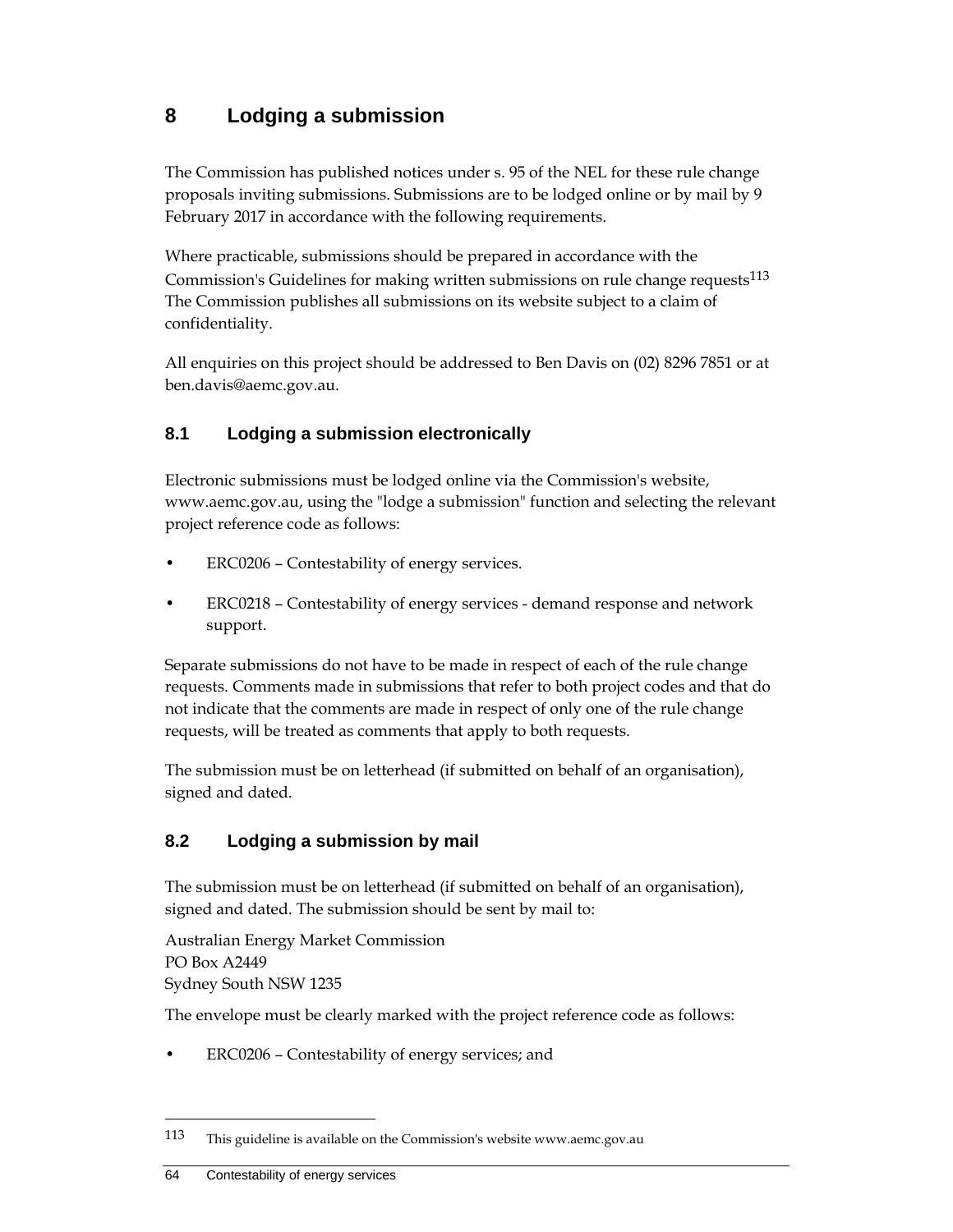• ERC0218 – Contestability of energy services - demand response and network support.

Separate submissions do not have to be made in respect of each of the rule change requests. Comments made in submissions that refer to both project codes and that do not indicate that the comments are made in respect of only one of the rule change requests, will be treated as comments that apply to both requests.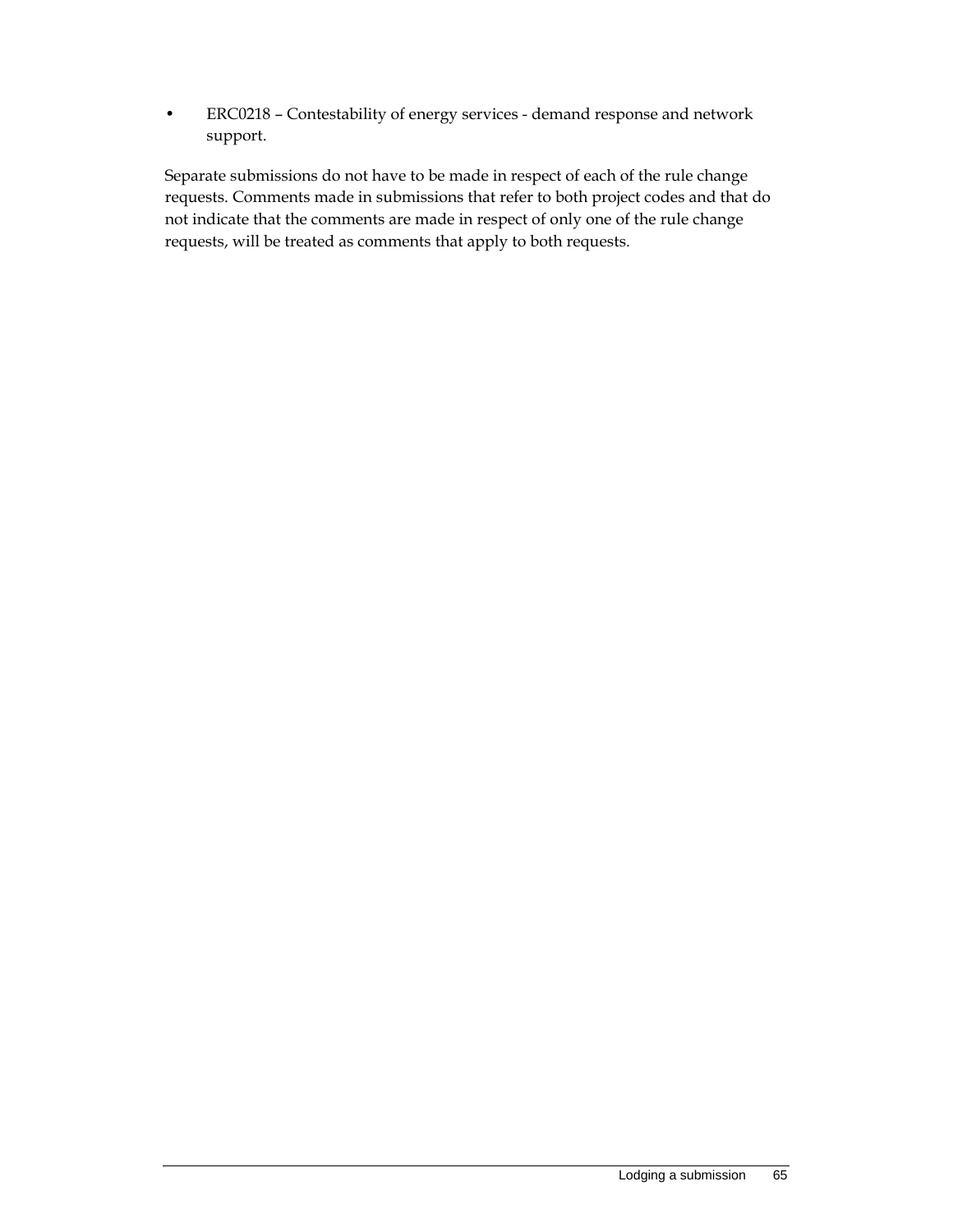# **Abbreviations**

| <b>AEC</b>                | <b>Australian Energy Council</b>            |  |  |  |
|---------------------------|---------------------------------------------|--|--|--|
| <b>AEMC</b> or Commission | Australian Energy Market Commission         |  |  |  |
| <b>AEMO</b>               | Australian Energy Market Operator           |  |  |  |
| AER                       | Australian Energy Regulator                 |  |  |  |
| <b>CAM</b>                | cost allocation methodology                 |  |  |  |
| <b>CESS</b>               | capital expenditure sharing scheme          |  |  |  |
| COAG                      | <b>Council of Australian Governments</b>    |  |  |  |
| <b>DAPR</b>               | distribution annual planning report         |  |  |  |
| <b>DMIA</b>               | management incentive allowance              |  |  |  |
| <b>DMIS</b>               | demand management incentive scheme          |  |  |  |
| <b>DNSP</b>               | distribution network service provider       |  |  |  |
| <b>EBSS</b>               | efficiency benefit sharing scheme           |  |  |  |
| <b>NEL</b>                | national electricity law                    |  |  |  |
| <b>NEM</b>                | national electricity market                 |  |  |  |
| <b>NEO</b>                | national electricity objective              |  |  |  |
| <b>NER</b>                | National Electricity Rules                  |  |  |  |
| NSW                       | New South Wales                             |  |  |  |
| NT                        | Northern Territory                          |  |  |  |
| RIT-D                     | regulatory investment test for distribution |  |  |  |
| <b>TNSP</b>               | transmission network service provider       |  |  |  |